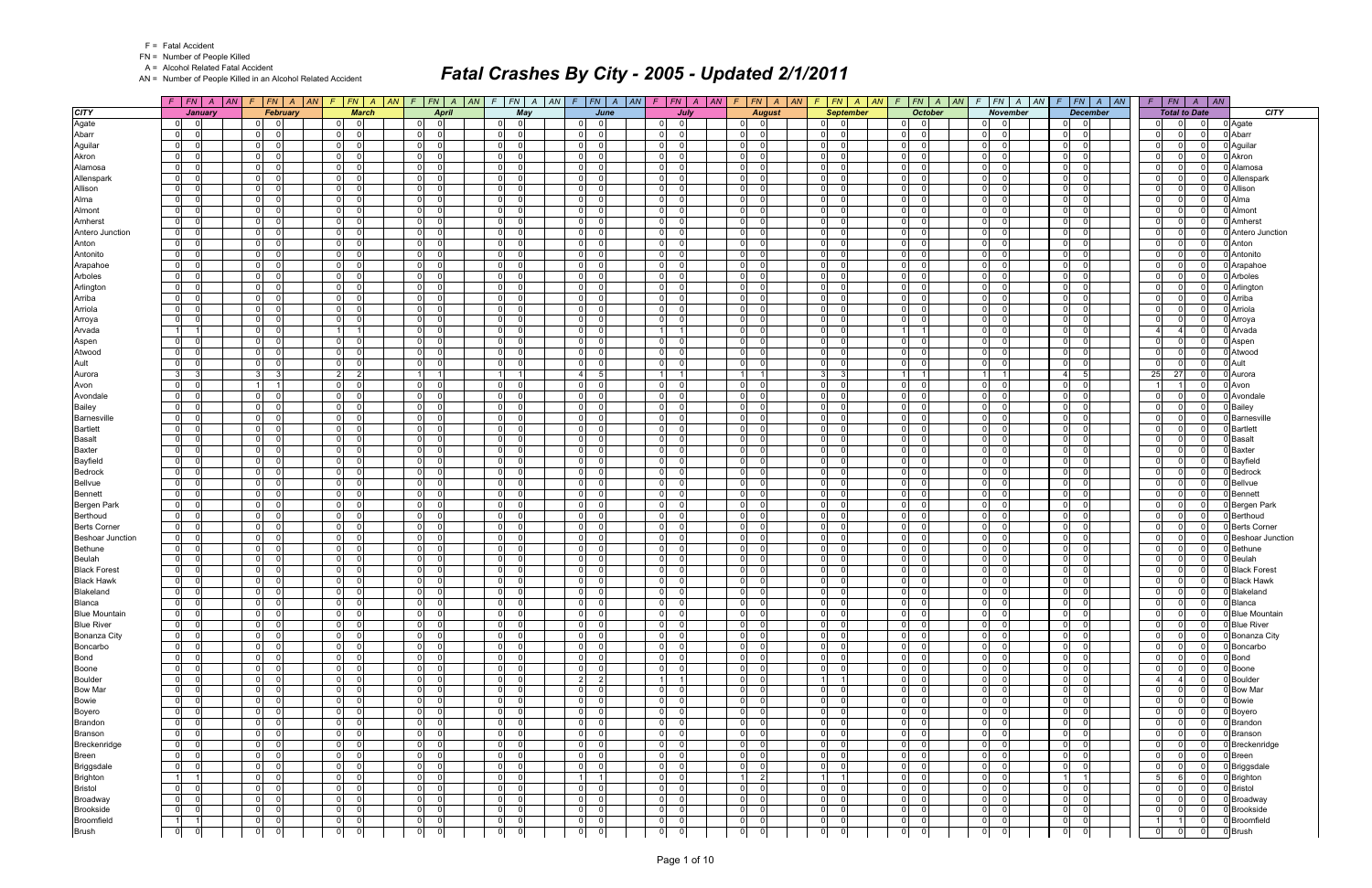|  | <b>Fatal Accident</b> |
|--|-----------------------|
|--|-----------------------|

A = Alcohol Related Fatal Accident

AN = Number of People Killed in an Alcohol Related Accident

|                                   | $F$   $FN$  <br>AN I             | F                                | FN A AN                       | $F$ $FN$ $A$ $AN$                                     | $\sqrt{F}$<br> FN A<br> AN                            | $FN$ $A$<br>F.                                               | $F$ $FN$ $A$<br> AN                            | AN | $F$ $FN$ $A$<br> AN                           | $FN \mid A$<br> AN<br>$\mathcal{F}$            | $F$ $FN$ $A$ $AN$                                           | $F N$ $A$<br> AN<br>$\mathcal{F}$                              | $F$ $FN$ $A$ $AN$                                        | F N A<br>$\vert AN$<br>$\sqrt{ }$             | F  | $\overline{AN}$<br> FN <br>$\overline{A}$                                  |                               |
|-----------------------------------|----------------------------------|----------------------------------|-------------------------------|-------------------------------------------------------|-------------------------------------------------------|--------------------------------------------------------------|------------------------------------------------|----|-----------------------------------------------|------------------------------------------------|-------------------------------------------------------------|----------------------------------------------------------------|----------------------------------------------------------|-----------------------------------------------|----|----------------------------------------------------------------------------|-------------------------------|
| <b>CITY</b>                       | January                          |                                  | February                      | <b>March</b>                                          | <b>April</b>                                          | May                                                          | June                                           |    | July                                          | <b>August</b>                                  | <b>September</b>                                            | <b>October</b>                                                 | <b>November</b>                                          | <b>December</b>                               |    | <b>Total to Date</b>                                                       | <b>CITY</b>                   |
| Buckingham                        | $\overline{0}$<br>- 0            | $\Omega$                         | $\Omega$                      | $\overline{0}$                                        | $\Omega$<br>$\Omega$                                  | $\overline{0}$<br>$\Omega$                                   | $\Omega$<br>$\overline{0}$                     |    | $\overline{0}$<br>$\Omega$                    | $\mathbf 0$<br>$\Omega$                        | $\overline{0}$<br>- 0                                       | 01<br>$\Omega$                                                 | $\overline{0}$<br>- 0                                    | - 0<br>.0                                     |    | $\Omega$<br>$\Omega$<br>$\Omega$                                           | 0 Buckingham                  |
| <b>Buena Vista</b>                | $\mathbf 0$                      | $\Omega$                         | $\Omega$                      | $\overline{0}$                                        | $\Omega$<br>$\Omega$                                  | $\overline{0}$<br>ി                                          | $\Omega$<br><sup>0</sup>                       |    | $\overline{0}$                                | ol<br>$\Omega$                                 | 0                                                           | $\Omega$<br>$\Omega$                                           | $\overline{0}$<br>$\Omega$                               | $\Omega$<br>- 0                               |    | $\Omega$<br>$\Omega$<br>$\Omega$                                           | <b>Buena Vista</b>            |
| <b>Buffalo Creek</b>              | $\mathbf 0$                      | $\overline{0}$                   | $\Omega$                      | $\overline{0}$<br>$\Omega$                            | 0 <br>$\Omega$                                        | $\overline{0}$<br>$\Omega$                                   | -ol<br>$\Omega$                                |    | $\overline{0}$<br>$\Omega$                    | 0 <br>$\Omega$                                 | $\overline{0}$<br>- C                                       | $\Omega$<br>$\Omega$                                           | 0 <br>$\cap$                                             | 0 I<br>- 0                                    |    | $\Omega$<br>$\Omega$<br>$\Omega$                                           | <b>Buffalo Creek</b>          |
| <b>Buford</b>                     | $\overline{0}$                   | $\overline{0}$                   | $\Omega$                      | $\overline{0}$<br>$\Omega$                            | $\mathbf 0$<br>$\Omega$                               | $\overline{0}$                                               | $\mathbf 0$<br><sup>0</sup>                    |    | $\overline{0}$                                | 0 <br>$\Omega$                                 | 0                                                           | $\Omega$<br>$\Omega$                                           | $\overline{0}$<br>$\Omega$                               | 0l<br>$\Omega$                                |    | $\Omega$<br>$\Omega$                                                       | <b>Buford</b>                 |
| Burlington                        | $\mathbf 0$                      | $\overline{0}$                   | $\Omega$                      | $\overline{0}$<br>$\Omega$                            | $\overline{0}$<br>$\Omega$                            | 0 <br>$\Omega$                                               | $\Omega$<br>U                                  |    | $\overline{0}$                                | -01<br>$\Omega$                                | 0                                                           | $\Omega$<br>$\Omega$                                           | 0 <br>$\Omega$                                           | - 0 l<br>$\Omega$                             |    | $\Omega$<br>$\Omega$<br>$\Omega$                                           | Burlington                    |
| <b>Burns</b>                      | $\mathbf 0$                      | 0                                | $\Omega$                      | $\circ$<br>$\Omega$<br>$\overline{0}$<br>$\Omega$     | $\overline{0}$<br>$\Omega$<br>$\mathbf 0$<br>$\Omega$ | $\overline{0}$<br>- 0<br>$\Omega$                            | ol<br>$\Omega$<br>-ol<br>U                     |    | 0 <br>$\Omega$<br> 0 <br>$\Omega$             | 0 <br>$\Omega$<br>-ol<br>$\Omega$              | 0                                                           | $\Omega$<br>$\Omega$<br>$\Omega$<br>$\Omega$                   | $\overline{0}$<br>$\Omega$<br>$\Omega$                   | $\mathbf 0$<br>$\Omega$<br>$\Omega$           |    | $\Omega$<br>$\Omega$<br>$\Omega$<br>$\Omega$<br>$\Omega$<br>$\Omega$       | <b>Burns</b>                  |
| <b>Byers</b><br>Caddoa            | $\mathbf 0$<br>$\mathbf 0$       | $\overline{0}$<br>$\overline{0}$ | $\Omega$                      | $\circ$<br>$\Omega$                                   | $\mathbf 0$<br>$\Omega$                               | $\overline{0}$<br>$\overline{0}$<br>- 0                      | $\mathbf 0$<br>$\Omega$                        |    | $\overline{0}$                                | -01<br>$\Omega$                                | $\overline{0}$<br> 0                                        | $\Omega$<br>$\Omega$                                           | $\overline{0}$<br>$\overline{0}$<br>$\Omega$             | - 0 l<br> 0 <br>$\Omega$                      |    | $\Omega$<br>$\Omega$<br>$\Omega$                                           | Byers<br>Caddoa               |
| Cahone                            | $\mathbf 0$                      | $\overline{0}$                   | $\Omega$                      | $\overline{0}$<br>$\Omega$                            | 0 <br>$\Omega$                                        | $\overline{0}$<br>$\Omega$                                   | - ol<br><sup>0</sup>                           |    | $\overline{0}$                                | $\mathbf{0}$<br>$\Omega$                       | $\overline{0}$                                              | $\Omega$<br>$\Omega$                                           | $\overline{0}$<br>$\Omega$                               | 0 I<br>$\Omega$                               |    | $\Omega$<br>$\Omega$<br>$\Omega$                                           | Cahone                        |
| Calhan                            | $\mathbf 0$                      | 0                                | $\Omega$                      | $\mathbf 0$<br>$\Omega$                               | $\mathbf 0$<br>$\Omega$                               | 0 <br>- 0                                                    | $\overline{0}$<br>$\Omega$                     |    | 0 <br>$\Omega$                                | -ol<br>$\Omega$                                | 0                                                           | $\Omega$<br>$\Omega$                                           | $\overline{0}$<br>$\Omega$                               | $\Omega$<br>$\Omega$                          |    | $\Omega$<br>$\Omega$<br>$\Omega$                                           | Calhan                        |
| Cameo                             | $\mathbf 0$                      | $\overline{0}$                   | $\Omega$                      | $\overline{0}$<br>$\Omega$                            | 0 <br>$\Omega$                                        | $\overline{0}$<br>$\Omega$                                   | 0 <br>$\Omega$                                 |    | 0                                             | 0 <br>$\Omega$                                 | $\overline{0}$                                              | $\Omega$<br>$\Omega$                                           | $\overline{0}$<br>$\Omega$                               | 0 I<br>$\Omega$                               |    | $\Omega$<br>$\Omega$<br>$\Omega$                                           | Cameo                         |
| Camp Bird                         | $\mathbf 0$                      | $\mathbf 0$                      |                               | $\mathbf 0$<br>$\Omega$                               | $\mathbf 0$<br>$\Omega$                               | $\overline{0}$                                               | $\mathbf 0$<br><sup>0</sup>                    |    | $\mathbf{0}$                                  | 0 <br>$\Omega$                                 | 0                                                           | $\Omega$<br>$\Omega$                                           | $\overline{0}$<br>$\Omega$                               | $\Omega$<br>$\Omega$                          |    | $\Omega$<br>$\Omega$                                                       | Camp Bird                     |
| Campion                           | $\mathbf 0$                      | $\Omega$                         |                               | $\overline{0}$<br>$\Omega$                            | $\mathbf 0$<br>$\Omega$                               | $\overline{0}$                                               | $\Omega$<br><sup>n</sup>                       |    | $\overline{0}$                                | -01<br>$\Omega$                                | 0                                                           | $\Omega$<br>$\Omega$                                           | $\overline{0}$<br>$\Omega$                               | $\mathbf 0$<br>$\Omega$                       |    | $\Omega$<br>$\Omega$<br>$\Omega$                                           | Campion                       |
| Campo                             | $\mathbf 0$                      | 0                                | $\Omega$                      | $\overline{0}$<br>- 0                                 | $\mathbf 0$<br>$\Omega$                               | 0 <br>- 0                                                    | 0 <br>$\Omega$                                 |    | 0 <br>n                                       | 0 <br>$\Omega$                                 | 0                                                           | $\overline{0}$<br>$\Omega$                                     | $\overline{0}$<br>∩                                      | $\Omega$<br>$\Omega$                          |    | $\Omega$<br>$\Omega$<br>$\Omega$                                           | Campo                         |
| Canon City                        | $\mathbf 0$                      | $\overline{0}$                   | $\Omega$                      | $\overline{0}$<br>$\Omega$                            | $\mathbf 0$<br>$\Omega$                               | 0 <br>$\Omega$                                               | $\overline{1}$                                 |    | 0 <br>$\Omega$                                | 0 <br>$\Omega$                                 | 11                                                          | $\Omega$<br>$\Omega$                                           | $\overline{0}$<br>$\Omega$                               | - 0 l<br>- 0                                  |    | $\mathcal{P}$<br>2<br>$\Omega$                                             | Canon City                    |
| Capulin                           | $\mathbf 0$                      | $\overline{0}$                   |                               | $\overline{0}$<br>$\Omega$                            | $\mathbf 0$<br>$\Omega$                               | 0 <br>$\Omega$                                               | 0 <br>$\Omega$                                 |    | 0                                             | 0 <br>$\Omega$                                 | 0                                                           | $\Omega$<br>$\Omega$                                           | $\overline{0}$<br>$\Omega$                               | $\Omega$<br>$\Omega$                          |    | $\Omega$<br>$\Omega$<br>$\Omega$                                           | Capulin                       |
| Carbondale                        | $\mathbf 0$                      | $\overline{0}$                   | $\Omega$                      | $\overline{0}$<br>$\Omega$                            | $\mathbf 0$<br>$\Omega$                               | $\overline{0}$                                               | 0 <br><sup>0</sup>                             |    | $\overline{0}$                                | 0 <br>$\Omega$                                 | $\overline{0}$                                              | $\Omega$<br>$\Omega$                                           | $\overline{0}$<br>$\Omega$                               | $\mathbf 0$<br>$\Omega$                       |    | $\Omega$<br>$\Omega$<br>$\Omega$                                           | Carbondale                    |
| Carlton                           | $\mathbf 0$                      | $\overline{0}$                   | $\Omega$                      | $\overline{0}$<br>$\Omega$                            | $\Omega$<br>$\Omega$                                  | $\overline{0}$<br>$\Omega$                                   | $\overline{0}$<br><sup>0</sup>                 |    | $\overline{0}$                                | -ol<br>$\Omega$                                | 0                                                           | $\Omega$<br>$\Omega$                                           | $\overline{0}$<br>$\Omega$                               | n l<br>$\Omega$                               |    | $\Omega$<br>$\Omega$<br>$\Omega$                                           | Carlton                       |
| Carr                              | $\mathbf 0$<br>$\mathbf 0$       | $\overline{0}$<br>$\mathbf 0$    | $\Omega$                      | $\overline{0}$<br>$\Omega$<br>$\overline{0}$          | $\mathbf{0}$<br>$\Omega$<br>$\mathbf 0$<br>$\Omega$   | 0 <br>$\Omega$<br>$\overline{0}$                             | -ol<br><sup>n</sup><br>$\mathbf 0$<br>U        |    | 0 <br>$\Omega$<br>$\overline{0}$              | 0 <br>$\Omega$<br>$\Omega$<br>$\Omega$         | $\overline{0}$<br> 0                                        | $\Omega$<br>$\Omega$<br>$\Omega$<br>$\Omega$                   | $\overline{0}$<br>$\Omega$<br>$\overline{0}$             | 0 I<br>- 0<br>n<br>$\Omega$                   |    | $\Omega$<br>$\Omega$<br>$\Omega$<br>$\Omega$<br>$\Omega$                   | Carr                          |
| Cascade<br><b>Castle Rock</b>     | $\mathbf 0$                      | $\Omega$                         |                               | $\overline{0}$<br>$\Omega$                            | $\mathbf 0$<br>$\Omega$                               | $\overline{0}$                                               | $\mathbf 0$                                    |    | $\overline{0}$                                | -01<br>$\Omega$                                | 0                                                           | $\Omega$<br>$\Omega$                                           | $\overline{0}$<br>$\Omega$                               | $\mathbf 0$<br>$\Omega$                       |    | $\Omega$<br>$\Omega$                                                       | Cascade<br><b>Castle Rock</b> |
| Cedaredge                         | $\mathbf 0$                      | $\overline{0}$                   | $\Omega$                      | $\overline{0}$<br>$\Omega$                            | $\mathbf 0$<br>$\Omega$                               | $\overline{0}$<br>- C                                        | 0 <br><sup>0</sup>                             |    | 0                                             | 0 <br>$\Omega$                                 | 0                                                           | $\Omega$<br>$\Omega$                                           | $\overline{0}$<br>$\Omega$                               | - 0 l<br>$\Omega$                             |    | $\Omega$<br>$\Omega$<br>$\Omega$                                           | Cedaredge                     |
| Cedarwood                         | $\mathbf 0$                      | $\overline{0}$                   | $\Omega$                      | $\mathbf 0$<br>$\Omega$                               | $\mathbf 0$<br>$\Omega$                               | $\mathbf 0$<br>- 0                                           | $\Omega$<br><sup>n</sup>                       |    | $\mathbf{0}$<br>$\Omega$                      | -ol<br>$\Omega$                                | $\overline{0}$<br>- 0                                       | $\Omega$<br>$\Omega$                                           | $\overline{0}$<br>$\Omega$                               | - 0 l<br>- 0                                  |    | $\Omega$<br>$\Omega$<br>$\Omega$                                           | Cedarwood                     |
| Centennial                        | $\mathbf 0$                      | $\overline{0}$                   |                               | $\overline{0}$                                        | $\mathbf 0$<br>$\Omega$                               | $\overline{0}$                                               | $\mathbf 0$<br>U                               |    | $\overline{0}$                                | -ol<br>$\Omega$                                | 0                                                           | $\Omega$<br>$\Omega$                                           | $\overline{0}$<br>$\Omega$                               |                                               |    | $\Omega$                                                                   | Centennial                    |
| Center                            | $\mathbf 0$                      | $\overline{0}$                   |                               | $\overline{0}$<br>$\Omega$                            | $\mathbf 0$<br>$\Omega$                               | $\overline{0}$                                               | $\mathbf 0$<br><sup>0</sup>                    |    | $\overline{0}$                                | 0 <br>$\Omega$                                 | 0                                                           | $\Omega$<br>$\Omega$                                           | $\overline{0}$<br>$\Omega$                               | $\mathbf 0$<br>$\Omega$                       |    | $\Omega$<br>$\Omega$                                                       | Center                        |
| <b>Central City</b>               | $\mathbf 0$                      | $\Omega$                         |                               | $\overline{0}$                                        | $\overline{0}$<br>$\Omega$                            | $\overline{0}$                                               | $\Omega$<br><sup>n</sup>                       |    | $\overline{0}$                                | -01<br>$\Omega$                                | 0                                                           | $\Omega$<br>$\Omega$                                           | $\overline{0}$                                           | - 0 l<br>$\Omega$                             |    | $\Omega$<br>$\Omega$<br>$\Omega$                                           | <b>Central City</b>           |
| Chama                             | $\mathbf 0$                      | 0                                | $\Omega$                      | $\overline{0}$<br>$\Omega$                            | $\overline{0}$<br>$\Omega$                            | 0 <br>- 0                                                    | $\overline{0}$<br>$\Omega$                     |    | 0 <br>n                                       | 0 <br>$\Omega$                                 | 0 <br>ſ                                                     | $\Omega$<br>$\Omega$                                           | $\overline{0}$<br>$\Omega$                               | $\mathbf 0$<br>$\Omega$                       |    | $\Omega$<br>$\Omega$<br>$\Omega$                                           | Chama                         |
| <b>Cheney Center</b>              | $\overline{0}$                   | $\overline{0}$                   |                               | $\overline{0}$<br>$\Omega$                            | $\mathbf 0$<br>$\Omega$                               | $\overline{0}$<br>$\Omega$                                   | -ol<br>U                                       |    | 0 <br>$\Omega$                                | -ol<br>$\Omega$                                | $\overline{0}$                                              | $\Omega$<br>$\Omega$                                           | $\overline{0}$<br>$\Omega$                               | $\Omega$<br>$\Omega$                          |    | $\Omega$<br>$\Omega$<br>$\Omega$                                           | <b>Chenev Center</b>          |
| Cheraw                            | $\mathbf 0$                      | $\overline{0}$                   | $\Omega$                      | $\overline{0}$<br>$\Omega$                            | $\mathbf 0$<br>$\Omega$                               | $\overline{0}$<br>- 0                                        | $\mathbf 0$<br>$\Omega$                        |    | $\overline{0}$                                | -01<br>$\Omega$                                | 0                                                           | $\Omega$<br>$\Omega$                                           | $\overline{0}$<br>$\Omega$                               | 0 <br>$\Omega$                                |    | $\Omega$<br>$\Omega$                                                       | Cheraw                        |
| Cherry Hills Village              | $\mathbf 0$                      | 0                                | $\Omega$                      | $\overline{0}$<br>$\Omega$                            | 0 <br>$\Omega$                                        | 0 <br>$\Omega$                                               | - ol<br><sup>0</sup>                           |    | $\overline{0}$                                | $\mathbf{0}$<br>$\Omega$                       | $\overline{0}$                                              | $\Omega$<br>$\Omega$                                           | $\overline{0}$<br>$\Omega$                               | 0 I<br>$\Omega$                               |    | $\Omega$<br>$\Omega$<br>$\Omega$                                           | Cherry Hills Village          |
| <b>Cheyenne Wells</b>             | $\mathbf 0$                      | 0                                | $\Omega$                      | $\mathbf 0$<br>$\Omega$                               | $\overline{0}$<br>$\Omega$                            | 0 <br>- 0                                                    | $\overline{0}$<br>$\Omega$                     |    | 0 <br>$\Omega$                                | -ol<br>$\Omega$                                | 0 <br>ſ                                                     | $\Omega$<br>$\Omega$                                           | $\overline{0}$<br>$\Omega$                               | $\Omega$<br>$\Omega$                          |    | $\Omega$<br>$\Omega$<br>$\Omega$                                           | <b>Cheyenne Wells</b>         |
| Chimney Rock                      | $\mathbf 0$                      | 0                                | $\Omega$                      | $\overline{0}$<br>$\Omega$                            | 0 <br>$\Omega$                                        | $\overline{0}$<br>$\Omega$                                   | 0 <br>$\Omega$                                 |    | 0                                             | 0 <br>$\Omega$                                 | $\overline{0}$                                              | $\Omega$<br>$\Omega$                                           | $\overline{0}$<br>$\Omega$<br>$\Omega$                   | 0 I<br>$\Omega$                               |    | $\Omega$<br>$\Omega$<br>$\Omega$<br>$\Omega$                               | <b>Chimney Rock</b>           |
| Chipita Park                      | $\mathbf 0$<br>$\mathbf 0$       | $\mathbf 0$<br>$\overline{0}$    | $\Omega$                      | $\mathbf 0$<br>$\Omega$<br>$\overline{0}$<br>$\Omega$ | $\mathbf 0$<br>$\Omega$<br>$\mathbf 0$<br>$\Omega$    | $\overline{0}$<br> 0 <br>- 0                                 | $\mathbf 0$<br><sup>0</sup><br>-ol<br>$\Omega$ |    | $\mathbf{0}$<br>$\overline{0}$                | 0 <br>$\Omega$<br>-01<br>$\Omega$              | 0 <br>$\overline{0}$                                        | $\Omega$<br>$\Omega$<br>$\Omega$<br>$\Omega$                   | $\overline{0}$<br> 0 <br>$\Omega$                        | $\Omega$<br>$\Omega$<br>0 I<br>$\overline{0}$ |    | $\Omega$<br>$\Omega$<br>$\Omega$<br>$\Omega$                               | Chipita Park<br>Chivington    |
| Chivington<br>Chromo              | $\mathbf 0$                      | 0                                | $\cap$                        | $\overline{0}$<br>$\Omega$                            | $\mathbf 0$<br>$\Omega$                               | 0 <br>- 0                                                    | ol<br>$\Omega$                                 |    | 0 <br>$\Omega$                                | 0 <br>$\Omega$                                 | 0                                                           | $\Omega$<br>$\Omega$                                           | $\overline{0}$<br>$\Omega$                               | $\mathbf 0$<br>$\Omega$                       |    | $\Omega$<br>$\Omega$<br>$\Omega$                                           | Chromo                        |
| Cimarron                          | $\mathbf 0$                      | $\overline{0}$                   | $\cap$                        | $\overline{0}$<br>$\Omega$                            | $\mathbf 0$<br>$\Omega$                               | 0 <br>- 0                                                    | 0 <br>$\Omega$                                 |    | 0 <br>$\Omega$                                | -ol<br>$\Omega$                                | 0 <br>$\sqrt{ }$                                            | $\Omega$<br>$\Omega$                                           | $\overline{0}$<br>$\Omega$                               | $\Omega$<br>$\Omega$                          |    | $\Omega$<br>$\Omega$<br>$\Omega$                                           | Cimarron                      |
| Clark                             | $\mathbf 0$                      | $\overline{0}$                   | $\Omega$                      | $\overline{0}$<br>$\Omega$                            | $\mathbf 0$<br>$\Omega$                               | $\overline{0}$                                               | $\mathbf{0}$<br><sup>0</sup>                   |    | $\overline{0}$                                | $\Omega$<br>$\Omega$                           | 0                                                           | $\Omega$<br>$\Omega$                                           | $\overline{0}$<br>$\Omega$                               | 0 <br>$\Omega$                                |    | $\Omega$<br>$\Omega$                                                       | Clark                         |
| Clarkville                        | $\mathbf 0$                      | $\overline{0}$                   | $\Omega$                      | $\overline{0}$<br>$\Omega$                            | $\overline{0}$<br>$\Omega$                            | $\overline{0}$                                               | $\mathbf 0$<br><sup>0</sup>                    |    | $\overline{0}$<br>$\Omega$                    | 0 <br>$\Omega$                                 | 0                                                           | $\Omega$<br>$\Omega$                                           | $\overline{0}$<br>$\Omega$                               | - 0 l<br>$\Omega$                             |    | $\Omega$<br>$\Omega$<br>$\Omega$                                           | Clarkville                    |
| Clifton                           | $\mathbf 0$                      | $\mathbf 0$                      | $\Omega$                      | $\mathbf 0$                                           | $\Omega$<br>- 0                                       | $\overline{0}$<br>- 0                                        | $\mathbf 0$<br><sup>n</sup>                    |    | 0                                             | -01<br>- 0                                     | 0                                                           | $\Omega$<br>- 0                                                | $\overline{0}$                                           | - Ol<br>$\Omega$                              |    | $\Omega$<br><sup>n</sup><br>$\Omega$                                       | Clifton                       |
| Climax                            | $\mathbf 0$                      | $\overline{0}$                   | $\Omega$                      | $\overline{0}$<br>$\Omega$                            | $\mathbf{0}$<br>$\Omega$                              | 0 <br>$\Omega$                                               | -ol<br><sup>n</sup>                            |    | 0 <br>$\Omega$                                | 0 <br>$\Omega$                                 | $\overline{0}$                                              | $\Omega$<br>$\Omega$                                           | $\overline{0}$<br>$\Omega$                               | 0 I<br>- 0                                    |    | $\Omega$<br>$\Omega$<br>$\Omega$                                           | Climax                        |
| <b>Coal Creek</b>                 | $\mathbf 0$                      | $\mathbf 0$                      |                               | $\mathbf 0$                                           | $\mathbf 0$<br>$\Omega$                               | $\overline{0}$<br>$\sqrt{ }$                                 | $\mathbf 0$<br>U                               |    | $\overline{0}$                                | $\Omega$<br>$\Omega$                           | 0                                                           | $\Omega$<br>$\Omega$                                           | $\overline{0}$<br>$\Omega$                               | n<br>$\Omega$                                 |    | $\Omega$<br>$\Omega$                                                       | <b>Coal Creek</b>             |
| Coaldale                          | $\mathbf 0$                      | $\Omega$                         |                               | $\overline{0}$                                        | $\overline{0}$<br>$\Omega$                            | $\overline{0}$                                               | $\mathbf 0$                                    |    | $\overline{0}$                                | -01<br>$\Omega$                                | $\overline{0}$                                              | $\Omega$<br>$\Omega$                                           | $\overline{0}$<br>$\Omega$                               | 0 I<br>$\Omega$                               |    | $\Omega$<br>$\Omega$                                                       | Coaldale                      |
| Coalmont                          | $\mathbf 0$                      | $\overline{0}$                   | $\Omega$                      | $\overline{0}$                                        | $\overline{0}$<br>$\Omega$                            | $\overline{0}$<br>- C                                        | $\overline{0}$<br><sup>0</sup>                 |    | $\overline{0}$<br>$\Omega$                    | 0 <br>$\Omega$                                 | 0                                                           | $\Omega$<br>$\Omega$                                           | $\overline{0}$                                           | $\Omega$<br>$\Omega$                          |    | $\Omega$<br>$\Omega$<br>$\Omega$                                           | Coalmon                       |
| Cokedale                          | $\mathbf 0$                      | 0                                | $\Omega$                      | $\overline{0}$<br>$\Omega$                            | $\overline{0}$<br>$\Omega$                            | $\overline{0}$<br>$\overline{0}$                             | 0 <br>0                                        |    | 0 <br>$\Omega$                                | 0 <br>$\Omega$                                 | $\overline{0}$<br>- 0                                       | $\overline{0}$<br>$\Omega$                                     | $\overline{0}$<br>$\Omega$                               | 0 I<br>- 0                                    |    | $\Omega$<br>$\Omega$<br>$\Omega$                                           | Cokedale                      |
| Collbran                          | $\mathbf 0$<br>$\overline{0}$    | 0 <br> 0                         | $\mathbf 0$<br>$\overline{0}$ | $\mathbf 0$<br>$\overline{0}$<br>$\Omega$             | $\mathbf 0$<br>$\mathbf 0$<br> 0 <br>0                | $\overline{0}$<br>$\mathbf 0$<br>$\overline{0}$<br>- 0       | $\mathbf 0$<br>$\mathbf 0$<br> 0 <br>$\Omega$  |    | $\Omega$<br>$\overline{0}$<br> 0 <br>$\Omega$ | $\mathbf{0}$<br>$\mathbf 0$<br> 0 <br>$\Omega$ | 0 <br>- 0<br>$\overline{0}$<br>$\overline{\phantom{0}}$     | $\overline{0}$<br>$\mathbf 0$<br>$\overline{0}$<br>$\mathbf 0$ | $\overline{0}$<br>$\mathbf 0$<br>$0$ 0                   | $\mathbf 0$<br> 0 <br>$\overline{0}$<br>- 01  |    | $\Omega$<br>$\mathbf{0}$<br>$\Omega$<br>$\Omega$                           | 0 Collbran<br>Colorado City   |
| Colorado City<br>Colorado Springs | $\vert$ 1                        | $\overline{1}$                   | $\overline{1}$                | 7<br>8                                                | 3 <br>-3                                              | 3<br>- 3                                                     | 1<br>$\overline{1}$                            |    | $\vert$ 2<br>$\overline{2}$                   | $\vert$ 2<br>2                                 | $2 \quad 2$                                                 | $\vert$ 4<br>$\overline{4}$                                    | $1 \quad 1$                                              | $1 \vert$<br>-1 I                             | 28 | 29<br>- Ol                                                                 | 0 Colorado Springs            |
| Columbine                         | 0 <br>$\overline{0}$             | $\overline{0}$                   | - Ol                          | $\overline{0}$<br>$\overline{\mathbf{0}}$             | 0 <br>$\mathbf 0$                                     | 0 <br>$\overline{0}$                                         | 0 <br>$\Omega$                                 |    | $\overline{0}$<br>$\Omega$                    | 0 <br>$\overline{0}$                           | 0 <br>$\overline{\mathbf{0}}$                               | $\overline{0}$<br>$\overline{0}$                               | $ 0 $ 0                                                  | $\overline{0}$<br>- 01                        |    | $\Omega$<br>$\Omega$<br>0 I                                                | Columbine                     |
| <b>Columbine Valley</b>           | $\overline{0}$                   | $\overline{0}$                   | $\mathbf 0$                   | 0 <br>$\mathbf 0$                                     | 0 <br>$\mathbf 0$                                     | $\overline{0}$<br>$\overline{\mathbf{0}}$                    | 0 <br>$\Omega$                                 |    | 0 <br>0                                       | 0 <br>$\mathbf 0$                              | $\overline{0}$<br>$\mathbf{0}$                              | $\overline{0}$<br>$\mathbf 0$                                  | $\overline{0}$<br>$\overline{\mathbf{0}}$                | $\overline{0}$<br>$\overline{0}$              |    | $\Omega$<br>$\mathbf 0$                                                    | 0 Columbine Valley            |
| Commerce City                     | 1                                | 0                                | $\Omega$                      | 1<br>$\overline{1}$                                   | $\vert$ 1<br>-1                                       | $\overline{0}$<br>$\overline{0}$                             | 0 <br>$\Omega$                                 |    | $1 \vert$                                     | 1<br>$\overline{1}$                            | $\overline{0}$<br>$\Omega$                                  | $\overline{0}$<br>$\mathbf 0$                                  | $\overline{0}$<br>$\Omega$                               | $1 \vert$<br>11                               |    | $6 \overline{6}$<br>$\overline{0}$                                         | 0 Commerce City               |
| Como                              | $\overline{0}$                   | $\overline{0}$                   | $\Omega$                      | 0 <br>$\Omega$                                        | 0 <br>0                                               | 0 <br>$\Omega$                                               | 0 <br>$\Omega$                                 |    | $\overline{0}$<br>$\Omega$                    | 0 <br>$\overline{0}$                           | $\overline{0}$<br>- 0                                       | $\overline{0}$<br>$\mathbf 0$                                  | 0 <br>$\overline{0}$                                     | $\overline{0}$<br>$\overline{0}$              |    | $\Omega$<br>$\Omega$<br>$\Omega$                                           | Como                          |
| Conejos                           | $\overline{0}$                   | $\overline{0}$                   | $\Omega$                      | $\overline{0}$<br>0                                   | 0 <br>0                                               | $\overline{0}$<br>$\overline{\phantom{0}}$                   | $\overline{0}$<br>$\Omega$                     |    | $\overline{0}$<br>$\Omega$                    | 0 <br>$\mathbf 0$                              | $\overline{0}$<br>$\overline{\mathbf{0}}$                   | $\overline{0}$<br>$\overline{0}$                               | $\overline{0}$<br>- 0                                    | $\overline{0}$<br> 0                          |    | $\Omega$<br>$\Omega$<br>$\Omega$                                           | Conejos                       |
| Conifer                           | 0                                | $\overline{0}$                   | $\Omega$                      | 0 <br>$\mathbf 0$                                     | 0 <br>$\mathbf 0$                                     | $\overline{0}$<br>$\overline{\mathbf{0}}$                    | 0 <br>$\Omega$                                 |    | 0 <br>$\Omega$                                | 0 <br>$\overline{0}$                           | $\overline{0}$<br>- 0                                       | $\overline{0}$<br>$\overline{0}$                               | 0 <br>$\Omega$                                           | $\overline{0}$<br>- 01                        |    | $\Omega$<br>$\overline{0}$<br>$\Omega$                                     | Conifer                       |
| Cope                              | $\overline{0}$                   | 0                                | $\Omega$                      | 0 <br>0                                               | 0 <br>0                                               | $\overline{0}$<br>$\overline{\mathbf{0}}$                    | 0 <br>$\Omega$                                 |    | 0                                             | 0 <br>$\overline{0}$                           | $\overline{0}$<br>- 0                                       | $\overline{0}$<br>$\overline{0}$                               | $0$ 0                                                    | 0 <br>$\overline{0}$                          |    | $\Omega$<br>$\mathbf 0$<br>$\Omega$                                        | Cope                          |
| Copper Mountain                   | $\mathbf 0$                      | 0                                | - Ol                          | 0 <br>$\overline{0}$                                  | 0 <br>$\Omega$                                        | 0 <br>$\overline{\mathbf{0}}$                                | $\overline{0}$<br>$\mathbf 0$                  |    | $\overline{0}$<br>$\Omega$                    | $\mathbf{0}$<br>$\overline{0}$                 | $\overline{0}$<br>- 01                                      | 0 <br>$\overline{0}$                                           | $0\qquad 0$                                              | $\overline{0}$<br> 0                          |    | $\Omega$<br>$\overline{0}$<br>$\overline{0}$                               | Copper Mountain               |
| Cornish                           | $\overline{0}$                   | $\overline{0}$                   | - 0                           | $\overline{0}$<br>$\overline{\mathbf{0}}$             | 0 <br>0                                               | $0\qquad 0$                                                  | $\overline{0}$<br>$\Omega$                     |    | $\overline{0}$<br>$\Omega$                    | 0 <br>$\overline{0}$                           | $\overline{0}$<br>$\overline{\mathbf{0}}$                   | $\overline{0}$<br>$\overline{0}$                               | $ 0 $ 0                                                  | $\overline{0}$<br>$\overline{\mathbf{0}}$     |    | $\Omega$<br>$\Omega$<br>0 I                                                | 0 Cornish                     |
| Cortez                            | $\overline{0}$<br>$\overline{0}$ | $\overline{0}$<br> 0             | $\Omega$<br>$\Omega$          | 0 <br>$\Omega$<br> 0 <br>$\Omega$                     | 0 <br>$\Omega$<br>$\Omega$                            | 1                                                            | $\overline{0}$<br>$\Omega$<br> 0 <br>$\Omega$  |    | 1<br>$\Omega$                                 | 0 <br>$\overline{0}$<br> 0 <br>$\Omega$        | $\overline{0}$<br>$\overline{\mathbf{0}}$<br>$\overline{0}$ | $\overline{0}$<br>$\overline{0}$<br> 0 <br>$\mathbf 0$         | $\overline{0}$<br>$\Omega$<br>$\overline{0}$<br>$\Omega$ | 0 <br> 0                                      |    | $\overline{2}$<br>$\overline{2}$<br>$\overline{0}$<br>$\Omega$<br>$\Omega$ | Cortez                        |
| Cotopaxi<br>Cowdrey               | $\mathbf 0$                      | $\overline{0}$                   | $\Omega$                      | $\overline{0}$<br>$\overline{0}$                      | 0 <br> 0 <br>$\mathbf 0$                              | $\overline{0}$<br>$\overline{\mathbf{0}}$<br> 0 <br>$\Omega$ | $\overline{0}$<br>$\Omega$                     |    | $\overline{0}$<br>$\overline{0}$<br>$\Omega$  | 0 <br>$\overline{0}$                           | $\overline{0}$<br>$\overline{0}$                            | $\overline{0}$<br>$\overline{0}$                               | $ 0 $ 0                                                  | $\overline{0}$<br> 0 <br>$\overline{0}$<br> 0 |    | $\Omega$<br>$\overline{0}$<br>- Ol                                         | Cotopaxi<br>Cowdrey           |
| Craig                             | $\mathsf{o}$                     | $\overline{0}$                   | $\Omega$                      | $\overline{0}$<br>$\overline{\mathbf{0}}$             | 0 <br>$\Omega$                                        | 0 <br>$\Omega$                                               | $\circ$<br>$\Omega$                            |    | $\overline{0}$<br>$\Omega$                    | 0 <br>$\overline{0}$                           | $\overline{0}$<br>- C                                       | $\overline{0}$<br>$\overline{0}$                               | $\overline{0}$<br>$\Omega$                               | $\overline{0}$<br> 0                          |    | $\Omega$<br>$\Omega$<br>$\Omega$                                           | Craig                         |
| Crawford                          | $\overline{0}$                   | $\overline{0}$                   | $\Omega$                      | 0 <br>$\overline{0}$                                  | 0 <br>$\mathbf 0$                                     | 0 <br>$\overline{\phantom{0}}$                               | $\overline{0}$<br>$\mathbf 0$                  |    | $\overline{0}$<br>$\Omega$                    | 0 <br>$\overline{0}$                           | $\overline{0}$<br>$\overline{\mathbf{0}}$                   | $\overline{0}$<br>$\overline{0}$                               | $ 0 $ 0                                                  | $\overline{0}$<br>- 01                        |    | $\Omega$<br>$\overline{0}$<br>$\overline{0}$                               | Crawford                      |
| Creede                            | $\overline{0}$                   | 0                                | 0                             | 0 <br>$\mathbf 0$                                     | 0 <br>0                                               | $\overline{0}$<br>$\overline{\phantom{0}}$                   | 0 <br>$\Omega$                                 |    | 0 <br>0                                       | 0 <br>$\mathbf 0$                              | $\overline{0}$                                              | 0 <br>$\mathbf 0$                                              | 0 <br>$\overline{0}$                                     | 0 <br>$\mathbf 0$                             |    | $\Omega$<br>$\Omega$<br>$\Omega$                                           | Creede                        |
| <b>Crested Butte</b>              | $\overline{0}$                   | 0                                | $\Omega$                      | 0 <br>$\Omega$                                        | 0 <br>$\Omega$                                        | $\overline{0}$<br>$\overline{0}$                             | $\overline{0}$<br>$\Omega$                     |    | $\overline{0}$<br>$\Omega$                    | 0 <br>$\Omega$                                 | $\overline{0}$<br>$\Omega$                                  | $\mathbf 0$<br>$\overline{0}$                                  | $\overline{0}$<br>$\Omega$                               | $\overline{0}$<br> 0                          |    | $\Omega$<br>$\Omega$<br>$\Omega$                                           | <b>Crested Butte</b>          |
| Crestone                          | $\mathbf 0$                      | $\overline{0}$                   | $\Omega$                      | 0 <br>0                                               | 0 <br>$\Omega$                                        | 0 <br>$\overline{0}$                                         | 0 <br>$\Omega$                                 |    | 0 <br>-0                                      | 0 <br>$\Omega$                                 | $\overline{0}$<br>- 0                                       | $\overline{0}$<br>$\mathbf 0$                                  | $\overline{0}$<br>$\overline{\mathbf{0}}$                | 0 <br>- 0                                     |    | $\Omega$<br>$\Omega$<br>$\Omega$                                           | 0 Crestone                    |
| <b>Cripple Creek</b>              | $\overline{0}$                   | $\overline{0}$                   | $\Omega$                      | $\overline{0}$<br>$\Omega$                            | 0 <br>$\Omega$                                        | $\overline{0}$<br>$\overline{0}$                             | 0 <br>$\Omega$                                 |    | 0 <br>$\Omega$                                | 0 <br>$\Omega$                                 | $\overline{0}$<br>- 0                                       | $\overline{0}$<br>$\overline{0}$                               | $\overline{0}$<br>$\overline{0}$                         | $\overline{0}$<br>- 01                        |    | $\Omega$<br>$\Omega$<br>$\overline{0}$                                     | 0 Cripple Creek               |
| Crook                             | $\overline{0}$<br>$\overline{0}$ | $\overline{0}$                   | $\circ$                       | $\mathbf{0}$<br>$\mathbf{0}$                          | $\mathbf{0}$<br>$\mathbf 0$                           | $\overline{\mathbf{0}}$<br>$\overline{0}$                    | $\mathbf{0}$<br>$\mathbf 0$                    |    | $\overline{\mathbf{0}}$<br>$\mathbf 0$        | $\overline{0}$<br>$\overline{0}$               | 0 <br>$\overline{0}$                                        | $\overline{0}$<br>$\overline{0}$                               | 0 <br>$\mathbf 0$                                        | 0 <br> 0                                      |    | 0 <br>$\mathbf 0$<br>$\overline{0}$                                        | 0 Crook                       |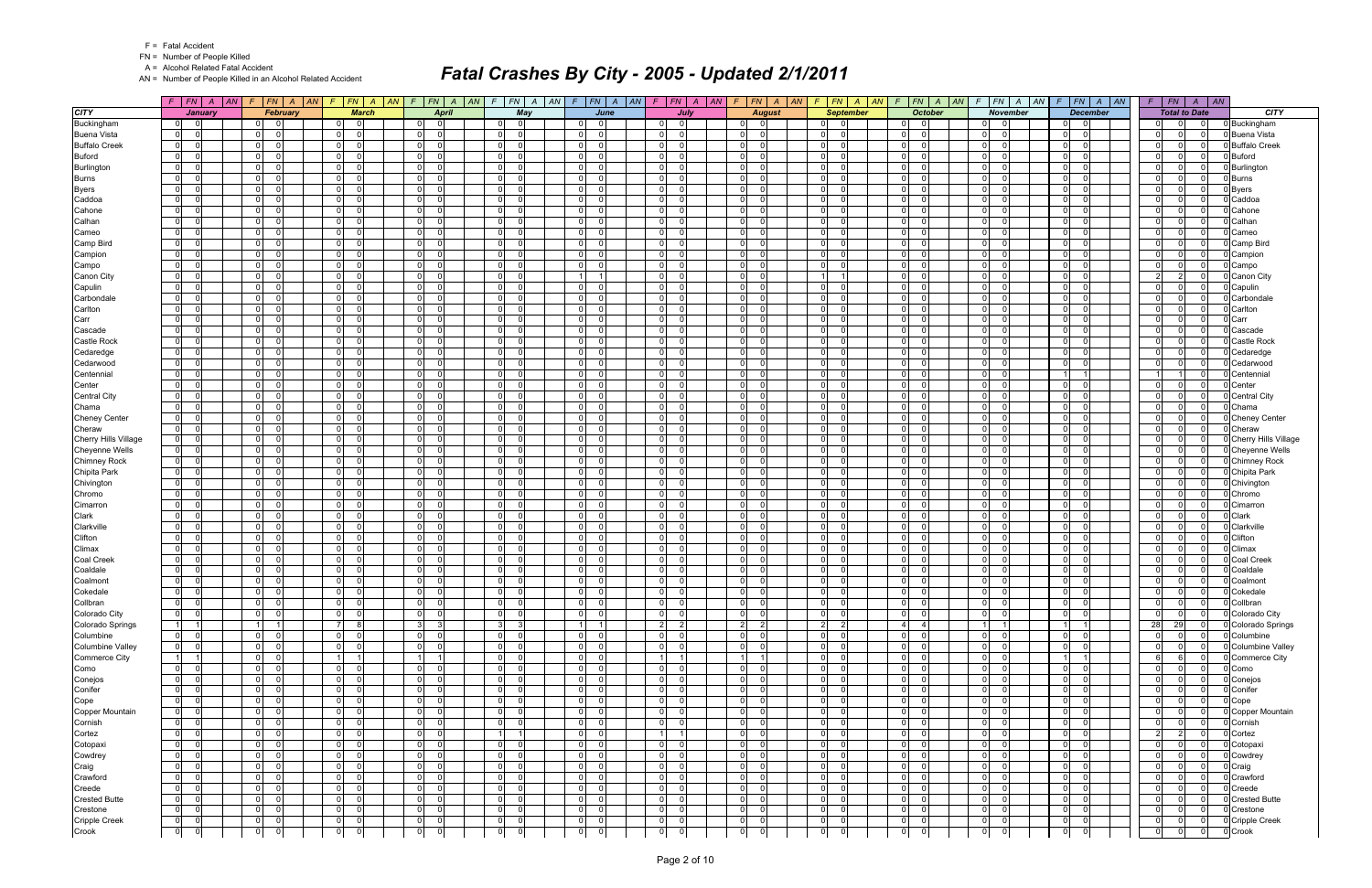|  | <b>Fatal Accident</b> |
|--|-----------------------|
|--|-----------------------|

A = Alcohol Related Fatal Accident

AN = Number of People Killed in an Alcohol Related Accident

|                            | $F$   $FN$   $A$   $AN$                                               | FN A AN<br>F.                                              | F<br> FN A AN                                            | $F$   $FN$   $A$   $AN$                                              | $FN$ $A$ $AN$<br>$\mathcal{F}$                            | $F$ $FN$ $A$ $AN$                                        | $F$ $ FN $ $A$ $ AN $                                                         | $\mathcal{F}$                                      | $FN \mid A \mid AN$<br>$F$   $FN$   $A$   $AN$                    | FN A AN<br>$\mathcal{F}$         | $F$   $FN$   $A$   $AN$                                             | $F$   $FN$   $A$   $AN$                               | $F$   $FN$   A   AN                                                                         |
|----------------------------|-----------------------------------------------------------------------|------------------------------------------------------------|----------------------------------------------------------|----------------------------------------------------------------------|-----------------------------------------------------------|----------------------------------------------------------|-------------------------------------------------------------------------------|----------------------------------------------------|-------------------------------------------------------------------|----------------------------------|---------------------------------------------------------------------|-------------------------------------------------------|---------------------------------------------------------------------------------------------|
| <b>CITY</b>                | January                                                               | February                                                   | <b>March</b>                                             | <b>April</b>                                                         | May                                                       | June                                                     | July                                                                          |                                                    | <b>August</b><br><b>September</b>                                 | <b>October</b>                   | <b>November</b>                                                     | <b>December</b>                                       | <b>CITY</b><br><b>Total to Date</b>                                                         |
| Crowley                    | $\overline{0}$<br>$\overline{\phantom{0}}$ 0 $\overline{\phantom{0}}$ | - 01<br>0                                                  | $\overline{\mathbf{0}}$<br> 0                            | $\overline{0}$<br>$\overline{\phantom{0}}$                           | 0 <br>01                                                  | $\overline{0}$<br>$\Omega$                               | $\overline{\mathbf{0}}$<br>- OI                                               | - O I<br>$\mathbf 0$                               | 0 <br>$\overline{0}$                                              | $\overline{\mathbf{0}}$<br>ΩI    | $\overline{0}$<br>ി                                                 | $\overline{0}$<br>$\Omega$                            | $\overline{0}$<br>0 Crowley<br>0 I<br>0                                                     |
| Cuchara                    | $\overline{0}$<br>$\Omega$                                            | 0 <br>- 0                                                  | $\overline{0}$<br> 0                                     | 0 <br>$\Omega$                                                       | $\Omega$<br> 0                                            | 0 <br>$\Omega$                                           | $\overline{0}$<br>$\Omega$                                                    | $\mathbf 0$                                        | $\overline{0}$<br>$\Omega$                                        | ol<br>$\Omega$                   | $\overline{0}$<br>$\Omega$                                          | $\Omega$<br>$\Omega$                                  | $\mathbf 0$<br>0 Cuchara<br>$\overline{0}$                                                  |
| Dacono                     | $\overline{0}$<br>- 01                                                | 0 <br>- 0                                                  | $\overline{0}$<br>$\overline{\mathbf{0}}$                | 0 <br>$\overline{\mathbf{0}}$                                        | 0 <br>$\overline{0}$                                      | $\overline{0}$<br>$\Omega$                               | 0 I<br> 0                                                                     | $\overline{0}$<br>$\overline{0}$                   | 0 <br>- 01                                                        | 0 <br>- 01                       | $\overline{0}$<br>$\overline{0}$                                    | $\overline{0}$<br>$\mathbf 0$                         | $\overline{0}$<br>0 I<br>Dacono<br>- 0                                                      |
| Dailey                     | $\overline{0}$<br>$\overline{0}$                                      | $\overline{0}$<br>$\Omega$                                 | $\overline{0}$<br>- ol                                   | 0 <br>$\overline{0}$                                                 | 0 <br>$\mathbf 0$                                         | $\overline{0}$<br>$\Omega$                               | $\Omega$<br>$\Omega$                                                          | $\Omega$<br>$\Omega$                               | $\overline{0}$<br>$\Omega$                                        | $\mathbf 0$<br>$\Omega$          | $\overline{0}$<br>$\Omega$                                          | $\Omega$<br>$\Omega$                                  | $\mathbf 0$<br>$\overline{0}$<br>0 Dailey                                                   |
| De Beque                   | $\overline{0}$<br>$\Omega$<br>$\Omega$                                | $\overline{0}$<br>- 0<br>$\Omega$                          | 0 <br>$\overline{0}$<br>$\Omega$                         | $\overline{0}$<br>- 0<br>-ol<br>$\Omega$                             | $\overline{0}$<br>$\overline{0}$                          | $\overline{0}$<br>$\Omega$<br>$\Omega$                   | 0 I<br>$\Omega$<br>$\Omega$                                                   | $\Omega$<br>$\Omega$<br>$\Omega$<br>$\Omega$       | $\overline{0}$<br>$\Omega$<br>$\Omega$                            | $\Omega$<br>$\Omega$<br>$\Omega$ | 0 I<br>$\Omega$<br>$\Omega$                                         | $\Omega$<br>$\Omega$<br>$\Omega$                      | $\mathbf 0$<br>$\overline{0}$<br>0 De Beque<br>- 0                                          |
| Deckers<br>Deer Ridge      | $\mathbf 0$<br>$\overline{0}$<br>- 0                                  | $\overline{0}$<br> 0 <br>- 0                               | $\overline{0}$<br>$\overline{0}$<br>- 01                 | $\overline{0}$<br>$\overline{0}$                                     | 0 <br>-01<br> 0 <br>$\overline{0}$                        | 0 <br>$\overline{0}$<br>$\Omega$                         | 0 I<br>0 I<br>$\Omega$                                                        | $\Omega$<br>$\Omega$                               | $\overline{0}$<br>$\overline{0}$<br>$\Omega$                      | ol<br>$\Omega$<br>$\Omega$       | $\overline{0}$<br>0 I<br>$\Omega$                                   | $\Omega$<br>$\Omega$<br>$\Omega$                      | $\mathbf 0$<br>$\overline{0}$<br>0 Deckers<br>$\mathbf 0$<br>$\overline{0}$<br>0 Deer Ridge |
| Deer Trail                 | 0 <br>$\Omega$                                                        | $\overline{0}$<br>$\Omega$                                 | $\overline{0}$<br>$\Omega$                               | 0 <br>$\Omega$                                                       | $\overline{0}$<br>$\Omega$                                | $\mathbf 0$<br>$\Omega$                                  | $\overline{0}$<br>$\Omega$                                                    | $\overline{0}$<br>$\Omega$                         | $\overline{0}$<br>$\Omega$                                        | $\Omega$<br>$\Omega$             | $\overline{0}$<br>$\Omega$                                          | $\Omega$<br>$\Omega$                                  | $\mathsf{O}$<br>$\Omega$<br>0 Deer Trail                                                    |
| Del Norte                  | $\overline{0}$<br>- 01                                                | 0 <br>- 0                                                  | 0 <br>$\overline{\mathbf{0}}$                            | $\overline{0}$<br>- 0                                                | 0 <br>$\overline{0}$                                      | $\mathbf 0$<br>$\Omega$                                  | 01<br>$\Omega$                                                                | $\Omega$<br>$\Omega$                               | $\mathbf 0$<br>$\Omega$                                           | - 01<br>$\Omega$                 | $\overline{0}$<br>$\Omega$                                          | $\Omega$<br>$\Omega$                                  | 0 Del Norte<br>$\mathbf 0$<br>$\overline{0}$<br>- 0                                         |
| Delhi                      | $\mathbf 0$<br>$\Omega$                                               | $\overline{0}$<br>$\Omega$                                 | $\overline{0}$<br>$\Omega$                               | -ol<br>$\Omega$                                                      | 0 <br>-ol                                                 | 0 <br>$\Omega$                                           | $\Omega$<br>$\Omega$                                                          | $\Omega$                                           | $\overline{0}$<br>$\Omega$                                        | ol<br>$\Omega$                   | $\overline{0}$<br>$\Omega$                                          | $\Omega$<br>$\Omega$                                  | $\mathbf 0$<br>0 Delhi<br>$\overline{0}$                                                    |
| Delta                      | $\overline{0}$<br>- 0                                                 | 0 <br>$\Omega$                                             | $\overline{0}$<br>$\overline{0}$                         | $\overline{0}$<br>$\overline{0}$                                     | 0 <br>$\overline{0}$                                      | $\overline{0}$<br>$\Omega$                               | 0 I<br>- 0                                                                    | $\overline{0}$<br>$\Omega$                         | $\overline{0}$<br>$\Omega$                                        | $\Omega$<br>- 01                 | $\overline{0}$<br>- 0                                               | $\Omega$<br>$\Omega$                                  | 0 <br>0 Delta<br>0 I<br>$\Omega$                                                            |
| Denver                     | 5 <sub>5</sub><br>-51                                                 | 3 <sup>l</sup><br>3                                        | $\overline{4}$<br>$\vert$ 4                              | 9 <br>9                                                              | $\overline{2}$<br>$\vert$ 2                               | 5 <sub>5</sub><br>5                                      | 9 <br>10 <sup>1</sup>                                                         | $\overline{2}$<br>$\vert$ 2                        | $\overline{1}$                                                    | 5<br>5                           | 3 <sup>1</sup><br>3 <sup>1</sup>                                    | $\Delta$<br>-4                                        | 52<br>53<br>0 Denver                                                                        |
| Deora                      | $\mathbf 0$<br>$\Omega$                                               | $\overline{0}$<br>$\Omega$                                 | $\Omega$<br> 0                                           | 0 <br>- 0                                                            | $\overline{0}$<br>-ol                                     | $\mathbf 0$<br>$\Omega$                                  | 0 I<br>$\Omega$                                                               | $\Omega$<br>$\Omega$                               | $\overline{0}$<br>$\Omega$                                        | $\Omega$<br>$\Omega$             | $\Omega$<br>$\Omega$                                                | $\Omega$<br>$\Omega$                                  | $\mathsf{O}$<br>$\Omega$<br>0 Deora                                                         |
| Devine                     | $\overline{0}$<br>- 0                                                 | 0 <br>- 0                                                  | $\overline{0}$<br>$\overline{0}$                         | $\overline{0}$<br>- 0                                                | $\overline{0}$<br>-01                                     | $\overline{0}$<br>$\Omega$                               | 0 I<br>$\Omega$                                                               | $\Omega$<br>$\Omega$                               | $\mathbf 0$<br>$\Omega$                                           | - 01<br>$\Omega$                 | $\overline{0}$<br>$\Omega$                                          | $\Omega$<br>$\Omega$                                  | $\mathbf 0$<br>$\overline{0}$<br>0 Devine<br>- 0                                            |
| Dillon                     | $\overline{0}$<br>- 01                                                | 0 <br>- 0                                                  | $\overline{0}$<br>$\overline{\mathbf{0}}$                | 0 <br>- 0                                                            | 0 <br> 0                                                  | $\mathsf{o}$<br>$\Omega$                                 | 0 I<br>$\Omega$                                                               | $\Omega$<br>$\Omega$                               | $\overline{0}$<br>$\Omega$                                        | $\Omega$<br>$\Omega$             | $\overline{0}$<br>$\Omega$                                          | $\Omega$<br>$\Omega$                                  | 0 Dillon<br>$\mathbf 0$<br>$\Omega$                                                         |
| Dinosaur                   | $\overline{0}$<br>$\Omega$                                            | $\overline{0}$<br>$\Omega$                                 | 0 <br>- 01                                               | $\overline{0}$<br>$\Omega$                                           | 0 <br>$\overline{\mathbf{0}}$                             | $\overline{0}$<br>$\Omega$                               | 0 I<br>$\Omega$                                                               | $\overline{0}$<br>$\Omega$                         | $\overline{0}$<br>$\Omega$                                        | ol<br> 0                         | $\overline{0}$<br>$\Omega$                                          | $\Omega$<br>$\Omega$                                  | 0 <br>Dinosaur<br>$\Omega$                                                                  |
| <b>Divide</b>              | $\overline{0}$<br>- 01                                                | 0 <br>- 0                                                  | $\overline{0}$<br>$\overline{\mathbf{0}}$                | $\overline{0}$<br>- 0                                                | 0 <br>$\overline{0}$                                      | $\overline{0}$<br>$\Omega$                               | 01<br>$\Omega$                                                                | $\Omega$<br>0                                      | $\overline{0}$<br>$\Omega$                                        | 0 <br>$\overline{0}$             | $\Omega$<br> 0                                                      | $\Omega$<br>$\Omega$                                  | 0 Divide<br>$\mathbf 0$<br>$\overline{0}$                                                   |
| <b>Dolores</b>             | $\overline{0}$<br>$\Omega$                                            | $\overline{0}$<br>- 0                                      | 0 <br>$\overline{0}$                                     | $\overline{0}$<br>$\overline{0}$                                     | -ol<br>$\overline{0}$                                     | $\overline{0}$<br>$\Omega$                               | 0 I<br>$\Omega$                                                               | $\Omega$<br>- 0 l                                  | $\mathbf 0$<br>$\Omega$                                           | ol<br>$\Omega$                   | 0 I<br>$\Omega$                                                     | $\Omega$<br>$\Omega$                                  | $\mathbf 0$<br>0 Dolores<br>$\overline{0}$                                                  |
| Dotsero                    | $\overline{0}$<br>- 0                                                 | 0 <br>- 0                                                  | $\overline{0}$<br>$\overline{\mathbf{0}}$                | $\overline{0}$<br>- 0                                                | 0 <br>- 01                                                | $\overline{0}$<br>$\Omega$                               | 0 I<br>$\Omega$                                                               | - Ol<br>$\Omega$                                   | $\overline{0}$<br>$\Omega$                                        | - 01<br>$\Omega$                 | $\overline{0}$<br>- 0                                               | $\Omega$<br>$\Omega$                                  | $\mathbf 0$<br>0 Dotsero<br>$\overline{0}$<br>- 0                                           |
| Dove Creek                 | $\overline{0}$<br>$\Omega$                                            | $\overline{0}$<br>$\Omega$                                 | 0 <br>- 01                                               | $\overline{0}$<br>$\overline{0}$                                     | 0 <br>$\overline{0}$                                      | $\overline{0}$<br>$\Omega$                               | 0 I<br>$\Omega$                                                               | $\overline{0}$<br>- 0 l                            | $\overline{0}$<br>$\Omega$                                        | ol<br>$\Omega$                   | $\overline{0}$<br>$\Omega$                                          | $\Omega$<br>$\Omega$                                  | $\mathbf 0$<br>0 Dove Creek<br>$\overline{0}$                                               |
| Dowd                       | $\overline{0}$<br>$\Omega$<br>$\Omega$                                | $\overline{0}$<br>$\Omega$<br>- 0                          | $\overline{0}$<br>$\Omega$<br>- 01                       | 0 <br>- 0<br>$\overline{0}$<br>$\overline{0}$                        | $\Omega$<br>$\overline{0}$                                | $\mathbf 0$<br>$\Omega$<br>$\Omega$                      | $\overline{0}$<br>$\Omega$<br>$\Omega$                                        | $\Omega$<br>$\Omega$<br>- Ol<br>$\Omega$           | $\overline{0}$<br>$\Omega$<br>$\Omega$                            | $\Omega$<br>$\Omega$<br>$\Omega$ | 0 <br>$\Omega$<br>$\Omega$                                          | $\Omega$<br>$\Omega$<br>$\Omega$<br>$\Omega$          | $\mathbf 0$<br>$\Omega$<br>0 Dowd<br>$\overline{0}$<br>- 0                                  |
| Doyleville<br><b>Drake</b> | $\overline{0}$<br>$\overline{0}$<br>- 01                              | 0 <br>$\overline{0}$<br>- 0                                | 0 <br>$\overline{0}$<br>$\overline{\mathbf{0}}$          | $\overline{0}$<br>$\overline{0}$                                     | $\overline{0}$<br>$\overline{0}$<br> 0 <br>$\overline{0}$ | $\mathbf 0$<br>$\overline{0}$<br>$\Omega$                | 0 I<br> 0 <br>$\Omega$                                                        | $\Omega$<br>$\Omega$                               | $\overline{0}$<br>$\overline{0}$<br>$\Omega$                      | - 01<br>ol<br>$\Omega$           | $\overline{0}$<br>$\overline{0}$<br>$\Omega$                        | $\Omega$<br>$\Omega$                                  | $\mathbf 0$<br>0 Doyleville<br>$\mathbf 0$<br>$\Omega$<br>0 Drake                           |
| Dumont                     | $\overline{0}$<br>- 0                                                 | $\overline{0}$<br>- 0                                      | 0 <br>0 <sup>1</sup>                                     | $\overline{0}$<br>$\overline{0}$                                     | 0 <br>$\overline{0}$                                      | $\overline{0}$<br>$\Omega$                               | 0 I<br>$\Omega$                                                               | $\overline{0}$<br>$\Omega$                         | 0 <br>$\Omega$                                                    | ol<br> 0                         | $\overline{0}$<br>$\Omega$                                          | $\overline{0}$<br>$\Omega$                            | 0 <br>$\Omega$<br>0 Dumont<br>$\cap$                                                        |
| Dunton                     | $\overline{0}$<br>$\overline{0}$                                      | $\overline{0}$<br>$\Omega$                                 | $\overline{0}$<br>$\Omega$                               | $\overline{0}$<br>- 0                                                | $\overline{0}$<br> 0                                      | $\overline{0}$<br>$\Omega$                               | $\overline{0}$<br>$\Omega$                                                    | $\Omega$<br>$\Omega$                               | $\overline{0}$<br>$\Omega$                                        | $\mathbf 0$<br>$\Omega$          | 0 <br>$\Omega$                                                      | $\Omega$<br>$\Omega$                                  | $\mathbf 0$<br>0 Dunton<br>$\overline{0}$                                                   |
| Dupont                     | $\mathbf 0$<br>$\Omega$                                               | $\overline{0}$<br>- 0                                      | 0 I<br>$\Omega$                                          | -ol<br>- 0                                                           | $\Omega$<br>$\Omega$                                      | $\mathbf{0}$<br>$\Omega$                                 | 0 I<br>$\Omega$                                                               | $\Omega$<br>$\Omega$                               | 0 <br>$\Omega$                                                    | $\Omega$<br>$\Omega$             | $\overline{0}$<br>$\Omega$                                          | $\Omega$<br>$\Omega$                                  | $\mathbf 0$<br>$\overline{0}$<br>0 Dupont                                                   |
| Durango                    | $\overline{0}$                                                        | 0 <br>- 0                                                  | $\overline{0}$<br>- 0                                    | -ol<br>- 0                                                           | 0 <br>0                                                   | $\mathbf 0$<br>$\Omega$                                  | 0 I<br>$\Omega$                                                               | - 1<br>-1                                          | $\overline{0}$                                                    | - 01<br>$\Omega$                 | $\overline{0}$<br>$\Omega$                                          | $\Omega$<br>- 0                                       | 11<br>0 Durango<br>11                                                                       |
| Eads                       | $\overline{0}$<br>$\Omega$                                            | 0 <br>- 0                                                  | $\overline{0}$<br>- 01                                   | $\overline{0}$<br>$\overline{0}$                                     | 0 <br>$\overline{0}$                                      | $\overline{0}$<br>$\Omega$                               | 0 I<br>$\Omega$                                                               | $\Omega$<br>$\Omega$                               | $\overline{0}$<br>$\Omega$                                        | $\Omega$<br>$\Omega$             | 0 I<br>$\Omega$                                                     | $\Omega$<br>$\Omega$                                  | 0 Eads<br> 0 <br>$\overline{0}$                                                             |
| Eagle                      | 0 <br>$\Omega$                                                        | $\overline{0}$<br>$\Omega$                                 | $\overline{0}$<br>$\Omega$                               | 0 <br>$\overline{0}$                                                 | $\overline{0}$<br>$\Omega$                                | $\mathbf 0$<br>$\Omega$                                  | $\overline{0}$<br>$\Omega$                                                    | n<br>$\Omega$                                      | $\overline{0}$<br>$\Omega$                                        | $\Omega$<br>$\Omega$             | $\overline{0}$<br>$\Omega$                                          | $\Omega$<br>$\Omega$                                  | $\mathsf{O}$<br>$\Omega$<br>0 Eagle                                                         |
| East Conon                 | $\overline{0}$<br>- 01                                                | 0 <br>- 0                                                  | 0 <br>$\overline{\mathbf{0}}$                            | $\overline{0}$<br>- 0                                                | 0 <br>$\overline{0}$                                      | $\overline{0}$<br>$\Omega$                               | 01<br>$\Omega$                                                                | $\Omega$<br>$\Omega$                               | $\mathbf 0$<br>$\Omega$                                           | - 01<br>$\Omega$                 | $\overline{0}$<br>$\Omega$                                          | $\Omega$<br>$\Omega$                                  | $\mathbf 0$<br>$\overline{0}$<br>0 East Conon<br>- റ                                        |
| <b>East Portal</b>         | $\overline{0}$<br>$\Omega$                                            | $\overline{0}$<br>$\Omega$                                 | $\overline{0}$<br>$\Omega$                               | -ol<br>$\Omega$                                                      | 0 <br>-ol                                                 | 0 <br>$\Omega$                                           | - Ol<br>$\Omega$                                                              | $\Omega$                                           | $\overline{0}$<br>$\Omega$                                        | ol<br>$\Omega$                   | $\overline{0}$<br>$\Omega$                                          | $\Omega$<br>$\Omega$                                  | $\mathbf 0$<br>0 East Portal<br>$\overline{0}$                                              |
| Eastlake                   | $\overline{0}$<br>- 0                                                 | $\overline{0}$<br>- 0                                      | $\overline{0}$<br>$\overline{0}$                         | $\overline{0}$<br>$\overline{0}$                                     | $\Omega$<br>$\overline{0}$                                | $\overline{0}$<br>$\Omega$                               | 0 I<br>- 0                                                                    | - Ol<br>$\Omega$                                   | $\overline{0}$<br>$\Omega$                                        | $\Omega$<br>- 0 l                | $\overline{0}$<br>- 0                                               | $\Omega$<br>$\Omega$                                  | 0 <br>$\overline{0}$<br>Eastlake<br>- 0                                                     |
| Eaton                      | 0 <br>$\Omega$                                                        | $\overline{0}$<br>$\Omega$                                 | $\overline{0}$<br>-ol                                    | $\overline{0}$<br>$\overline{0}$                                     | 0 <br> 0                                                  | $\overline{0}$<br>$\Omega$                               | 0 <br>$\Omega$                                                                | $\Omega$<br>$\Omega$                               | $\overline{0}$<br>$\Omega$                                        | $\mathbf{0}$<br>$\mathbf 0$      | $\overline{0}$<br>$\Omega$                                          | $\Omega$<br>$\Omega$                                  | $\mathbf 0$<br>$\overline{0}$<br>Eaton                                                      |
| Echo Lake                  | $\mathbf 0$<br>$\Omega$                                               | $\overline{0}$<br>- 0                                      | $\overline{0}$<br>0 I                                    | 0 <br>- 0                                                            | $\Omega$<br>$\Omega$                                      | $\mathbf{0}$<br>$\Omega$                                 | 0 I<br>$\Omega$                                                               | $\Omega$<br>$\Omega$                               | $\overline{0}$<br>$\Omega$                                        | $\Omega$<br>$\Omega$             | $\overline{0}$<br>$\Omega$                                          | $\Omega$<br>$\Omega$                                  | $\mathbf 0$<br>$\Omega$<br>0 Echo Lake                                                      |
| Eckley                     | $\mathbf 0$<br>$\Omega$                                               | $\overline{0}$<br>$\Omega$<br>$\Omega$                     | $\overline{0}$<br>$\overline{0}$                         | 0 <br>$\Omega$                                                       | 0 <br>-01                                                 | $\mathbf 0$<br>$\Omega$<br>$\Omega$                      | 0 I<br>$\Omega$<br>$\Omega$                                                   | $\Omega$<br>$\Omega$<br>$\Omega$                   | $\overline{0}$<br>$\Omega$                                        | ol<br>$\Omega$<br>$\Omega$       | $\overline{0}$<br>$\Omega$                                          | $\Omega$<br>$\Omega$<br>$\Omega$                      | $\overline{0}$<br>$\overline{0}$<br>0 Eckley<br>- 0<br>11                                   |
| Edgewater                  | $\overline{0}$<br>- 0<br>$\overline{0}$<br>$\Omega$                   | $\overline{0}$<br>$\overline{0}$<br>- 0                    | $\overline{0}$<br>- 01<br>$\overline{0}$<br>- ol         | $\overline{0}$<br>$\overline{0}$<br>$\overline{0}$<br>$\overline{0}$ | $\Omega$<br>$\overline{0}$<br> 0 <br> 0                   | $\overline{0}$<br>$\overline{0}$<br>$\Omega$             | 0 I<br>$\overline{0}$<br>$\Omega$                                             | $\Omega$<br>$\overline{0}$<br>$\Omega$             | $\overline{0}$<br>$\Omega$<br>$\overline{0}$<br>$\Omega$          | $\Omega$<br>$\Omega$<br>ol       | $\overline{0}$<br>$\Omega$                                          | $\Omega$<br>$\Omega$<br>$\Omega$                      | Edgewater<br>$1 \vert$<br> 0 <br>$\overline{0}$                                             |
| Edwards<br>Egnar           | $\overline{0}$<br> 0                                                  | 0 <br>- 0                                                  | 0 <br>01                                                 | $\overline{0}$<br>- 0                                                | 0 <br> 0                                                  | $\overline{0}$<br>$\Omega$                               | 01<br>$\Omega$                                                                | $\overline{0}$<br>$\Omega$                         | $\overline{0}$<br>$\Omega$                                        | 0 <br>$\overline{0}$             | $\overline{0}$<br>$\Omega$                                          | $\Omega$<br>$\Omega$                                  | 0 Edwards<br>$\mathbf 0$<br> 0 <br>0 Egnar<br>$\Omega$                                      |
| El Moro                    | $\mathbf 0$<br>$\Omega$                                               | $\overline{0}$<br>$\Omega$                                 | 0 I<br>$\Omega$                                          | $\overline{0}$<br>$\overline{0}$                                     | $\overline{0}$<br>-01                                     | $\overline{0}$<br>$\Omega$                               | 0 I<br>$\Omega$                                                               | $\Omega$                                           | $\mathbf 0$<br>$\Omega$                                           | $\Omega$<br>$\Omega$             | $\overline{0}$<br>$\Omega$                                          | $\Omega$<br>$\Omega$                                  | $\mathbf 0$<br>0 El Moro<br>$\Omega$                                                        |
| El Rancho                  | $\overline{0}$<br>- 0                                                 | 0 <br>- 0                                                  | $\overline{0}$<br>$\overline{\mathbf{0}}$                | $\overline{0}$<br>- 0                                                | 0 <br>$\overline{0}$                                      | $\overline{0}$<br>$\Omega$                               | 0 I<br>$\Omega$                                                               | - Ol<br>$\Omega$                                   | $\overline{0}$<br>$\Omega$                                        | - 01<br>$\Omega$                 | $\overline{0}$<br>- 0                                               | $\Omega$<br>$\Omega$                                  | $\mathbf 0$<br>0 El Rancho<br>$\overline{0}$<br>- 0                                         |
| Elbert                     | $\overline{0}$<br>$\Omega$                                            | $\overline{0}$<br>$\Omega$                                 | 0 <br>- 01                                               | $\overline{0}$<br>$\overline{0}$                                     | 0 <br>$\overline{0}$                                      | $\overline{0}$<br>$\Omega$                               | 0 I<br>$\Omega$                                                               | - Ol<br>- 0 l                                      | $\overline{0}$<br>$\Omega$                                        | ol<br>$\Omega$                   | $\overline{0}$<br>$\Omega$                                          | $\Omega$<br>$\Omega$                                  | 0 <br>0 Elbert<br>$\overline{0}$<br>$\Omega$                                                |
| Eldora                     | $\overline{0}$<br>$\overline{0}$                                      | $\overline{0}$<br>- 0                                      | 0 <br>$\overline{0}$                                     | 0 <br>$\overline{0}$                                                 | $\overline{0}$<br>$\overline{0}$                          | $\mathbf 0$<br>$\Omega$                                  | $\overline{0}$<br>$\Omega$                                                    | $\Omega$<br>$\Omega$                               | $\overline{0}$<br>$\Omega$                                        | $\Omega$<br>$\Omega$             | 0 <br>$\Omega$                                                      | $\Omega$<br>- 0                                       | $\mathbf 0$<br>$\Omega$<br>0 Eldora                                                         |
| <b>Eldorado Springs</b>    | $\overline{0}$<br>- 01                                                | $\overline{0}$<br>$\overline{0}$                           | 0 <br>- 01                                               | $\overline{0}$<br>$\overline{0}$                                     | $\overline{0}$<br>-01                                     | $\overline{0}$<br>$\Omega$                               | 0 I<br>- 0 l                                                                  | $\Omega$<br>- 0 l                                  | $\mathbf 0$<br>$\Omega$                                           | - 0 l<br>$\Omega$                | $\overline{0}$<br>$\Omega$                                          | $\Omega$<br>$\Omega$                                  | $\mathbf 0$<br>$\overline{0}$<br>0 Eldorado Springs<br>- റ                                  |
| Elizabeth                  | $\overline{0}$<br>$\overline{0}$                                      | $\overline{0}$<br>$\overline{0}$                           | 0 <br>$\overline{\mathbf{0}}$                            | $\overline{0}$<br>$\overline{0}$                                     | 0 <br> 0                                                  | $\overline{0}$<br>$\Omega$                               | $\overline{0}$<br>$\overline{0}$                                              | $\overline{0}$<br>- 0 l                            | $\overline{0}$<br>$\overline{0}$                                  | $\Omega$<br>$\overline{0}$       | $\overline{0}$<br>- 0 l                                             | $\mathbf 0$<br>$\Omega$                               | 0 <br>0 Elizabeth<br>$\overline{0}$                                                         |
| Elk Springs                | 0 <br> 0                                                              | $\overline{0}$<br>$\overline{0}$                           | 0 <br>$\Omega$                                           | 0 <br>$\Omega$                                                       | 0 <br> 0                                                  | $\Omega$<br>$\mathbf 0$                                  | 0 <br>$\Omega$                                                                | $\mathbf 0$                                        | $\overline{0}$<br>$\mathbf 0$                                     | $\mathbf 0$                      | 0 <br>$\mathbf 0$                                                   | $\mathbf 0$<br>$\Omega$                               | 0 <br>$\overline{0}$<br>0 Elk Springs                                                       |
| Ellicott                   | 0 <br>$\overline{\mathbf{0}}$                                         | $\overline{0}$<br>$\overline{0}$                           | $\overline{0}$<br>- ol                                   | $\overline{0}$<br> 0                                                 | 0 <br> 0                                                  | $\overline{0}$<br>$\Omega$                               | 0 <br>- 0 l                                                                   | $\overline{0}$<br>-ol                              | $\overline{0}$<br>- ol                                            | 0 <br> 0                         | 0 <br>- ol                                                          | $\overline{0}$<br>- 0 l                               | 0 <br>0 Ellicott<br>$\overline{0}$                                                          |
| Empire                     | $\overline{0}$<br>$\overline{\phantom{0}}$                            | $\overline{0}$<br>$\overline{0}$                           | - ol<br> 0                                               | $\overline{0}$<br>$\overline{0}$                                     | $\overline{0}$<br> 0                                      | $\overline{0}$<br>$\overline{0}$                         | 0 I<br> 0                                                                     | $\overline{0}$<br>- 0 l                            | 0 <br>$\overline{0}$                                              | 0 <br> 0                         | $\overline{0}$<br>- ol                                              | $\overline{0}$<br>$\mathbf 0$                         | 0 <br> 0 <br>0 Empire<br>- 0                                                                |
| Englewood                  | $ 0 $ 0                                                               | $\vert$ 2<br>$\overline{2}$                                | $\overline{0}$<br>$\overline{\mathbf{0}}$                | 0 <br>$\overline{\mathbf{0}}$                                        | $\overline{0}$<br> 0                                      | $\overline{0}$<br>$\Omega$                               | $\overline{0}$<br>$\overline{\mathbf{0}}$                                     | $\overline{1}$                                     | 1                                                                 | 0 <br> 0                         | $0\qquad 0$                                                         | $\overline{0}$<br>$\mathbf 0$                         | 0 Englewood<br>$\vert$ 4<br>$\overline{4}$                                                  |
| Erie                       | $0$ 0                                                                 | $\overline{0}$<br>$\Omega$                                 | $\overline{0}$<br>$\overline{0}$                         | $\overline{0}$<br>$\overline{0}$                                     | 0 <br> 0                                                  | $\overline{0}$<br>$\Omega$<br>$\overline{0}$<br>$\Omega$ | 0 I<br> 0                                                                     | $\overline{0}$<br>$\overline{0}$<br>$\overline{0}$ | 0 <br>$\overline{0}$                                              | 0 <br> 0                         | $\overline{0}$<br>$\Omega$                                          | $\overline{0}$<br>- 0 l                               | 0 <br>0 Erie<br>$\overline{0}$<br>- 0                                                       |
| <b>Estes Park</b><br>Evans | $0$ 0<br>$\overline{0}$<br>$\overline{\phantom{0}}$                   | $\overline{0}$<br>- 01<br>$\overline{0}$<br>$\overline{0}$ | 0 <br> 0 <br> 0 <br> 0                                   | $\overline{0}$<br>$\overline{0}$<br>$\overline{0}$<br>$\overline{0}$ | 0 <br> 0 <br> 0 <br> 0                                    | $\overline{0}$<br>$\Omega$                               | $\overline{0}$<br> 0 <br>$\overline{0}$<br> 0                                 | 0 <br>$\overline{0}$<br> 0                         | $\overline{0}$<br>$\mathbf 0$<br>$\overline{0}$<br>$\overline{0}$ | 0 <br> 0 <br> 0 <br> 0           | $\overline{0}$<br> 0 <br> 0 <br> 0                                  | $\overline{0}$<br> 0 <br>$\overline{0}$<br> 0         | 0 <br> 0 <br>0 Estes Park<br> 0 <br>$\overline{0}$<br>0 Evans<br>$\Omega$                   |
| Evergreen                  | 0 <br>- 01                                                            | $\overline{0}$<br>$\overline{0}$                           | $\overline{0}$<br>$\overline{0}$                         | 0 <br>$\overline{0}$                                                 | 0 <br> 0                                                  | $\mathbf 0$<br>$\Omega$                                  | 0 <br>$\Omega$                                                                | $\Omega$                                           | $\overline{0}$<br>$\Omega$                                        | 0 <br>$\Omega$                   | $\overline{0}$<br>$\Omega$                                          | $\Omega$<br>$\Omega$                                  | $\mathbf 0$<br>0 Evergreen<br>$\Omega$                                                      |
| Fairplay                   | 0 <br>- 01                                                            | $\overline{0}$<br>$\overline{0}$                           | $\overline{0}$<br>- ol                                   | 0 <br>$\overline{0}$                                                 | $\overline{0}$<br> 0                                      | $\overline{0}$<br>$\Omega$                               | $\overline{0}$<br>$\overline{\mathbf{0}}$                                     | $\overline{0}$<br>$\overline{0}$                   | 0 <br>$\overline{0}$                                              | 0 <br> 0                         | $0\qquad 0$                                                         | $\overline{0}$<br>$\mathbf 0$                         | $\overline{0}$<br>0 Fairplay<br>0 I                                                         |
| Falcon                     | $\overline{0}$<br>$\overline{\mathbf{0}}$                             | $\overline{0}$<br>$\overline{0}$                           | $\overline{0}$<br> 0                                     | $\overline{0}$<br>$\overline{0}$                                     | 0 <br> 0                                                  | $\overline{0}$<br>$\Omega$                               | 0 <br> 0                                                                      | $\overline{0}$<br>$\mathbf 0$                      | $\overline{0}$<br>$\overline{\mathbf{0}}$                         | 0 <br> 0                         | 0 <br>$\Omega$                                                      | $\overline{0}$<br> 0                                  | 0 <br>0 Falcon<br> 0                                                                        |
| Farisita                   | $\overline{0}$<br>$\overline{\mathbf{0}}$                             | $\overline{0}$<br>$\overline{0}$                           | - ol<br> 0                                               | $\overline{0}$<br>$\overline{0}$                                     | 0 <br> 0                                                  | $\overline{0}$<br>$\Omega$                               | $\overline{0}$<br> 0                                                          | $\overline{0}$<br>- 0 l                            | $\overline{0}$<br>$\overline{\mathbf{0}}$                         | 0 <br>$\Omega$                   | $\overline{0}$<br>$\Omega$                                          | $\Omega$<br>$\mathbf 0$                               | 0 <br> 0 <br>0 Farisita<br>- 0                                                              |
| <b>Federal Heights</b>     | $\overline{0}$<br>- 01                                                | $\overline{0}$<br>$\overline{0}$                           | $\overline{0}$<br> 0                                     | $\overline{0}$<br>$\overline{0}$                                     | 0 <br> 0                                                  | $\overline{0}$<br>$\Omega$                               | 11<br>11                                                                      | $\overline{0}$<br>-ol                              | $\overline{0}$<br>$\overline{0}$                                  | 0 <br>$\Omega$                   | $\overline{0}$<br>$\overline{0}$                                    | $\Omega$<br> 0                                        | 0 Federal Heights<br>1<br>11<br>- റ                                                         |
| Firestone                  | $\overline{0}$<br>$\overline{\phantom{0}}$                            | $\overline{0}$<br>$\overline{0}$                           | $\overline{0}$<br>$\overline{\mathbf{0}}$                | $\overline{0}$<br>$\overline{0}$                                     | 0 <br> 0                                                  | $\overline{0}$<br>$\Omega$                               | $\overline{0}$<br> 0                                                          | $\overline{0}$<br>- 0 l                            | $\overline{0}$<br>$\overline{0}$                                  | 0 <br>$\Omega$                   | $\overline{0}$<br>$\Omega$                                          | $\overline{0}$<br>- 0 l                               | $\overline{0}$<br>$\overline{0}$<br>0 Firestone                                             |
| Firstview                  | 0 <br> 0                                                              | $\overline{0}$<br>$\overline{0}$                           | $\overline{0}$<br> 0                                     | $\overline{0}$<br>$\overline{0}$                                     | 0 <br> 0                                                  | $\overline{0}$<br>$\Omega$                               | $\overline{0}$<br> 0                                                          | $\overline{0}$<br>$\Omega$                         | $\overline{0}$<br>$\overline{0}$                                  | 0 <br> 0                         | $\overline{0}$<br>- 0 l                                             | $\overline{0}$<br> 0                                  | $\overline{0}$<br>$\overline{0}$<br>0 Firstview                                             |
| Flagler                    | $\overline{0}$<br> 0                                                  | $\overline{0}$<br>$\overline{0}$                           | $\overline{\mathbf{0}}$<br> 0                            | $\overline{0}$<br>$\overline{0}$                                     | 0 <br>$\overline{0}$                                      | $\overline{0}$<br>$\Omega$                               | $\overline{0}$<br> 0                                                          | $\overline{0}$<br>- 0 l                            | $\overline{0}$<br>$\overline{0}$                                  | 0 <br> 0                         | $\overline{0}$<br>$\Omega$                                          | $\overline{0}$<br> 0                                  | 0 <br> 0 <br>0 Flagler<br>0                                                                 |
| Fleming                    | $\overline{0}$<br>$\overline{0}$                                      | $\overline{0}$<br>$\overline{0}$                           | $\overline{0}$<br> 0                                     | $\overline{0}$<br>$\overline{0}$                                     | 0 <br> 0                                                  | $\overline{0}$<br>$\Omega$                               | $\overline{0}$<br> 0                                                          | $\Omega$<br>- 0 l                                  | $\overline{0}$<br>$\Omega$                                        | 0 <br>$\Omega$                   | $\overline{0}$<br>-ol                                               | $\Omega$<br>$\Omega$                                  | $\mathbf 0$<br> 0 <br>0 Fleming                                                             |
| Florence                   | $ 0 $ 0                                                               | $\overline{0}$<br>$\overline{0}$                           | $\overline{0}$<br>$\overline{\phantom{0}}$               | 0 <br>$\overline{\mathbf{0}}$                                        | 0 <br> 0                                                  | 0 <br>$\Omega$                                           | $\overline{0}$<br> 0                                                          | $\overline{0}$<br>$\overline{\mathbf{0}}$          | $\overline{0}$<br>- 01                                            | 0 <br> 0                         | $0$ 0                                                               | $\mathbf 0$<br>$\mathbf 0$                            | $\overline{0}$<br> 0 <br>Florence                                                           |
| Florissant                 | $\overline{0}$<br>- ol                                                | $\overline{0}$<br>$\Omega$                                 | $\overline{0}$<br> 0                                     | $\overline{0}$<br>$\overline{0}$                                     | 0 <br> 0                                                  | $\overline{0}$<br>$\Omega$                               | 0 <br>$\Omega$                                                                | $\overline{0}$<br>$\Omega$                         | $\overline{0}$<br>-ol                                             | 0 <br> 0                         | 0 <br>$\Omega$                                                      | $\mathbf 0$<br>$\Omega$                               | 0 <br>$\overline{0}$<br>0 Florissant                                                        |
| <b>Fort Collins</b>        | $\overline{0}$<br> 0                                                  | $\overline{0}$<br>- 01                                     | 0 <br> 0                                                 | $\overline{0}$<br>$\overline{0}$                                     | 0 <br> 0                                                  | $\overline{0}$<br>$\Omega$<br>$\Omega$                   | $\overline{0}$<br> 0                                                          | $\overline{0}$<br> 0                               | $\overline{0}$<br> 0                                              | 0 <br> 0 <br>$\Omega$            | $\overline{0}$<br>$\overline{0}$                                    | $\overline{0}$<br>$\mathbf 0$                         | 0 <br>0 Fort Collins<br> 0 <br>- 0                                                          |
| Fort Garland<br>Fort Lewis | $\overline{0}$<br>- 01<br>$\overline{0}$<br> 0                        | 0 <br>$\overline{0}$<br>$\overline{0}$<br>$\overline{0}$   | 0 <br>- 01<br>$\overline{0}$<br>$\overline{\phantom{0}}$ | $\overline{0}$<br>$\overline{0}$<br>$\overline{0}$<br>$\overline{0}$ | 0 <br> 0 <br> 0 <br> 0                                    | $\overline{0}$<br>$\overline{0}$<br>$\Omega$             | $\overline{0}$<br>$\overline{\mathbf{0}}$<br>$\overline{0}$<br>$\overline{0}$ | $\overline{0}$<br>- 0 l<br>- Ol<br>$\mathbf 0$     | $\overline{0}$<br>$\overline{\mathbf{0}}$<br>$\overline{0}$<br> 0 | 0 <br> 0 <br> 0                  | $\overline{0}$<br>$\overline{\mathbf{0}}$<br>$\overline{0}$<br>- 01 | $\overline{0}$<br>$\mathbf 0$<br>$\Omega$<br>$\Omega$ | 0 <br>0 Fort Garland<br> 0 <br> 0 <br>0 Fort Lewis<br>0<br>- റ                              |
| Fort Lupton                | $0 \qquad 0$                                                          | $\mathbf{0}$<br>$\overline{0}$                             | $0\qquad 0$                                              | $\overline{0}$<br>$\overline{\mathbf{0}}$                            | $0\qquad 0$                                               | $\overline{0}$<br> 0                                     | 0 <br> 0                                                                      | $\overline{1}$<br>1                                | $\mathbf{0}$<br> 0                                                | 0 <br> 0                         | $\overline{0}$<br>$\overline{\mathbf{0}}$                           | 0 <br> 0                                              | 0 Fort Lupton<br>1<br>11<br>$\overline{0}$                                                  |
|                            |                                                                       |                                                            |                                                          |                                                                      |                                                           |                                                          |                                                                               |                                                    |                                                                   |                                  |                                                                     |                                                       |                                                                                             |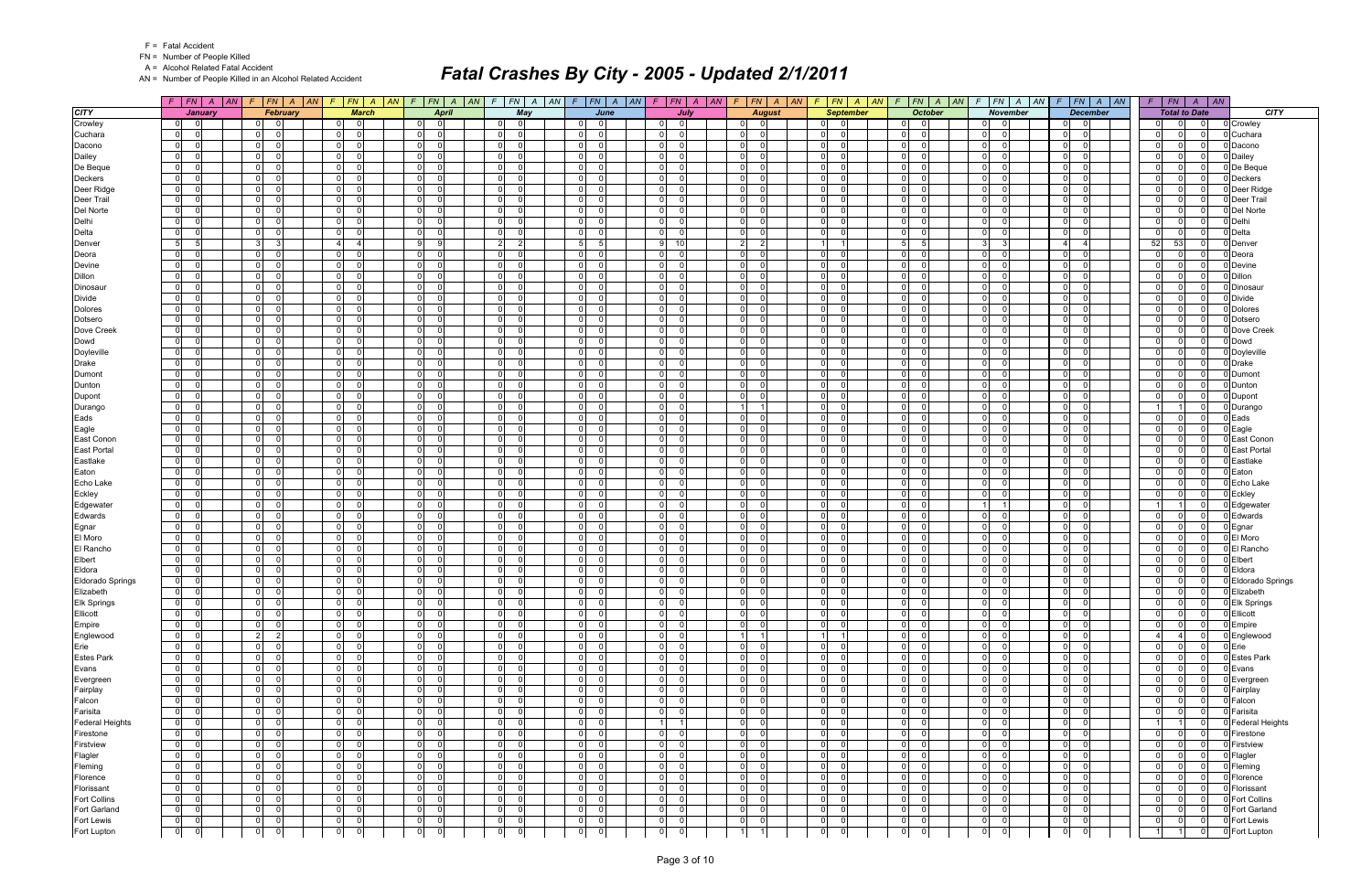FN = Number of People Killed

A = Alcohol Related Fatal Accident

AN = Number of People Killed in an Alcohol Related Accident

|                         |                                  |                                      | $F$   FN   A   AN   F   FN   A   AN   F   FN   A   AN | $F$ $FN$ $A$ $AN$                                        |                                                     | $F$   FN   A   AN   F   FN   A   AN   F   FN   A   AN   F   FN   A   AN |                                                 |                                         | $F$   $FN$   $A$   $AN$                   | $\sqrt{F}$                              | $ FN $ A $ AN $ F $ FN $ A $ AN $ | $F$ $ FN $ $A$ $ AN$       |                |                                              | $F$   $FN$   $A$   $AN$               |
|-------------------------|----------------------------------|--------------------------------------|-------------------------------------------------------|----------------------------------------------------------|-----------------------------------------------------|-------------------------------------------------------------------------|-------------------------------------------------|-----------------------------------------|-------------------------------------------|-----------------------------------------|-----------------------------------|----------------------------|----------------|----------------------------------------------|---------------------------------------|
| <b>CITY</b>             | <b>January</b>                   | February                             | <b>March</b>                                          | <b>April</b>                                             | May                                                 | June                                                                    | July                                            | <b>August</b>                           | <b>September</b>                          | <b>October</b>                          | <b>November</b>                   | <b>December</b>            |                |                                              | <b>CITY</b><br><b>Total to Date</b>   |
| Fort Lyon               | 0 <br>$\Omega$                   | - 0<br>0 I                           | 0 <br>- 0                                             | $\Omega$<br>$\Omega$                                     | $\Omega$<br>$\Omega$                                | - 0<br>$\Omega$                                                         | $\Omega$<br>0                                   | $\Omega$<br>-01                         | $\overline{0}$                            | $\overline{0}$<br>01                    | $\overline{0}$                    | - 0<br>0                   |                | 01<br>$\Omega$                               | 0 Fort Lyon<br>- 0                    |
| Fort Morgan             | $\overline{0}$                   | $\Omega$<br>$\Omega$                 | $\overline{0}$<br>$\Omega$                            | $\Omega$<br>$\Omega$                                     | $\Omega$<br>$\Omega$                                | $\mathbf 0$<br>$\Omega$                                                 | $\overline{0}$                                  | $\overline{0}$<br>$\Omega$              | 0                                         | $\Omega$<br>$\mathbf 0$                 | $\overline{0}$<br>$\Omega$        | $\overline{0}$<br>$\Omega$ |                | $\overline{0}$                               | Fort Morgan<br>$\Omega$               |
| Fosston                 | $\mathbf 0$                      | $\overline{0}$<br>$\Omega$           | $\overline{0}$<br>$\Omega$                            | $\Omega$<br>$\Omega$                                     | $\overline{0}$<br>$\Omega$                          | $\mathbf 0$<br>$\Omega$                                                 | $\overline{0}$                                  | $\mathbf 0$<br>$\Omega$                 | 0                                         | $\overline{0}$<br>$\mathbf 0$           | $\overline{0}$                    | $\mathbf 0$<br>- 0         | 0              |                                              | $\Omega$<br>Fosston                   |
| Fountain                | $\mathbf 0$                      | 0 <br>$\Omega$                       | $\overline{0}$<br>$\Omega$                            | $\Omega$<br>- 0                                          | $\overline{0}$                                      | $\mathbf 0$<br>U                                                        | $\Omega$                                        | $\mathbf 0$<br>$\Omega$                 | $\mathbf 0$                               | $\Omega$<br>$\Omega$                    | $\overline{0}$                    | $\overline{0}$<br>-C       | 0              |                                              | Fountain<br>0                         |
| Fowler                  | $\mathbf 0$                      | $\Omega$<br>$\Omega$                 | $\overline{0}$<br>$\Omega$                            | $\Omega$<br>- 0                                          | $\overline{0}$<br>- വ                               | $\mathbf 0$<br>U                                                        | $\overline{0}$                                  | $\Omega$<br>$\Omega$                    | $\mathbf 0$                               | $\Omega$<br>$\Omega$                    | $\overline{0}$                    | $\Omega$<br>- 0            | 0              |                                              | 0 Fowler<br>- 0                       |
| Foxfield                | $\mathbf 0$                      | $\overline{0}$<br>$\Omega$           | $\overline{0}$<br>$\Omega$                            | $\Omega$<br>- 0                                          | $\overline{0}$<br>$\Omega$                          | $\overline{0}$<br>$\Omega$                                              | $\overline{0}$<br>$\Omega$                      | $\mathbf 0$<br>$\Omega$                 | 0                                         | $\Omega$<br>$\Omega$                    | $\overline{0}$<br>$\Omega$        | $\mathbf 0$<br>$\Omega$    |                | $\overline{0}$<br>U                          | Foxfield<br>$\Omega$                  |
| Foxton                  | $\mathbf 0$                      | $\mathbf 0$<br>$\Omega$              | $\overline{0}$<br>$\Omega$                            | $\Omega$<br>- 0                                          | $\overline{0}$<br>- 0                               | $\mathbf 0$<br>$\Omega$                                                 | $\overline{0}$                                  | $\mathbf 0$<br>$\Omega$                 | 0                                         | $\mathbf 0$<br>$\mathbf 0$              | $\mathbf 0$                       | $\Omega$<br>$\Omega$       | 0              |                                              | Foxton<br>- 0                         |
| Franktown               | $\mathbf 0$                      | $\Omega$<br>$\Omega$                 | $\overline{0}$<br>$\Omega$                            | $\Omega$<br>- 0                                          | $\Omega$                                            | $\Omega$<br>U                                                           | $\overline{0}$                                  | $\Omega$<br>$\Omega$                    | $\mathbf 0$                               | $\Omega$<br>$\Omega$                    | $\overline{0}$                    | $\mathbf 0$<br>$\Omega$    | 0              |                                              | <b>J</b> Franktowr<br>$\Omega$        |
| Fraser                  | $\mathbf 0$                      | $\overline{0}$<br>$\Omega$           | $\overline{0}$<br>$\Omega$                            | $\Omega$<br>- 0                                          | $\overline{0}$<br>$\Omega$                          | $\mathbf 0$<br>U                                                        | $\overline{0}$                                  | $\mathbf 0$<br>$\Omega$                 | $\mathbf 0$                               | $\Omega$<br>$\Omega$                    | $\overline{0}$                    | $\mathbf 0$<br>- 0         | 0              | U                                            | $\Omega$<br>0 Fraser                  |
| Frederick               | $\mathbf 0$                      | $\Omega$<br>$\Omega$                 | $\overline{0}$<br>$\Omega$                            | $\Omega$<br>- 0                                          | $\Omega$                                            | $\Omega$<br>U                                                           | $\overline{0}$                                  | $\mathbf 0$<br>$\Omega$                 | $\mathbf 0$                               | $\Omega$<br>$\Omega$                    | $\Omega$                          | $\mathbf 0$<br>$\Omega$    | 0              |                                              | D Frederick<br>$\Omega$               |
| Frisco                  | $\mathbf 0$                      | $\overline{0}$                       | $\overline{0}$<br>$\Omega$                            | $\Omega$<br>$\Omega$                                     | $\overline{0}$<br>$\Omega$                          | $\Omega$<br>$\Omega$                                                    | $\overline{0}$                                  | $\Omega$<br>$\Omega$                    | $\mathbf 0$                               | $\Omega$<br>$\Omega$                    | $\overline{0}$                    | $\mathbf 0$<br>$\sqrt{ }$  | 0              |                                              | $\Omega$<br>D Frisco                  |
| Fruita                  | $\mathbf 0$                      | 0 <br>$\Omega$                       | $\overline{0}$<br>$\Omega$                            | - O I<br>- 0                                             | $\overline{0}$                                      | $\mathbf 0$<br>U                                                        | $\overline{0}$                                  | $\mathbf 0$<br>$\Omega$                 | $\mathbf 0$                               | $\Omega$<br>$\Omega$                    | $\overline{0}$                    | - O I<br>- 0               | 0              | U                                            | 0 Fruita<br>0                         |
| Galatea                 | $\mathbf 0$                      | $\Omega$<br>$\Omega$                 | $\overline{0}$<br>$\Omega$                            | $\Omega$<br>- 0                                          | $\overline{0}$<br>$\Omega$                          | $\Omega$<br>$\Omega$                                                    | $\overline{0}$                                  | $\overline{0}$<br>$\Omega$              | $\mathbf 0$                               | $\Omega$<br>$\mathbf 0$                 | $\overline{0}$                    | $\overline{0}$<br>$\Omega$ | 0              |                                              | Galatea<br>$\Omega$                   |
| Galeton                 | $\mathbf 0$                      | $\overline{0}$<br>$\Omega$           | $\overline{0}$<br>$\Omega$                            | n I<br>- 0                                               | $\overline{0}$<br>റ                                 | $\Omega$<br>U                                                           | $\overline{0}$                                  | $\mathbf 0$<br>$\Omega$                 | 0                                         | $\Omega$<br>$\Omega$                    | $\overline{0}$                    | $\overline{0}$<br>- 0      | 0              |                                              | Galeton<br>- 0                        |
| Garcia                  | $\mathbf 0$                      | $\overline{0}$<br>$\Omega$           | $\overline{0}$<br>$\Omega$                            | $\Omega$<br>$\Omega$                                     | $\overline{0}$<br>$\Omega$                          | $\mathbf 0$<br>$\Omega$                                                 | $\overline{0}$                                  | $\mathbf 0$<br>$\Omega$                 | 0                                         | $\Omega$<br>$\mathbf 0$                 | $\Omega$                          | $\overline{0}$<br>$\Omega$ | 0              |                                              | 0 Garcia<br>$\Omega$                  |
| Garden City             | $\mathbf 0$                      | $\overline{0}$<br>$\Omega$           | $\overline{0}$<br>$\Omega$                            | $\Omega$<br>$\Omega$                                     | $\overline{0}$<br>- 0                               | $\mathbf 0$<br>$\Omega$                                                 | $\overline{0}$                                  | $\Omega$<br>$\Omega$                    | $\overline{0}$                            | $\overline{0}$<br>$\Omega$              | $\overline{0}$                    | - O I<br>-C                | 0              |                                              | <b>Garden City</b><br>$\Omega$        |
| Gardner                 | $\mathbf 0$                      | $\overline{0}$<br>$\Omega$           | $\overline{0}$<br>$\Omega$                            | $\Omega$<br>- 0                                          | $\overline{0}$<br>$\Omega$                          | $\Omega$<br>$\Omega$                                                    | $\overline{0}$                                  | $\overline{0}$<br>$\Omega$              | 0                                         | $\Omega$<br>$\Omega$                    | $\overline{0}$                    | $\overline{0}$<br>- 0      | 0              | U                                            | $\Omega$<br>Gardner                   |
| Garfield                | $\mathbf 0$                      | $\Omega$<br>$\Omega$                 | $\mathbf 0$<br>$\Omega$                               | n I<br>- 0                                               | $\Omega$<br>റ                                       | $\mathbf 0$<br>U                                                        | $\overline{0}$                                  | $\Omega$<br>$\Omega$                    | $\mathbf 0$                               | $\Omega$<br>$\overline{0}$              | $\mathbf 0$                       | - O I<br>- 0               | 0              |                                              | 0 Garfield<br>- 0                     |
| Garo Park               | $\overline{0}$                   | 0 <br>$\Omega$                       | $\overline{0}$<br>$\Omega$                            | $\Omega$<br>$\Omega$                                     | $\overline{0}$<br>$\Omega$                          | $\mathbf 0$<br>U                                                        | $\overline{0}$<br>$\Omega$                      | $\mathbf 0$<br>$\Omega$                 | 0                                         | $\Omega$<br>$\Omega$                    | $\overline{0}$                    | $\mathbf 0$<br>$\Omega$    | 0              |                                              | $\Omega$<br>Garo Park                 |
| Gateway                 | $\mathbf 0$                      | $\overline{0}$<br>$\Omega$           | $\overline{0}$<br>$\Omega$                            | $\mathbf 0$<br>- 0                                       | $\overline{0}$<br>- 0                               | $\mathbf 0$<br>$\Omega$                                                 | $\overline{0}$                                  | $\mathbf 0$<br>$\Omega$                 | $\mathbf 0$                               | $\overline{0}$<br>$\mathbf 0$           | $\mathbf 0$                       | $\mathbf 0$<br>$\Omega$    | 0              | n.                                           | 0 Gateway<br>- 0                      |
| <b>Gem Village</b>      | $\mathbf 0$                      | $\Omega$<br>$\Omega$                 | $\overline{0}$<br>$\Omega$                            | $\Omega$<br>- 0                                          | $\Omega$<br>$\Omega$                                | $\Omega$<br>$\Omega$                                                    | $\overline{0}$                                  | $\Omega$<br>$\Omega$                    | $\mathbf 0$                               | $\Omega$<br>$\Omega$                    | $\overline{0}$                    | $\mathbf 0$<br>$\Omega$    | 0              |                                              | $\Omega$<br>0 Gem Village             |
| Genoa                   | $\mathbf 0$                      | $\overline{0}$<br>$\Omega$           | $\overline{0}$<br>$\Omega$                            | $\Omega$<br>- 0                                          | $\overline{0}$<br>- 0                               | $\overline{0}$<br>U                                                     | $\overline{0}$<br>$\Omega$                      | $\mathbf 0$<br>$\Omega$                 | 0                                         | $\Omega$<br>$\overline{0}$              | $\overline{0}$                    | - O I<br>- 0               | 0              | $\Omega$                                     | 0 Genoa<br>$\Omega$                   |
| Georgtown               | $\mathbf 0$                      | $\overline{0}$<br>$\Omega$           | $\overline{0}$<br>$\Omega$                            | $\Omega$<br>$\Omega$                                     | $\overline{0}$<br>$\Omega$                          | $\Omega$<br>$\Omega$                                                    | $\overline{0}$<br>$\Omega$                      | $\mathbf 0$<br>$\Omega$                 | 0                                         | $\Omega$<br>$\mathbf 0$                 | $\overline{0}$                    | $\mathbf 0$<br>$\Omega$    | 0              |                                              | $\Omega$<br>0 Georgtown               |
| Gilcrest                | $\mathbf 0$                      | $\mathbf 0$<br>$\Omega$              | $\mathbf 0$<br>$\Omega$                               | $\Omega$<br>- 0                                          | $\overline{0}$<br>$\cap$                            | $\Omega$<br>U                                                           | $\mathbf 0$                                     | $\Omega$<br>$\Omega$                    | $\mathbf 0$                               | $\Omega$<br>$\Omega$                    | $\mathbf 0$                       | $\Omega$<br>-C             | 0              |                                              | 0 Gilcrest<br>$\Omega$                |
| Gill                    | $\mathbf 0$                      | $\overline{0}$<br>$\Omega$           | $\overline{0}$<br>$\Omega$                            | $\mathbf 0$<br>- 0                                       | $\overline{0}$<br>- 0                               | $\Omega$<br>$\Omega$                                                    | $\overline{0}$                                  | $\overline{0}$<br>$\Omega$              | 0                                         | $\Omega$<br>$\mathbf 0$                 | $\overline{0}$                    | $\overline{0}$<br>- 0      | 0              | $\Omega$                                     | 0 Gill<br>-01                         |
| Gilman                  | $\mathbf 0$                      | $\Omega$<br>$\Omega$                 | $\mathbf 0$                                           | $\Omega$<br>$\Omega$                                     | $\Omega$<br>- ೧                                     | $\mathbf 0$<br>U                                                        | $\Omega$                                        | $\Omega$<br>$\Omega$                    | $\mathbf 0$                               | $\Omega$<br>$\Omega$                    | $\mathbf 0$                       | $\Omega$<br>-C             | 0              |                                              | 0 Gilman<br>$\Omega$                  |
| <b>Glade Park</b>       | $\mathbf 0$                      | $\overline{0}$<br>$\Omega$           | $\overline{0}$<br>$\Omega$                            | $\Omega$<br>- 0                                          | $\overline{0}$<br>$\cap$                            | $\mathbf 0$<br>U                                                        | $\overline{0}$                                  | $\mathbf 0$<br>$\Omega$                 | 0                                         | $\Omega$<br>$\Omega$                    | $\overline{0}$                    | $\overline{0}$<br>- 0      | 0              |                                              | <b>Glade Park</b><br>$\Omega$         |
| Gladstone               | $\mathbf 0$                      | $\mathbf 0$<br>$\Omega$              | $\overline{0}$<br>$\Omega$                            | $\Omega$<br>- 0                                          | $\overline{0}$                                      | $\mathbf 0$<br>$\Omega$                                                 | $\mathbf 0$                                     | $\mathbf 0$<br>$\Omega$                 | $\mathbf 0$                               | $\mathbf 0$<br>$\mathbf 0$              | $\mathbf 0$                       | $\Omega$<br>-C             | 0              |                                              | Gladstone<br>$\Omega$                 |
| Glen Haven              | $\mathbf 0$                      | $\Omega$<br>$\Omega$                 | $\overline{0}$<br>$\Omega$                            | $\Omega$<br>- 0                                          | $\Omega$                                            | $\Omega$<br>U                                                           | $\overline{0}$                                  | $\Omega$<br>$\Omega$                    | $\mathbf 0$                               | $\Omega$<br>$\Omega$                    | $\overline{0}$                    | $\overline{0}$<br>$\Omega$ | 0              |                                              | O Glen Haven<br>$\Omega$              |
| Glendale                | $\mathbf 0$                      | $\overline{0}$<br>$\Omega$           | $\overline{0}$<br>$\Omega$                            | $\Omega$<br>- 0                                          | $\overline{0}$<br>$\Omega$                          | $\overline{0}$<br>U                                                     | $\overline{0}$                                  | $\mathbf 0$<br>$\Omega$                 | $\mathbf 0$                               | $\Omega$<br>$\Omega$                    | $\overline{0}$                    | $\mathbf 0$<br>- 0         | 0              | <sup>0</sup>                                 | $\Omega$<br>Glendale                  |
| Glendevey               | $\Omega$                         | $\overline{0}$<br>$\Omega$           | $\overline{0}$<br>$\Omega$                            | $\Omega$<br>- 0                                          | $\Omega$                                            | $\Omega$<br>U                                                           | $\overline{0}$                                  | $\overline{0}$<br>$\Omega$              | $\mathbf 0$                               | $\Omega$<br>$\Omega$                    | $\overline{0}$                    | $\mathbf 0$<br>$\Omega$    | 0              |                                              | 0 Glendevey<br>0                      |
| <b>Glenwood Springs</b> | $\mathbf 0$                      | $\overline{0}$                       | $\overline{0}$<br>$\Omega$                            | $\Omega$<br>$\Omega$                                     | $\overline{0}$<br>$\Omega$                          | $\Omega$<br>U                                                           | $\overline{0}$                                  | $\mathbf{O}$<br>$\Omega$                | $\mathbf 0$                               | $\Omega$<br>$\Omega$                    | $\overline{0}$                    | $\mathbf 0$<br>$\Omega$    | 0              |                                              | $\Omega$<br><b>Glenwood Springs</b>   |
| Golden                  | $\mathbf 0$                      | 0 <br>$\Omega$                       | $\overline{0}$<br>$\Omega$                            | - O I<br>- 0                                             | $\overline{0}$                                      | $\overline{0}$<br>U                                                     | <u>1</u>                                        | $\mathbf 0$<br>$\Omega$                 | $\mathbf 0$                               | $\Omega$<br>$\Omega$                    | $\overline{0}$                    | - O I<br>$\Omega$          | 11             |                                              | 0 Golden<br>$\Omega$                  |
| Goodrich                | $\mathbf 0$                      | $\Omega$<br>$\Omega$                 | $\overline{0}$<br>$\Omega$                            | $\Omega$<br>- 0                                          | $\overline{0}$<br>$\Omega$                          | $\mathbf 0$<br>U                                                        | $\overline{0}$                                  | $\Omega$<br>$\Omega$                    | $\mathbf 0$                               | $\Omega$<br>$\overline{0}$              | $\overline{0}$                    | $\Omega$<br>$\Omega$       | 0              |                                              | Goodrich<br>$\Omega$                  |
| Gould                   | $\mathbf 0$                      | $\overline{0}$<br>$\Omega$           | $\overline{0}$<br>$\Omega$                            | $\Omega$<br>- 0                                          | $\overline{0}$<br>$\cap$                            | $\Omega$<br>U                                                           | $\overline{0}$<br>$\Omega$                      | $\mathbf 0$<br>$\Omega$                 | 0                                         | $\Omega$<br>$\Omega$                    | $\overline{0}$                    | $\overline{0}$<br>$\Omega$ |                | $\overline{0}$                               | 0 Gould<br>$\Omega$                   |
| Granada                 | $\mathbf 0$                      | $\mathbf 0$                          | $\overline{0}$                                        | $\Omega$<br>$\Omega$                                     | $\overline{0}$                                      | $\mathbf 0$<br>$\Omega$                                                 | $\overline{0}$                                  | $\Omega$<br>$\Omega$                    | $\mathbf 0$                               | $\mathbf 0$<br>$\Omega$                 | $\mathbf 0$                       | $\Omega$<br>-C             | 0              |                                              | Granada<br>- 0                        |
| Granby                  | $\mathbf 0$                      | $\Omega$                             | $\overline{0}$<br>$\Omega$                            | $\Omega$<br>- 0                                          | $\Omega$                                            | $\Omega$<br>U                                                           | $\Omega$                                        | $\Omega$<br>$\Omega$                    | $\mathbf 0$                               | $\Omega$<br>$\Omega$                    | $\overline{0}$                    | $\overline{0}$<br>-C       | 0              |                                              | 0 Granby<br>$\Omega$                  |
| <b>Grand Junction</b>   | $\mathbf 0$                      | $\overline{0}$<br>$\Omega$           | $\vert$ 1                                             | $\Omega$<br>- 0                                          | $\overline{0}$                                      | $\overline{1}$                                                          | $\overline{0}$                                  | $\overline{2}$<br>2                     | $\vert$ 2                                 | $\Omega$<br>$\mathbf 0$                 | $\overline{0}$                    | $\overline{0}$<br>- 0      | $6 \mid$       |                                              | Grand Junction<br>$\Omega$            |
| <b>Grand Lake</b>       | $\mathbf 0$                      | $\Omega$<br>$\Omega$                 | $\overline{0}$<br>$\Omega$                            | n I<br>- 0                                               | $\overline{0}$<br>$\Omega$                          | $\Omega$<br>U                                                           | $\overline{0}$                                  | $\Omega$<br>$\Omega$                    | $\mathbf 0$                               | $\Omega$<br>$\mathbf 0$                 | $\mathbf 0$                       | - O I<br>- 0               | 0              |                                              | 0 Grand Lake<br>- 0                   |
| <b>Grand Valley</b>     | $\overline{0}$                   | 0 <br>$\Omega$                       | $\overline{0}$<br>$\Omega$                            | $\Omega$<br>$\Omega$                                     | $\overline{0}$<br>$\Omega$                          | $\mathbf 0$<br>$\Omega$                                                 | $\overline{0}$<br>$\Omega$                      | $\mathbf 0$<br>$\Omega$                 | 0                                         | $\Omega$<br>$\Omega$                    | $\overline{0}$                    | $\mathbf 0$<br>$\Omega$    |                | $\overline{0}$                               | $\Omega$<br><b>Grand Valley</b>       |
| Granite                 | $\mathbf 0$                      | 0 <br>$\Omega$                       | $\overline{0}$<br>$\Omega$                            | $\mathbf 0$<br>- 0                                       | 0 <br>- 0                                           | $\mathbf 0$<br>U                                                        | $\overline{0}$                                  | 0<br>$\Omega$                           | 0                                         | $\overline{0}$<br>$\Omega$              | $\mathbf 0$                       | $\mathbf 0$<br>$\Omega$    | 0              | <sup>n</sup>                                 | 0 Granite<br>0                        |
| Grant                   | $\mathbf 0$                      | $\Omega$<br>$\Omega$                 | $\overline{0}$<br>$\Omega$                            | $\Omega$<br>- 0                                          | $\Omega$<br>$\Omega$                                | $\Omega$<br>U                                                           | $\overline{0}$                                  | $\Omega$<br>$\Omega$                    | $\mathbf 0$                               | $\Omega$<br>$\Omega$                    | $\overline{0}$                    | $\overline{0}$<br>$\Omega$ | 0              |                                              | $\Omega$<br>0 Grant                   |
| <b>Great Divide</b>     | $\mathbf 0$                      | 0 <br>- 0                            | $\overline{0}$<br>$\Omega$                            | $\Omega$<br>- 0                                          | 0 <br>- 0                                           | $\overline{0}$<br>U                                                     | 0 <br>0                                         | $\mathbf 0$<br>$\Omega$                 | 0                                         | $\Omega$<br>$\overline{0}$              | $\mathbf 0$                       | - O I<br>- 0               | 0              | <sup>n</sup>                                 | <b>Great Divide</b><br>$\Omega$       |
| Greeley                 | $\mathbf 0$                      | 0 <br>$\Omega$                       | $\overline{0}$<br>$\Omega$                            |                                                          | $\overline{2}$<br>$\overline{2}$                    | $\mathbf 0$<br>$\Omega$                                                 | $\overline{0}$<br>$\Omega$                      | $\mathbf 0$<br>$\Omega$                 | 1                                         | $\overline{0}$<br>$\mathbf 0$           |                                   | $\mathbf 0$<br>$\Omega$    | 5 <sup>1</sup> | 5                                            | 0 Greeley<br>-01                      |
| Green Mountain Falls    | ol<br> 0                         | $\mathbf{0}$<br> 0                   | 0 <br>$\mathbf{0}$                                    | $\mathbf 0$<br>$\mathbf 0$                               | 0 <br>$\overline{0}$                                | 0<br>$\mathbf{0}$                                                       | 0 <br>0                                         | $\Omega$<br> 0                          | 0                                         | $\mathbf{0}$<br>$\mathbf 0$             | 0 <br>$\mathbf 0$                 | 0<br>$\mathbf 0$           | 0              | $\Omega$                                     | 0 Green Mountain Falls                |
| Greenwood Village       | $\overline{0}$<br>$\Omega$       | 0 <br>ol                             | 0 <br>$\Omega$                                        | $\overline{0}$<br>$\overline{0}$                         | $\overline{0}$<br>$\overline{0}$                    | $\overline{0}$<br>$\Omega$                                              | 0 <br>$\overline{\mathbf{0}}$                   | 0 <br>$\overline{0}$                    | $\overline{0}$<br>$\overline{0}$          | 0 <br>$\overline{0}$                    | $0$ 0                             | 0 <br>$\mathbf 0$          |                | $\overline{0}$<br>$\overline{0}$             | 0 Greenwood Village<br>$\overline{0}$ |
| Greystone               | $\overline{0}$<br>$\overline{0}$ | 0 <br>- Ol                           | $\overline{0}$<br>$\overline{\mathbf{0}}$             | $\overline{0}$<br>$\mathbf 0$                            | 0 <br>- 01                                          | $\overline{0}$<br>$\Omega$                                              | $\overline{0}$<br>0                             | $\mathbf 0$<br>$\Omega$                 | $\overline{0}$<br>$\overline{0}$          | 0 <br>$\mathbf 0$                       | $\overline{0}$<br>$\overline{0}$  | 0 <br>0                    | 0              | $\Omega$                                     | 0 Greystone<br>$\Omega$               |
| Grover                  | 0 <br>$\Omega$                   | $\overline{0}$<br> 0                 | 0 <br>$\overline{\phantom{0}}$ 0                      | $\overline{0}$<br>- Ol                                   | 0 <br>$\overline{\mathbf{0}}$                       | $\overline{0}$<br>$\Omega$                                              | 0 <br>$\Omega$                                  | 0 <br>$\overline{0}$                    | 0 <br>$\overline{0}$                      | 0 <br>$\overline{0}$                    | $\overline{0}$<br>$\Omega$        | 0 <br>$\overline{0}$       |                | $\overline{0}$<br>$\Omega$                   | $\Omega$<br>0 Grover                  |
| Guffey                  | $\overline{0}$                   | 0 <br>$\Omega$                       | 0 <br>$\Omega$                                        | $\mathbf 0$<br>$\mathbf 0$                               | $\overline{0}$<br>$\overline{\phantom{0}}$ 0        | $\mathbf 0$<br>$\Omega$                                                 | $\overline{0}$<br>$\overline{0}$                | 0 <br>$\mathbf 0$                       | $\overline{0}$                            | 0 <br>$\mathbf 0$                       | 0 <br>$\Omega$                    | 0 <br>$\Omega$             |                | $\overline{0}$<br>0                          | 0 Guffey<br>$\Omega$                  |
| Gulnare                 | 0                                | 0l<br>- Ol                           | 0 <br>$\overline{\mathbf{0}}$                         | $\overline{0}$<br>- Ol                                   | $\overline{0}$<br>$\overline{\phantom{0}}$ 0        | $\overline{0}$<br>$\Omega$                                              | 0 <br>$\overline{\mathbf{0}}$                   | $\mathbf{0}$<br>$\overline{0}$          | $\overline{0}$<br>- 0                     | $\overline{0}$<br>$\mathbf 0$           | $\overline{0}$<br>$\overline{0}$  | $\mathbf{0}$<br>0          | 0              | $\Omega$                                     | 0 Gulnare<br>- 0                      |
| Gunnison                | $\overline{0}$                   | 0 <br>- 0                            | 0 <br>$\overline{\mathbf{0}}$                         | 0l<br>$\mathbf 0$                                        | $\overline{0}$<br>- 01                              | $\overline{0}$<br>$\Omega$                                              | 0 <br>0                                         | 0 <br>$\Omega$                          | $\overline{0}$<br>- 0                     | 0 <br>$\mathbf 0$                       | $\overline{0}$<br>- 0             | 0 <br>0                    |                | $\overline{0}$<br>$\Omega$                   | 0 Gunnison<br>- 0                     |
| Gypsum                  | $\overline{0}$                   | 0 <br>$\Omega$                       | 0 <br>- Ol                                            | 0l<br>- Ol                                               | 0 <br>- Ol                                          | $\overline{0}$<br>$\Omega$                                              | 0 <br>$\Omega$                                  | 0 <br>$\overline{0}$                    | $\overline{0}$<br>- 0                     | $\overline{0}$<br>$\mathbf 0$           | $\overline{0}$<br>$\Omega$        | 0 <br>0                    |                | $\overline{0}$<br>$\Omega$                   | 0 Gypsum<br>$\Omega$                  |
| <b>Hahns Peak</b>       | $\overline{0}$                   | $\overline{0}$<br>$\Omega$           | 0 <br>$\Omega$                                        | $\mathbf 0$<br>$\Omega$                                  | 0 <br>$\overline{\phantom{0}}$                      | $\overline{0}$<br>$\Omega$                                              | $\overline{0}$<br>$\Omega$                      | 0 <br>$\Omega$                          | $\overline{0}$                            | $\overline{0}$<br>$\mathbf 0$           | 0 <br>$\Omega$                    | 0 <br>$\Omega$             |                | $\overline{0}$                               | $\Omega$<br>0 Hahns Peak              |
| Hale                    | 0                                | 0 <br>$\Omega$                       | 0 <br>$\overline{\mathbf{0}}$                         | $\overline{0}$<br> 0                                     | $\overline{0}$<br>- 01                              | $\overline{0}$<br>$\Omega$                                              | 0 <br>$\Omega$                                  | 0 <br>$\overline{0}$                    | $\overline{0}$                            | 0 <br>$\mathbf 0$                       | 0 <br>$\Omega$                    | 0 <br>$\mathbf 0$          |                | $\overline{0}$<br>$\Omega$                   | 0 Hale<br>$\overline{0}$              |
| Hamilton                | $\overline{0}$                   | $\mathbf 0$<br>$\Omega$              | $\overline{0}$<br>$\overline{0}$                      | $\mathbf 0$<br>$\Omega$                                  | 0 <br>$\overline{\mathbf{0}}$                       | $\overline{0}$<br>$\Omega$                                              | $\overline{0}$<br>$\Omega$                      | $\mathbf 0$<br>$\Omega$                 | 0 <br>- 0                                 | $\overline{0}$<br>$\mathbf 0$           | 0 <br>$\Omega$                    | 0 <br>$\Omega$             | 0              |                                              | 0 Hamilton<br>$\Omega$                |
| Hartman                 | 0                                | 0 <br>- 0                            | 0 <br>$\overline{\mathbf{0}}$<br>$\Omega$             | 0l<br>- Ol<br>$\Omega$                                   | 0 <br>- 01                                          | $\overline{0}$<br>$\Omega$<br>$\Omega$                                  | 0 <br>$\Omega$                                  | 0 <br>$\overline{0}$                    | $\overline{0}$<br>- 0                     | 0 <br>$\mathbf 0$                       | $\overline{0}$<br>- 0             | 0 <br>0                    |                | $\overline{0}$                               | 0 Hartman<br>$\Omega$                 |
| Hartsel                 | $\overline{0}$                   | 0 <br>$\Omega$                       | $\overline{0}$                                        | $\mathbf 0$                                              | 0 <br>$\overline{\phantom{0}}$                      | $\overline{0}$                                                          | $\overline{0}$                                  | $\mathbf 0$<br>$\Omega$                 | $\overline{0}$                            | $\overline{0}$<br>$\mathbf 0$           | $\overline{0}$                    | $\mathbf 0$<br>$\Omega$    |                | $\overline{0}$                               | 0 Hartsel<br>0                        |
| Hasty                   | $\mathbf 0$                      | 0 <br>$\Omega$                       | 0 <br>$\overline{\mathbf{0}}$                         | $\mathbf 0$<br>- Ol                                      | 0 <br>$\Omega$                                      | $\mathbf 0$<br>$\Omega$<br>$\Omega$                                     | 0 <br>$\Omega$                                  | 0 <br>$\overline{0}$                    | $\overline{0}$                            | 0 <br>$\mathbf 0$                       | 0 <br>$\overline{0}$              | 0 <br>0                    |                | $\overline{0}$<br>$\Omega$<br>$\Omega$       | 0 Hasty<br>$\Omega$<br>$\Omega$       |
| Haswell                 | $\overline{0}$                   | 0 <br>$\Omega$                       | 0 <br>$\overline{0}$                                  | $\overline{0}$<br>$\Omega$                               | $\overline{0}$<br>$\overline{\phantom{0}}$ 0        | $\overline{0}$<br>$\overline{0}$                                        | 0 <br>$\Omega$                                  | 0 <br>$\overline{0}$                    | $\overline{0}$<br>- 0                     | 0 <br>$\mathbf 0$                       | 0 <br>$\Omega$<br>$\Omega$        | 0 <br>$\Omega$             |                | $\overline{0}$                               | 0 Haswell<br>0 Hawley                 |
| Hawley                  | $\overline{0}$                   | 0 <br>$\Omega$                       | $\overline{0}$<br>$\overline{\mathbf{0}}$<br>ol       | $\overline{0}$<br>- Ol                                   | $\overline{0}$<br>$\Omega$                          | $\Omega$<br>$\Omega$                                                    | $\overline{0}$<br>$\Omega$                      | $\mathbf 0$<br>$\overline{0}$<br> 0     | $\overline{0}$<br>- 0                     | $\overline{0}$<br>$\mathbf 0$           | $\overline{0}$<br>$\Omega$        | 0 <br>$\Omega$             |                | $\overline{0}$<br>$\Omega$<br>$\Omega$       | 0                                     |
| Haxton                  | $\overline{0}$<br>$\mathbf 0$    | 0 <br>$\mathbf 0$<br> 0 <br>$\Omega$ | 0 <br> 0 <br>- Ol                                     | $\overline{0}$<br>$\mathbf 0$<br>$\mathbf 0$<br>$\Omega$ | 0 <br>$\overline{\phantom{0}}$ 0<br> 0 <br>$\Omega$ | 0 <br>$\mathbf 0$<br>$\Omega$                                           | 0 <br>$\mathbf 0$<br>$\overline{0}$<br>$\Omega$ | $\overline{0}$<br> 0 <br>$\overline{0}$ | $\overline{0}$<br>$\overline{0}$          | 0 <br>$\mathbf 0$<br> 0 <br>$\mathbf 0$ | 0 <br> 0 <br>$\Omega$             | 0 <br>0<br> 0 <br>$\Omega$ |                | $\overline{0}$<br>$\overline{0}$<br>$\Omega$ | 0 Haxton<br>$\Omega$<br>- 0           |
| Hayden<br>Heartstrong   | $\mathbf 0$                      | $\overline{0}$<br>$\Omega$           | $\overline{0}$<br>$\Omega$                            | $\Omega$<br>$\Omega$                                     | $\overline{0}$<br>- 0                               | $\mathbf 0$<br>$\Omega$                                                 | $\overline{0}$<br>$\Omega$                      | $\overline{0}$<br>$\Omega$              | 0                                         | $\overline{0}$<br>$\mathbf 0$           | $\overline{0}$<br>$\Omega$        | $\overline{0}$<br>$\Omega$ | 0              |                                              | 0 Hayden<br>0 Heartstrong<br>$\Omega$ |
| Heaney                  | $\overline{0}$                   | 0 <br>$\Omega$                       | 0 <br>$\overline{\mathbf{0}}$                         | 0 I<br>$\mathbf 0$                                       | $\overline{0}$<br>- 01                              | $\overline{0}$<br>$\Omega$                                              | 0 <br>0                                         | 0 <br> 0                                | $\overline{0}$<br>$\overline{\mathbf{0}}$ | 0 <br>$\mathbf 0$                       | $\overline{0}$<br>0               | 0 <br>0                    |                | $\overline{0}$<br>$\Omega$                   | 0 Heaney<br>$\Omega$                  |
| Henderson               | $\mathbf 0$                      | $\overline{0}$<br>$\Omega$           | 0 <br>$\Omega$                                        | $\mathbf 0$<br>$\mathbf 0$                               | 0 <br>$\overline{\mathbf{0}}$                       | $\overline{0}$<br>$\Omega$                                              | $\overline{0}$<br>$\Omega$                      | $\mathbf 0$<br>$\Omega$                 | $\overline{0}$                            | $\overline{0}$<br>$\mathbf 0$           | $\overline{0}$<br>$\Omega$        | $\mathbf 0$<br>$\Omega$    |                | $\overline{0}$<br>$\Omega$                   | $\Omega$<br>0 Henderson               |
| Hereford                | $\overline{0}$<br> 0             | $\mathbf{0}$<br> 0                   | $\overline{0}$<br>$\mathbf{0}$                        | 0 <br>$\overline{0}$                                     | 0 <br>$\vert$ 0                                     | $\mathbf 0$<br>$\mathbf 0$                                              | $\mathbf{0}$<br>0                               | $\overline{0}$<br> 0                    | $\overline{\mathbf{0}}$<br>0              | $\mathbf{0}$<br>$\mathbf 0$             | $\mathbf{0}$<br>$\mathbf 0$       | $\overline{0}$<br>0        |                | $\overline{0}$<br>$\overline{0}$             | 0 Hereford<br> 0                      |
|                         |                                  |                                      |                                                       |                                                          |                                                     |                                                                         |                                                 |                                         |                                           |                                         |                                   |                            |                |                                              |                                       |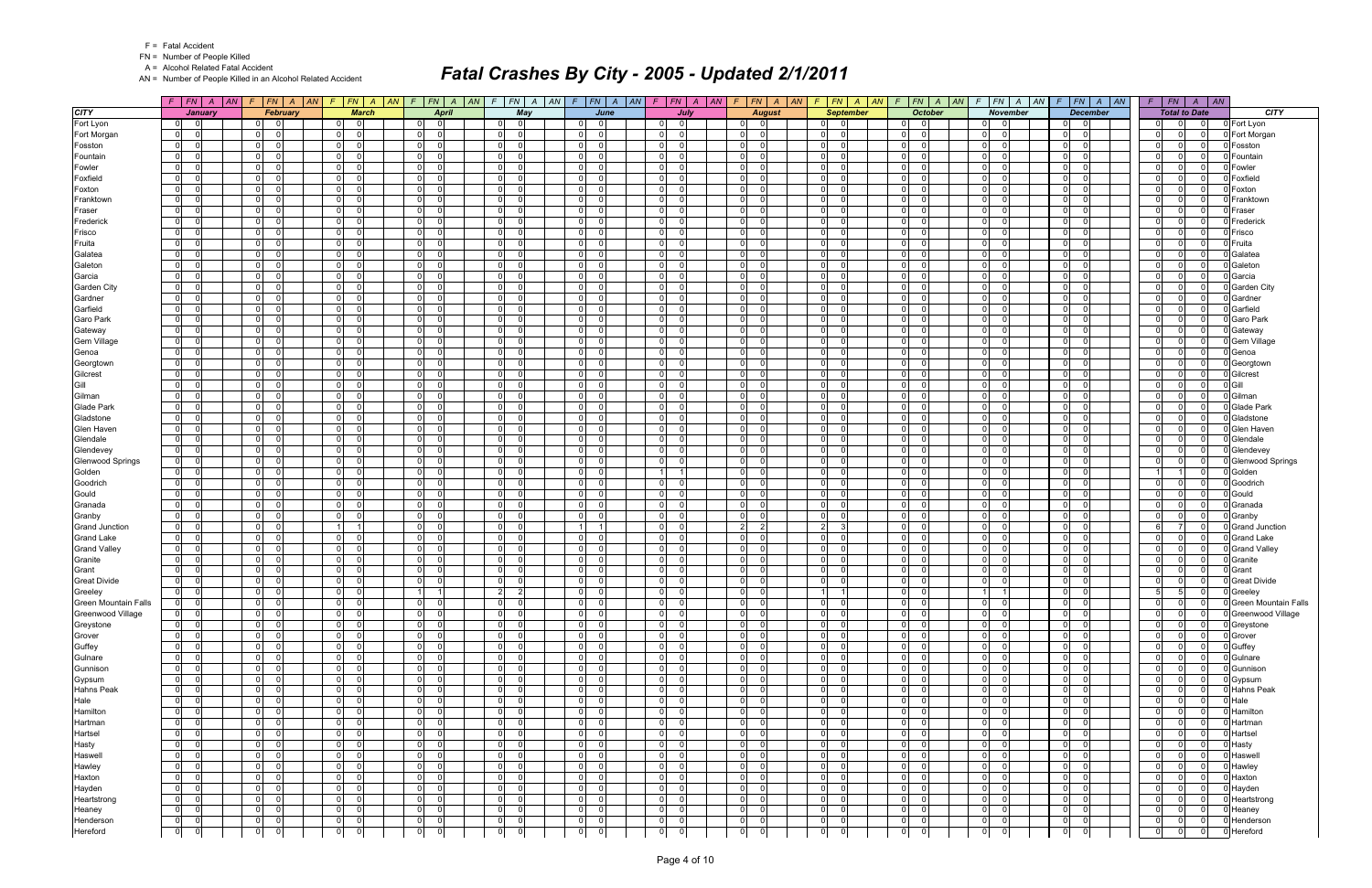| <b>Fatal Accident</b> |  |
|-----------------------|--|
|-----------------------|--|

A = Alcohol Related Fatal Accident

AN = Number of People Killed in an Alcohol Related Accident

|                         | $F$   $FN$   A                                                        | AN      | FN A AN                          | $F N$ $A$<br>$\vert AN$                      | $FN \mid A$<br> AN <br>$\sqrt{F}$       | $FN$ $A$<br>$\mathcal{F}$                    | $F$ $FN$ $A$<br> AN <br> AN                              | $F$ $FN$ $A$<br> AN                    | $FN \mid A$<br> AN<br>F                       | $F$ $FN$ $A$ $AN$                          | F N A<br>$\mathcal{F}$<br> AN             | $ FN A $ AN<br>F                                         | $ FN $ $A$ $ M$<br>$\sqrt{F}$                   | $\overline{AB}$<br>$\vert$ FN<br>$\overline{A}$    |                                |
|-------------------------|-----------------------------------------------------------------------|---------|----------------------------------|----------------------------------------------|-----------------------------------------|----------------------------------------------|----------------------------------------------------------|----------------------------------------|-----------------------------------------------|--------------------------------------------|-------------------------------------------|----------------------------------------------------------|-------------------------------------------------|----------------------------------------------------|--------------------------------|
| <b>CITY</b>             |                                                                       | January | <b>February</b>                  | <b>March</b>                                 | <b>April</b>                            | May                                          | June                                                     | July                                   | <b>August</b>                                 | <b>September</b>                           | <b>October</b>                            | <b>November</b>                                          | <b>December</b>                                 | <b>Total to Date</b>                               | <b>CITY</b>                    |
| Hermosa                 | 0 <br> 0                                                              |         | $\Omega$                         | 0 <br>$\Omega$                               | $\overline{0}$<br>$\Omega$              | $\Omega$<br>$\Omega$                         | $\Omega$<br>$\overline{0}$                               | $\overline{0}$<br>$\Omega$             | 0 <br>$\Omega$                                | $\overline{0}$<br>$\Omega$                 | $\Omega$<br> 0                            | $\overline{0}$                                           | - 0<br>$\Omega$                                 | $\overline{0}$<br>$\Omega$<br>$\Omega$             | Hermosa                        |
| Hesperus                | $\overline{0}$<br>$\Omega$                                            |         | $\Omega$<br>$\Omega$             | $\overline{0}$<br>$\Omega$                   | $\Omega$<br>$\Omega$                    | $\Omega$<br>$\Omega$                         | $\overline{0}$<br>$\Omega$                               | $\overline{0}$<br>$\Omega$             | 0 <br>$\Omega$                                | 0 <br>- 0                                  | $\Omega$<br>$\Omega$                      | $\overline{0}$<br>$\Omega$                               | $\Omega$<br>$\Omega$                            | $\Omega$<br>0<br>$\Omega$                          | Hesperus                       |
| Hiawatha                | 0 <br>$\Omega$                                                        |         | $\overline{0}$<br>$\Omega$       | 0 <br>$\Omega$                               | $\overline{0}$<br>$\Omega$              | 0 <br>$\Omega$                               | 0 <br>$\Omega$                                           | $\overline{0}$<br>$\Omega$             | 0 <br>$\Omega$                                | 0 <br>- 0                                  | 0 <br>$\overline{0}$                      | $\overline{0}$<br>$\Omega$                               | 0 I<br>$\Omega$                                 | - Ol<br>$\Omega$<br>- 0                            | Hiawatha                       |
| <b>Hideaway Park</b>    | $\overline{0}$<br>$\overline{0}$                                      |         | $\overline{0}$<br>$\Omega$       | $\overline{0}$<br>$\Omega$                   | $\Omega$<br>- 0                         | $\overline{0}$                               | $\mathbf 0$<br>$\Omega$                                  | $\overline{0}$                         | 0 <br>$\Omega$                                | $\overline{0}$                             | $\overline{0}$<br> 0                      | $\mathbf 0$<br>$\Omega$                                  | $\Omega$<br>$\Omega$                            | $\Omega$<br>0<br>0                                 | <b>Hideaway Park</b>           |
| <b>Highlands Ranch</b>  | $\overline{0}$<br>$\Omega$                                            |         | 0 <br>$\Omega$                   | $\overline{0}$<br>$\Omega$                   | $\Omega$<br>- 0                         | $\Omega$<br>$\Omega$                         | $\Omega$<br><sup>0</sup>                                 | $\overline{0}$                         | $\mathbf{0}$<br>$\Omega$                      | $\overline{0}$                             | $\Omega$<br> 0                            | $\overline{0}$<br>$\Omega$                               | $\overline{0}$<br>$\Omega$                      | $\Omega$<br>$\Omega$<br>$\Omega$                   | <b>Highlands Ranch</b>         |
| Hillrose                | $\overline{0}$<br>$\overline{0}$                                      |         | 0 <br>$\Omega$                   | $\overline{0}$<br>$\Omega$                   | $\Omega$<br>- 0                         | $\overline{0}$<br>$\Omega$                   | $\overline{0}$<br><sup>0</sup>                           | 0 <br>$\Omega$                         | 0 <br>$\Omega$                                | $\overline{0}$<br>ി                        | $\Omega$<br>$\Omega$                      | $\overline{0}$<br><sup>n</sup>                           | - O I<br>$\Omega$                               | $\Omega$<br>0<br>$\Omega$                          | Hillrose                       |
| Hillside                | $\overline{0}$<br>$\Omega$                                            |         | 0 <br>$\Omega$                   | $\overline{0}$<br>$\Omega$                   | $\Omega$<br>$\Omega$                    | $\overline{0}$<br>$\Omega$                   | $\overline{0}$<br><sup>0</sup>                           | 0 <br>$\Omega$                         | 0 <br>$\Omega$                                | $\overline{0}$<br>$\Omega$                 | -ol<br>$\Omega$                           | $\overline{0}$<br>$\Omega$                               | - Ol<br>$\Omega$                                | -ol<br>$\Omega$<br>$\Omega$                        | Hillside                       |
| Hoehne                  | $\mathbf 0$<br>$\Omega$                                               |         | 0 <br>$\Omega$                   | $\overline{0}$<br>$\Omega$                   | $\Omega$<br>$\Omega$                    | $\overline{0}$<br>$\Omega$                   | $\mathbf 0$<br>$\Omega$                                  | $\overline{0}$                         | 0 <br>$\Omega$                                | $\overline{0}$                             | $\overline{0}$<br>$\Omega$                | $\mathbf 0$<br><sup>0</sup>                              | $\overline{0}$<br>$\Omega$                      | $\Omega$<br>0<br>$\Omega$                          | Hoehne                         |
| Holly                   | $\overline{0}$<br>$\Omega$                                            |         | 0 <br>$\Omega$                   | 0 <br>$\Omega$                               | $\mathbf 0$<br>$\Omega$                 | $\overline{0}$<br>$\Omega$                   | $\overline{0}$<br><sup>0</sup>                           | $\overline{0}$<br>$\Omega$             | $\mathbf{0}$<br>$\Omega$                      | $\overline{0}$                             | 0 <br>-01                                 | $\overline{0}$<br>$\Omega$                               | $\overline{0}$<br>$\Omega$                      | -ol<br>$\Omega$<br>$\Omega$                        | Holly                          |
| Holyoke                 | $\mathbf 0$<br>$\Omega$                                               |         | $\Omega$<br>$\Omega$             | $\overline{0}$<br>$\Omega$                   | $\Omega$<br>- 0                         | $\overline{0}$<br>$\Omega$                   | $\overline{0}$<br>$\Omega$                               | 0 <br>$\Omega$                         | -ol<br>$\Omega$                               | $\overline{0}$<br>- 0                      | $\Omega$<br>$\overline{0}$                | $\mathbf 0$<br><sup>0</sup>                              | $\Omega$<br>$\Omega$                            | $\Omega$<br>0<br>$\Omega$                          | Holyoke                        |
| Homelake                | 0 <br>$\Omega$                                                        |         | 0 <br>$\Omega$                   | 0 <br>$\Omega$                               | $\overline{0}$<br>$\Omega$              | 0 <br>$\Omega$                               | 0 <br>$\Omega$                                           | 0 <br>$\Omega$                         | 0 <br>$\Omega$                                | 0 <br>- 0                                  | $\Omega$<br>$\Omega$                      | $\overline{0}$<br>$\Omega$                               | 0 I<br>$\Omega$                                 | - Ol<br>$\Omega$<br>$\Omega$                       | Homelake                       |
| Hooper                  | $\overline{0}$<br>$\Omega$                                            |         | $\overline{0}$<br>$\Omega$       | $\overline{0}$<br>$\Omega$                   | $\Omega$<br>$\Omega$                    | $\overline{0}$                               | $\mathbf 0$<br><sup>0</sup>                              | $\overline{0}$                         | 0 <br>$\Omega$                                | $\overline{0}$                             | $\overline{0}$<br>$\Omega$                | $\mathbf 0$<br>$\Omega$                                  | $\Omega$<br><sup>0</sup>                        | $\Omega$<br>0                                      | Hooper                         |
| Hot Sulphur Springs     | 0 <br>$\Omega$                                                        |         | $\Omega$<br>$\Omega$             | $\overline{0}$<br>$\Omega$                   | $\Omega$<br>$\Omega$                    | $\overline{0}$                               | $\Omega$<br><sup>0</sup>                                 | $\overline{0}$                         | -01<br>$\Omega$                               | $\overline{0}$<br>$\Omega$                 | $\Omega$<br>$\Omega$                      | $\Omega$<br><sup>n</sup>                                 | - O I<br>$\Omega$                               | -01<br>0<br>$\Omega$                               | <b>Hot Sulphur Springs</b>     |
| <b>Hotchkiss</b>        | $\overline{0}$<br>$\Omega$                                            |         | $\Omega$<br>$\Omega$             | $\overline{0}$<br>$\Omega$                   | $\Omega$<br>- 0                         | 0 <br>$\Omega$                               | $\overline{0}$<br>$\Omega$                               | 0 <br>n                                | 0 <br>$\Omega$                                | $\overline{0}$<br>$\Omega$                 | 0 <br>$\overline{0}$                      | 0 <br>$\Omega$                                           | - O I<br>$\Omega$                               | -01<br>$\Omega$<br>- 0                             | Hotchkiss                      |
| Howard                  | $\overline{0}$<br>$\Omega$                                            |         | 0 <br>$\Omega$                   | $\overline{0}$<br>$\Omega$                   | $\Omega$<br>- 0                         | $\overline{0}$<br>$\Omega$                   | $\overline{0}$<br><sup>0</sup>                           | 0 <br>$\Omega$                         | 0 <br>$\Omega$                                | $\overline{0}$<br>- 0                      | $\Omega$<br>$\overline{\mathbf{0}}$       | $\overline{0}$<br>$\Omega$                               | $\overline{0}$<br>$\Omega$                      | -01<br>0<br>- 0                                    | Howard                         |
| Hoyt                    | $\overline{0}$<br>$\Omega$                                            |         | 0 <br>$\Omega$                   | 0 <br>$\Omega$                               | $\Omega$<br>$\Omega$                    | $\overline{0}$<br>$\Omega$                   | $\mathbf 0$<br><sup>0</sup>                              | 0                                      | 0 <br>$\Omega$                                | $\overline{0}$<br>$\Omega$                 | $\Omega$<br>$\Omega$                      | $\mathbf 0$<br>$\Omega$                                  | $\overline{0}$<br>$\Omega$                      | $\Omega$<br>$\Omega$<br>$\Omega$                   | Hoyt                           |
| Hudson                  | $\overline{0}$<br>$\Omega$                                            |         | 0 <br>$\Omega$                   | $\overline{0}$<br>$\Omega$                   | $\Omega$<br>- 0                         | $\overline{0}$                               | $\mathbf 0$<br><sup>0</sup>                              | $\overline{0}$                         | 0 <br>$\Omega$                                | $\overline{0}$                             | $\overline{0}$<br> 0                      | $\mathbf 0$<br>$\Omega$                                  | $\overline{0}$<br>$\Omega$                      | -01<br>0<br>$\Omega$                               | Hudson                         |
| Hugo                    | 0                                                                     |         | $\Omega$<br>$\Omega$             | $\overline{0}$<br>$\Omega$                   | $\Omega$<br>$\Omega$                    | $\overline{0}$<br>$\Omega$                   | $\overline{0}$<br><sup>0</sup>                           | 0 <br>$\Omega$                         | -ol<br>$\Omega$                               | $\overline{0}$<br>$\Omega$                 | $\Omega$<br>$\Omega$                      | $\mathbf 0$<br>$\Omega$                                  | $\Omega$<br>$\Omega$                            | - Ol<br>$\Omega$<br>$\Omega$                       | Hugo                           |
| Hygiene                 | 0 <br>$\Omega$                                                        |         | 0 <br>$\Omega$                   | 0 <br>$\Omega$                               | $\Omega$<br>$\Omega$                    | $\overline{0}$<br>$\Omega$                   | $\overline{0}$<br><sup>0</sup>                           | 0 <br>$\Omega$                         | 0 <br>$\Omega$                                | 0 <br>- 0                                  | $\Omega$<br>$\Omega$                      | $\overline{0}$<br>$\Omega$                               | 0 I<br>$\Omega$                                 | -01<br>0<br>- 0                                    | Hygiene                        |
| Idaho Springs           | $\overline{0}$<br>$\Omega$                                            |         | $\Omega$                         | $\overline{0}$<br>$\Omega$                   | $\Omega$<br>$\Omega$                    | $\overline{0}$                               | $\mathbf 0$<br>U                                         | $\overline{0}$                         | $\Omega$<br>$\Omega$                          | $\overline{0}$                             | $\Omega$<br>$\Omega$                      | $\mathbf 0$<br>$\Omega$                                  | $\Omega$<br>$\Omega$                            | $\Omega$<br>U                                      | <b>Idaho Springs</b>           |
| Idalia                  | $\mathbf 0$<br>$\Omega$                                               |         | $\Omega$<br>$\Omega$             | $\overline{0}$<br>$\Omega$                   | $\Omega$<br>- 0                         | $\Omega$                                     | $\mathbf 0$<br><sup>0</sup>                              | $\overline{0}$                         | $\mathbf{0}$<br>$\Omega$                      | $\overline{0}$                             | $\Omega$<br>$\Omega$                      | $\Omega$<br><sup>n</sup>                                 | $\overline{0}$<br>$\Omega$                      | -01<br>$\Omega$<br>$\Omega$                        | Idalia                         |
| Idledale                | $\mathbf 0$<br>$\Omega$                                               |         | $\Omega$<br>$\Omega$             | $\overline{0}$<br>$\Omega$                   | $\Omega$<br>$\Omega$                    | 0 <br>$\Omega$                               | $\overline{0}$<br><sup>0</sup>                           | 0 <br>$\Omega$                         | 0 <br>$\Omega$                                | $\overline{0}$<br>$\Omega$                 | $\Omega$<br>-ol                           | $\mathbf 0$<br>$\Omega$                                  | - Ol<br>$\Omega$                                | -ol<br>$\Omega$<br>$\Omega$                        | Idledale                       |
| Ignacio                 | $\mathbf 0$<br>$\Omega$                                               |         | $\Omega$<br>$\Omega$             | $\overline{0}$<br>$\Omega$                   | $\Omega$<br>- 0                         | $\Omega$<br>$\Omega$                         | $\mathbf 0$<br><sup>0</sup>                              | 0 <br>$\Omega$                         | -ol<br>$\Omega$                               | $\overline{0}$<br>- 0                      | $\Omega$<br>$\overline{\mathbf{0}}$       | $\overline{0}$<br>$\Omega$                               | $\overline{0}$<br>$\Omega$                      | -01<br>0<br>$\Omega$                               | Ignacio                        |
| lliff                   | $\overline{0}$<br>$\Omega$                                            |         | 0 <br>$\Omega$                   | $\overline{0}$<br>$\Omega$                   | $\Omega$<br>$\Omega$                    | $\overline{0}$<br>$\Omega$                   | $\mathbf 0$<br><sup>0</sup>                              | 0                                      | 0 <br>$\Omega$                                | $\overline{0}$                             | $\overline{0}$<br>$\Omega$                | $\mathbf 0$<br>$\Omega$                                  | $\overline{0}$<br>$\Omega$                      | $\Omega$<br>$\Omega$<br>$\Omega$                   | lliff                          |
| <b>Indian Hills</b>     | $\mathbf 0$<br>$\Omega$                                               |         | $\Omega$<br>$\Omega$             | $\overline{0}$<br>$\Omega$                   | $\Omega$<br>- 0                         | $\overline{0}$                               | $\mathbf 0$<br><sup>0</sup>                              | $\overline{0}$                         | 0 <br>$\Omega$                                | $\overline{0}$                             | $\Omega$<br>$\Omega$                      | $\Omega$<br>$\Omega$                                     | $\overline{0}$<br>$\Omega$                      | -01<br>0<br>$\Omega$                               | Indian Hills                   |
| Jamestown               | $\mathbf 0$<br>$\Omega$                                               |         | $\Omega$<br>$\Omega$             | $\overline{0}$<br>$\Omega$                   | $\Omega$<br>$\Omega$                    | $\overline{0}$                               | $\Omega$<br><sup>0</sup>                                 | 0                                      | -01<br>$\Omega$                               | $\overline{0}$<br>$\cap$                   | $\Omega$<br>$\Omega$                      | $\mathbf 0$<br><sup>0</sup>                              | $\overline{0}$<br>$\Omega$                      | $\Omega$<br>0<br>$\Omega$                          | Jamestown                      |
| Jansen                  | $\overline{0}$<br>$\Omega$                                            |         | 0 <br>$\Omega$                   | 0 <br>$\Omega$                               | $\Omega$<br>$\Omega$                    | $\overline{0}$<br>$\Omega$                   | $\overline{0}$<br>$\Omega$                               | 0 <br>$\Omega$                         | 0 <br>$\Omega$                                | $\overline{0}$<br>- ೧                      | $\Omega$<br> 0                            | $\mathbf 0$<br>$\Omega$                                  | - O I<br>$\Omega$                               | -ol<br>$\Omega$<br>- 0                             | Jansen                         |
| Jaroso                  | $\overline{0}$<br>$\Omega$                                            |         | 0 <br>$\Omega$                   | $\overline{0}$<br>$\Omega$                   | $\Omega$<br>$\Omega$                    | $\overline{0}$<br>$\Omega$                   | $\mathbf 0$<br><sup>0</sup>                              | 0 <br>$\Omega$                         | 0 <br>$\Omega$                                | $\overline{0}$<br>- 0                      | $\Omega$<br>-01                           | $\overline{0}$<br>$\Omega$                               | - Ol<br>$\Omega$                                | -ol<br>$\Omega$<br>$\Omega$                        | Jaroso                         |
| Jefferson               | $\overline{0}$<br>$\Omega$                                            |         | 0 <br>$\Omega$                   | $\overline{0}$<br>$\Omega$                   | $\Omega$<br>$\Omega$                    | $\overline{0}$<br>$\Omega$                   | $\mathbf 0$<br>$\Omega$                                  | $\overline{0}$                         | 0 <br>$\Omega$                                | $\overline{0}$                             | $\overline{0}$<br>$\Omega$                | $\mathbf 0$<br>$\Omega$                                  | $\overline{0}$<br>$\Omega$                      | $\Omega$<br>0<br>$\Omega$                          | Jefferson                      |
| Joes                    | $\overline{0}$<br>$\Omega$                                            |         | 0 <br>$\Omega$                   | 0 <br>$\Omega$                               | $\Omega$<br>$\Omega$                    | $\overline{0}$<br>$\Omega$                   | $\overline{0}$<br><sup>0</sup>                           | 0 <br>$\Omega$                         | $\mathbf{0}$<br>$\Omega$                      | $\overline{0}$<br>$\Omega$                 | -ol<br> 0                                 | $\overline{0}$<br>$\Omega$                               | $\overline{0}$<br>$\Omega$                      | -ol<br>$\Omega$<br>$\overline{0}$                  | Joes                           |
| Johnson Village         | $\mathbf 0$<br>$\Omega$                                               |         | $\Omega$<br>$\Omega$             | $\overline{0}$<br>$\Omega$                   | $\Omega$<br>- 0                         | $\overline{0}$<br>$\Omega$                   | $\overline{0}$<br>$\Omega$                               | 0 <br>$\Omega$                         | -ol<br>$\Omega$                               | $\overline{0}$<br>- 0                      | $\Omega$<br>$\overline{0}$                | $\mathbf 0$<br><sup>0</sup>                              | $\Omega$<br>$\Omega$                            | $\Omega$<br>0<br>- 0                               | Johnson Village                |
| Johnstown               | 0 <br>$\Omega$                                                        |         | 0 <br>$\Omega$                   | 0 <br>$\Omega$                               | $\overline{0}$<br>$\Omega$              | 0 <br>$\Omega$                               | 0 <br>$\Omega$                                           | 0 <br>$\Omega$                         | 0 <br>$\Omega$                                | 0 <br>- 0                                  | $\Omega$<br>$\Omega$                      | $\overline{0}$<br>$\Omega$                               | 0 I<br>$\Omega$                                 | - Ol<br>$\Omega$<br>$\Omega$                       | Johnstown                      |
| Julesburg               | $\overline{0}$<br>$\Omega$                                            |         | $\overline{0}$<br>$\Omega$       | $\overline{0}$<br>$\Omega$                   | $\Omega$<br>$\Omega$                    | $\overline{0}$                               | $\mathbf 0$<br><sup>0</sup>                              | $\overline{0}$                         | 0 <br>$\Omega$                                | $\overline{0}$                             | $\overline{0}$<br>$\overline{0}$          | $\mathbf 0$<br>$\Omega$                                  | $\Omega$                                        | $\Omega$<br>0                                      | Julesburg                      |
| Karval                  | $\overline{0}$<br>$\Omega$                                            |         | $\Omega$<br>$\Omega$<br>$\Omega$ | $\overline{0}$<br>$\Omega$<br>$\Omega$       | $\Omega$<br>- 0                         | 0 <br><u>ິດ</u><br>$\Omega$                  | $\mathbf 0$<br>$\Omega$<br>$\Omega$                      | $\overline{0}$<br>$\Omega$<br>$\Omega$ | $\mathbf{0}$<br>$\Omega$<br>$\Omega$          | $\overline{0}$<br>- 0<br>- 0               | 0 <br>-01                                 | $\overline{0}$<br>$\Omega$<br><sup>0</sup>               | $\overline{0}$<br>$\Omega$                      | -01<br>$\Omega$<br>$\Omega$<br>- Ol<br>$\Omega$    | Karval                         |
| Kassler                 | $\mathbf 0$<br>$\Omega$<br>$\Omega$                                   |         | 0 <br> 0 <br>$\Omega$            | $\overline{0}$<br>$\overline{0}$<br>$\Omega$ | $\Omega$<br>- 0<br>$\Omega$<br>$\Omega$ | $\overline{0}$<br>$\overline{0}$<br>$\Omega$ | $\overline{0}$<br>$\mathbf 0$<br>$\Omega$                | 0 <br> 0 <br>$\Omega$                  | 0 <br> 0 <br>$\Omega$                         | $\overline{0}$<br>- 0                      | $\Omega$<br>-01<br>$\Omega$<br>-01        | $\overline{0}$<br>$\mathbf 0$<br>$\Omega$                | - O I<br>$\Omega$<br>$\overline{0}$<br>$\Omega$ | - 0<br>-ol<br>$\Omega$<br>$\Omega$                 | Kassler                        |
| Keenesburg<br>Kelim     | $\overline{0}$<br>$\overline{0}$<br>$\Omega$                          |         | 0 <br>$\Omega$                   | $\overline{0}$<br>$\Omega$                   | $\Omega$<br>$\Omega$                    | $\overline{0}$<br>$\Omega$                   | $\mathbf 0$<br><sup>0</sup>                              | $\overline{0}$                         | 0 <br>$\Omega$                                | $\overline{0}$<br>$\overline{0}$           | $\overline{0}$<br>-01                     | $\mathbf 0$<br>$\Omega$                                  | $\overline{0}$<br>$\Omega$                      | $\Omega$<br>$\Omega$<br>$\Omega$                   | Keenesburg<br>Kelim            |
| Keota                   | $\mathbf 0$<br>$\Omega$                                               |         | 0 <br>$\Omega$                   | $\overline{0}$<br>$\Omega$                   | $\Omega$<br>- 0                         | $\overline{0}$                               | $\mathbf 0$<br><sup>0</sup>                              | 0 <br>$\Omega$                         | 0 <br>$\Omega$                                | $\overline{0}$<br>$\Omega$                 | $\Omega$<br>$\Omega$                      | $\mathbf 0$<br>$\Omega$                                  | $\overline{0}$<br>$\Omega$                      | -01<br>$\Omega$<br>$\Omega$                        | Keota                          |
| Kersey                  | $\overline{0}$                                                        |         | $\Omega$<br>$\Omega$             | $\overline{0}$<br>$\Omega$                   | - 01<br>$\Omega$                        | $\Omega$<br>$\Omega$                         | $\overline{0}$<br><sup>n</sup>                           | 0                                      | -ol<br>- 0                                    | $\overline{0}$<br>$\Omega$                 | $\Omega$<br>$\Omega$                      | $\mathbf 0$<br><sup>n</sup>                              | $\Omega$<br>$\Omega$                            | $\Omega$<br><sup>n</sup>                           | Kersey                         |
| Keystone                | 0 <br>$\Omega$                                                        |         | 0 <br>$\Omega$                   | 0 <br>$\Omega$                               | $\Omega$<br>$\Omega$                    | $\overline{0}$<br>$\Omega$                   | $\overline{0}$<br><sup>0</sup>                           | 0 <br>$\Omega$                         | 0 <br>$\Omega$                                | $\overline{0}$<br>- 0                      | $\Omega$<br>$\overline{0}$                | $\overline{0}$<br>$\Omega$                               | 0 I<br>$\Omega$                                 | -01<br>$\Omega$<br>- 0                             | Keystone                       |
| Kim                     | $\overline{0}$<br>$\Omega$                                            |         | $\Omega$                         | $\overline{0}$<br>$\Omega$                   | $\Omega$<br>$\Omega$                    | $\overline{0}$<br>$\Omega$                   | $\overline{0}$<br><sup>0</sup>                           | $\overline{0}$                         | $\Omega$<br>$\Omega$                          | $\overline{0}$<br>$\Omega$                 | $\Omega$<br>$\Omega$                      | $\mathbf 0$<br>$\Omega$                                  | $\Omega$<br>$\Omega$                            | $\Omega$<br>$\Omega$<br>$\Omega$                   | <b>Kim</b>                     |
| Kiowa                   | $\overline{0}$<br>$\Omega$                                            |         | $\Omega$<br>$\Omega$             | $\overline{0}$<br>$\Omega$                   | $\Omega$<br>- 0                         | $\Omega$                                     | $\mathbf 0$<br><sup>0</sup>                              | $\overline{0}$                         | -01<br>$\Omega$                               | $\overline{0}$<br>- 0                      | $\Omega$<br>$\Omega$                      | $\Omega$<br><sup>n</sup>                                 | $\overline{0}$<br>$\Omega$                      | -01<br>0<br>$\Omega$                               | Kiowa                          |
| <b>Kirk</b>             | 0                                                                     |         | $\Omega$<br>$\Omega$             | $\overline{0}$<br>$\Omega$                   | $\Omega$<br>$\Omega$                    | $\overline{0}$<br>$\Omega$                   | $\overline{0}$<br><sup>0</sup>                           | $\overline{0}$<br>$\Omega$             | 0 <br>$\Omega$                                | $\overline{0}$<br>$\Omega$                 | $\overline{0}$<br>$\Omega$                | $\mathbf 0$<br>$\Omega$                                  | $\Omega$<br>$\Omega$                            | -ol<br>$\Omega$<br>$\Omega$                        | Kirk                           |
| <b>Kit Carson</b>       | $\overline{0}$                                                        |         | 0 <br>$\Omega$                   | $\overline{0}$<br>$\Omega$                   | $\Omega$<br>$\Omega$                    | $\overline{0}$<br>$\Omega$                   | $\mathbf 0$<br>0                                         | 0 <br>$\Omega$                         | 0 <br>$\Omega$                                | 0 <br>- 0                                  | $\overline{0}$<br>$\overline{0}$          | $\overline{0}$<br>$\Omega$                               | 0 I<br>- 0                                      | -01<br>0<br>$\Omega$                               | <b>Kit Carson</b>              |
| Kittredge               | $\overline{0}$<br> 0                                                  |         | $\mathbf 0$<br>$\overline{0}$    | 0                                            | $\mathbf 0$                             | $\overline{0}$<br>$\mathbf 0$                | $\mathbf 0$<br>$\mathbf 0$                               | $\mathbf 0$<br>$\overline{0}$          | $\mathbf{0}$<br>$\mathbf 0$                   | $\overline{0}$<br>$\Omega$                 | $\overline{0}$<br> 0                      | 0 <br>$\mathbf 0$                                        | $\mathbf 0$<br> 0                               | 0<br>0                                             | 0 Kittredge                    |
| Kline                   | $\overline{0}$<br>$\overline{\phantom{0}}$                            |         | 0 <br>ol                         | 0 <br>$\overline{\phantom{0}}$               | $\mathbf 0$<br>$\overline{0}$           | 0 <br>$\Omega$                               | $\overline{0}$<br>$\Omega$                               | 0 <br>$\Omega$                         | 0 <br>$\overline{0}$                          | $\overline{0}$<br>$\overline{\phantom{0}}$ | 0 <br> 0                                  | $\overline{0}$<br>$\overline{0}$                         | $\overline{0}$<br> 0                            | 0 <br>$\overline{0}$<br>- 0                        | Kline                          |
| Kornman                 | $\overline{0}$<br>$\overline{\phantom{0}}$                            |         | 0 <br>ol                         | 0 <br>$\overline{\phantom{0}}$               | $\mathbf 0$<br>$\Omega$                 | 0 <br>$\overline{0}$                         | $\overline{0}$<br>$\Omega$                               | $\overline{0}$<br>$\overline{0}$       | 0 <br>$\mathbf 0$                             | $\overline{0}$<br>$\overline{\phantom{0}}$ | $\overline{0}$<br> 0                      | $\overline{0}$<br>-ol                                    | 0 I<br> 0                                       | -ol<br>$\Omega$<br>- 0                             | Kornman                        |
| Kremmling               | $\overline{0}$<br>$\overline{\phantom{0}}$ 0 $\overline{\phantom{0}}$ |         | $\overline{0}$<br>- 01           | $\overline{0}$<br>$\overline{\phantom{0}}$ 0 | $\overline{0}$<br>$\overline{0}$        | $\overline{0}$<br>$\overline{\phantom{0}}$   | $\overline{0}$<br>$\Omega$                               | $\overline{0}$<br>$\overline{0}$       | 0 <br>$\overline{0}$                          | $0$ 0                                      | $0\qquad 0$                               | 0 <br>$\Omega$                                           | $\overline{0}$<br> 0                            | 0 <br>$\overline{0}$<br>- 0                        | Kremmling                      |
| Kutch                   | $\overline{0}$<br>$\overline{\phantom{0}}$                            |         | 0 <br>$\mathbf 0$                | 0 <br> 0                                     | $\mathbf 0$<br>$\mathbf 0$              | 0 <br>$\overline{\phantom{0}}$               | $\overline{0}$<br>$\Omega$                               | 0 <br>$\mathbf 0$                      | 0 <br>$\mathbf 0$                             | $\overline{0}$<br>$\overline{\phantom{0}}$ | $\overline{0}$<br>$\overline{0}$          | $\overline{0}$<br>$\Omega$                               | 0 <br> 0                                        | $\overline{0}$<br>$\Omega$<br>0                    | Kutch                          |
| La Garita               | 0 <br> 0                                                              |         | 0 <br>$\Omega$                   | 0 <br>$\overline{0}$                         | $\mathbf 0$<br>$\Omega$                 | $\overline{0}$<br>$\overline{0}$             | 0 <br>$\Omega$                                           | $\overline{0}$<br>$\Omega$             | 0 <br>$\mathbf 0$                             | $\overline{0}$<br>- 01                     | 0 <br> 0                                  | $\overline{0}$<br>$\Omega$                               | $\overline{0}$<br> 0                            | -01<br>$\Omega$<br>$\Omega$                        | La Garita                      |
| La Jara                 | $\overline{0}$<br>$\overline{0}$                                      |         | 0 <br>- 01                       | 0 <br>$\overline{0}$                         | $\mathbf 0$<br>$\mathbf 0$              | $\overline{0}$<br>$\overline{\mathbf{0}}$    | $\overline{0}$<br>$\Omega$                               | $\overline{0}$<br>$\Omega$             | 0 <br>$\mathbf 0$                             | $\overline{0}$<br>$\overline{\phantom{0}}$ | $\overline{0}$<br> 0                      | $\overline{0}$<br>$\Omega$                               | $\overline{0}$<br> 0                            | -01<br>$\Omega$<br>$\Omega$                        | La Jara                        |
| La Junta                | $\overline{0}$<br> 0                                                  |         | 0 <br>0                          | 0 <br>$\overline{\mathbf{0}}$                | $\overline{0}$<br>$\mathbf 0$           | 0 <br>$\overline{\phantom{0}}$               | $\overline{0}$<br>$\Omega$                               | $\overline{0}$<br>0                    | 0 <br>$\overline{0}$                          | $\overline{0}$<br>$\overline{\phantom{0}}$ | 0 <br>$\overline{\mathbf{0}}$             | $\overline{0}$<br>$\Omega$                               | 01<br> 0                                        | $\overline{0}$<br>- 0<br>0                         | La Junta                       |
| La Salle                | $\overline{0}$<br>- ol                                                |         | $\overline{0}$<br>$\Omega$       | 0 <br>$\overline{0}$                         | $\mathbf 0$<br>$\overline{0}$           | 0 <br>$\overline{\mathbf{0}}$                | 0 <br>$\Omega$                                           | 0 <br>$\Omega$                         | $\overline{0}$<br>$\overline{0}$              | $0$ 0                                      | $\overline{0}$<br> 0                      | 0 <br>$\overline{0}$                                     | $\overline{0}$<br> 0                            | 0 <br>$\overline{0}$<br>$\overline{0}$             | La Salle                       |
| La Veta                 | $0 \qquad 0$                                                          |         | 0 <br>0                          | 0 <br>$\overline{0}$                         | $\mathbf 0$<br>$\mathbf 0$              | $\overline{0}$<br>$\overline{\mathbf{0}}$    | $\overline{0}$<br>$\Omega$                               | 0 <br>$\Omega$                         | 0 <br>$\overline{0}$                          | $\overline{0}$<br>$\overline{0}$           | $0\qquad 0$                               | $\overline{0}$<br>$\Omega$                               | $\overline{0}$<br> 0                            | 0 <br>0<br>$\Omega$                                | La Veta                        |
| Lafayette               | $\overline{0}$<br>$\overline{\phantom{0}}$                            |         | 0 <br>- 01                       | $\overline{0}$<br>$\overline{0}$             | $\overline{0}$<br>- Ol                  | $\overline{0}$<br>$\overline{\phantom{0}}$   | 0 <br>$\mathbf 0$                                        | $\overline{0}$<br>$\overline{0}$       | $\vert$ 2<br>1                                | $\overline{0}$<br>- 01                     | $\overline{0}$<br> 0                      | $\overline{0}$<br>$\overline{0}$                         | 11<br>11                                        | $\vert$ 2<br>3 <sup>1</sup><br>$\overline{0}$      | Lafayette                      |
| Laird                   | $\overline{0}$<br> 0                                                  |         | $\overline{0}$<br>$\Omega$       | 0 <br>$\overline{\phantom{0}}$               | $\overline{0}$<br> 0                    | $\overline{0}$<br>$\overline{\mathbf{0}}$    | $\overline{0}$<br>$\Omega$                               | $\overline{0}$<br>$\overline{0}$       | $\overline{0}$<br>$\overline{0}$              | $\overline{0}$<br>$\overline{\phantom{0}}$ | $0\qquad 0$                               | $\overline{0}$<br>$\Omega$                               | 01<br>$\overline{\mathbf{0}}$                   | 0 <br>0l<br>$\overline{0}$                         | Laird                          |
| Lake City               | $\overline{0}$<br>$\overline{\mathbf{0}}$                             |         | 0 <br> 0                         | 0 <br>$\overline{0}$                         | $\mathbf 0$<br>$\Omega$                 | 0 <br>$\overline{\mathbf{0}}$                | $\overline{0}$<br>$\Omega$                               | 0 <br>$\Omega$                         | 0 <br>$\overline{0}$                          | $0\qquad 0$                                | $\overline{0}$<br>$\overline{\mathbf{0}}$ | $\overline{0}$<br>$\Omega$                               | $\overline{0}$<br> 0                            | 0 <br>$\Omega$<br>$\Omega$                         | Lake City                      |
| Lake George             | $\overline{0}$<br>$\overline{\mathbf{0}}$                             |         | 0 <br>0                          | 0 <br>$\Omega$                               | $\mathbf 0$<br>$\mathbf 0$              | 0 <br>$\overline{\mathbf{0}}$                | 0 <br>$\Omega$                                           | 0 <br>0                                | 0 <br>$\mathbf 0$                             | $\overline{0}$<br>- 01                     | $\overline{0}$<br> 0                      | $\overline{0}$<br>$\Omega$                               | $\overline{0}$<br> 0                            | $\Omega$<br>$\Omega$<br>$\Omega$                   | Lake George                    |
| Lakeside                | $\overline{0}$<br>$\overline{\mathbf{0}}$                             |         | 0 <br>- 01                       | 0 <br>$\overline{0}$                         | $\overline{0}$<br>$\overline{0}$        | $0$ 0                                        | $\overline{0}$<br>$\Omega$                               | $\overline{0}$<br>$\overline{0}$       | $\overline{0}$<br>$\overline{0}$              | $\overline{0}$<br>$\overline{\phantom{0}}$ | $0\qquad 0$                               | $\overline{0}$<br>$\overline{0}$                         | $\overline{0}$<br> 0                            | $\overline{0}$<br>$\overline{0}$<br>$\overline{0}$ | Lakeside                       |
| Lakewood                | $\vert$ 1<br>$\overline{1}$                                           |         | 3 <sup>l</sup><br>3              | 0 <br>$\overline{0}$                         | $\mathbf 0$<br>$\mathbf 0$              | $1 \vert$<br>$\overline{1}$                  | $\overline{4}$                                           | $1 \vert$<br>$\overline{1}$            | 0 <br>$\overline{0}$                          | $1 \quad 1$                                | $\overline{0}$<br>$\overline{0}$          | $\overline{2}$<br>$\vert$ 2                              | $\overline{1}$<br>$\overline{1}$                | 14<br>14<br>$\overline{\mathbf{0}}$                | Lakewood                       |
| Lamar                   | $0 \qquad 0$                                                          |         | $\overline{0}$<br>- 01           | $\overline{0}$<br>$\overline{0}$             | $\mathbf 0$<br>$\overline{0}$           | $\overline{0}$<br>$\overline{\phantom{0}}$   | $\overline{0}$<br>$\mathbf 0$                            | $\overline{0}$<br>$\Omega$             | $\overline{0}$<br>$\overline{0}$              | $0$ 0                                      | $\overline{0}$<br>$\overline{\mathbf{0}}$ | $\overline{0}$<br>$\overline{0}$                         | $\overline{0}$<br> 0                            | 0 <br> 0 <br>$\overline{0}$                        | Lamar                          |
| La Plata                | $0$ 0                                                                 |         | 0 <br> 0                         | 0 <br> 0                                     | $\overline{0}$<br>$\mathbf 0$           | 0 <br>$\overline{\mathbf{0}}$                | 0 <br>$\mathbf 0$                                        | $\overline{0}$<br>0                    | 0 <br>$\overline{0}$                          | $\overline{0}$<br>$\overline{\phantom{0}}$ | $\overline{0}$<br> 0                      | $\overline{0}$<br>$\Omega$                               | $\overline{0}$<br> 0                            | $\overline{0}$<br>0<br>$\Omega$                    | La Plata                       |
| Laporte                 | $\overline{0}$<br> 0                                                  |         | 0 <br>$\Omega$                   | 0 <br>$\overline{0}$                         | $\overline{0}$<br>$\Omega$              | 0 <br>$\Omega$                               | $\overline{0}$<br>$\Omega$                               | $\overline{0}$<br>$\Omega$             | 0 <br>$\overline{0}$                          | $\overline{0}$<br>- 01                     | 0 <br> 0                                  | $\overline{0}$<br>$\Omega$                               | $\overline{0}$<br>$\overline{0}$                | -01<br>$\Omega$<br>$\Omega$                        | Laporte                        |
| Last Chance<br>Larkspur | 0 <br>- 01                                                            |         | 0 <br>$\Omega$                   | 0 <br>$\Omega$<br> 0 <br>- Ol                | $\mathbf 0$<br>$\Omega$<br>$\Omega$     | 0 <br>$\Omega$<br>$\Omega$                   | $\overline{0}$<br>$\Omega$<br>$\overline{0}$<br>$\Omega$ | 0 <br>0<br>$\Omega$                    | 0 <br>$\overline{0}$<br> 0 <br>$\overline{0}$ | $\overline{0}$<br>$\overline{\phantom{0}}$ | $\overline{0}$<br> 0                      | $\overline{0}$<br>$\Omega$<br>$\overline{0}$<br>$\Omega$ | $\overline{0}$<br>0                             | $\Omega$<br>$\Omega$<br>0<br>$\Omega$              | <b>Last Chance</b><br>Larkspur |
| Las Animas              | $\overline{0}$<br>- 01                                                |         | 0 <br>0                          |                                              | $\mathbf 0$                             | 0                                            |                                                          | 0                                      |                                               | $\overline{0}$<br>$\overline{\phantom{0}}$ | $\overline{0}$<br> 0                      |                                                          | $\overline{0}$<br>$\overline{0}$                | 0 <br>$\mathbf 0$<br>$\overline{0}$                |                                |
|                         | 0 <br> 0                                                              |         | 0 <br>$\overline{0}$             | 0 <br>$\overline{0}$                         | 0 <br>$\mathbf{0}$                      | $\overline{\mathsf{O}}$<br>$\overline{0}$    | $\overline{\mathbf{0}}$<br>$\mathbf{0}$                  | $\overline{\mathbf{0}}$<br>$\mathbf 0$ | $\mathbf{0}$<br>$\overline{0}$                | 0 <br>$\overline{0}$                       | $\overline{\mathsf{O}}$<br>$\mathbf 0$    | $\overline{\mathbf{0}}$<br>$\overline{0}$                | 0 <br>$\overline{0}$                            | 0 <br>$\overline{0}$                               | Las Animas                     |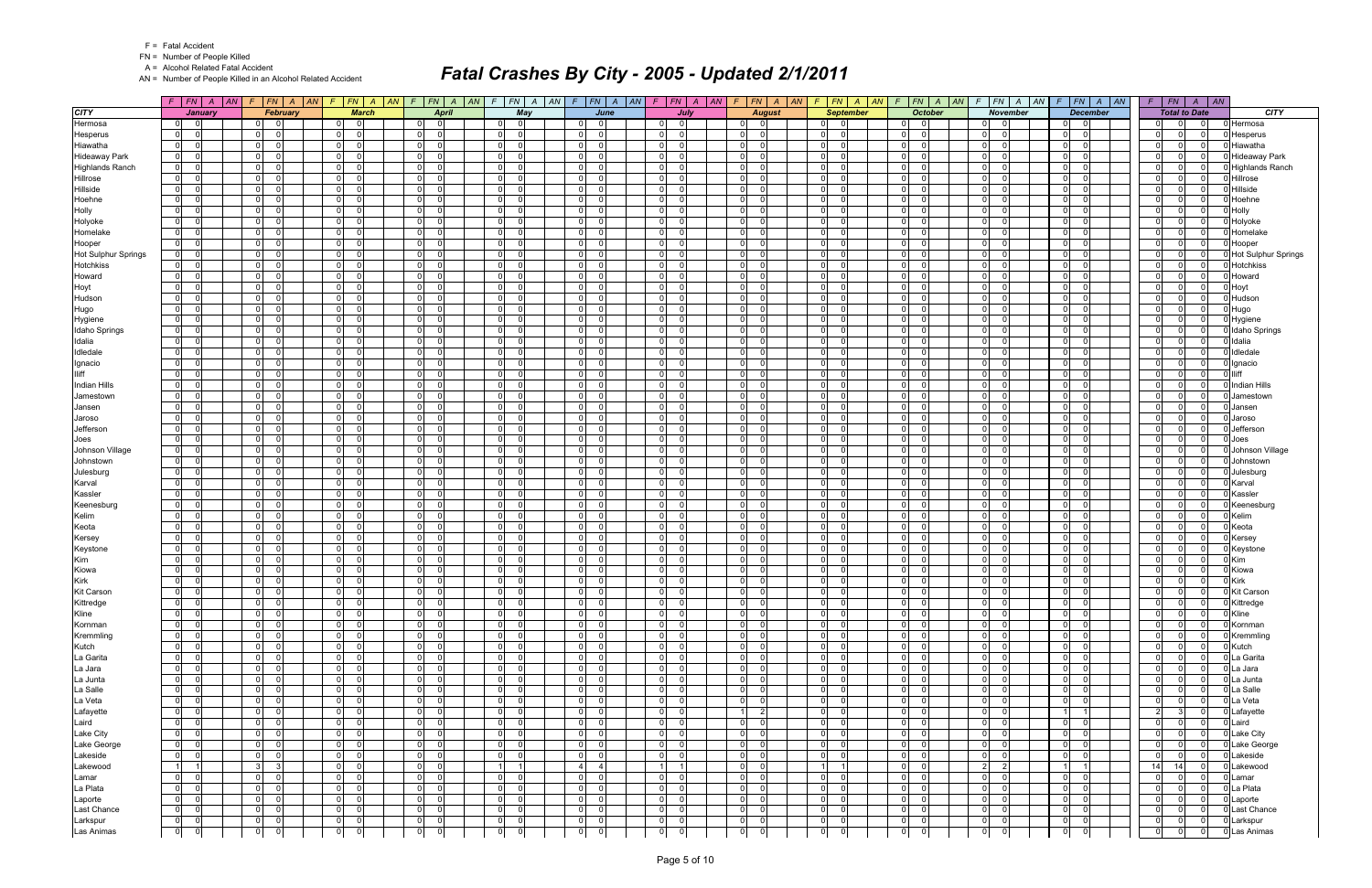FN = Number of People Killed

A = Alcohol Related Fatal Accident

AN = Number of People Killed in an Alcohol Related Accident

|                            |                            |                                   |                                                          | $F$ $ FN $ $A$ $ AN $ $F$ $ FN $ $A$ $ AN $ $F$ $ FN $ $A$ $ AN $ $F$ $ FN $ $A$ $ AN $ |                                  | $F   FN   A   AN   F   FN   A   AN   F   FN   A   AN   F   FN   A   AN   F   FN   A   AN   F   FN   A   AN   F   IN   A   AN  $ |                                       |                                                    |                             |                                                             |                                  | $F$ $ FN $ $A$ $ AN$                    |                      |                      | $F$   $FN$   $A$   $AN$                      |
|----------------------------|----------------------------|-----------------------------------|----------------------------------------------------------|-----------------------------------------------------------------------------------------|----------------------------------|---------------------------------------------------------------------------------------------------------------------------------|---------------------------------------|----------------------------------------------------|-----------------------------|-------------------------------------------------------------|----------------------------------|-----------------------------------------|----------------------|----------------------|----------------------------------------------|
| <b>CITY</b>                | <b>January</b>             | February                          | <b>March</b>                                             | <b>April</b>                                                                            | May                              | June                                                                                                                            | July                                  | <b>August</b>                                      | <b>September</b>            | <b>October</b>                                              | <b>November</b>                  | <b>December</b>                         |                      | <b>Total to Date</b> | <b>CITY</b>                                  |
| Lawson                     | -01<br>ി                   | 0 I<br>- 0                        | 0 <br>- 01                                               | $\overline{0}$<br>$\Omega$                                                              | $\Omega$<br>0                    | $\Omega$<br>- 0                                                                                                                 | $\Omega$<br>0                         | $\Omega$<br>-01                                    | $\overline{0}$              | $\overline{0}$<br>01                                        | $\overline{0}$                   | - 0<br>0                                | 0 I                  | $\Omega$             | 0 Lawson<br>- 0                              |
| Lay                        | $\overline{0}$             | $\Omega$<br>$\Omega$              | $\overline{0}$<br>$\Omega$                               | $\Omega$<br>$\Omega$                                                                    | $\Omega$<br>$\Omega$             | $\mathbf 0$<br>$\Omega$                                                                                                         | $\overline{0}$<br>$\Omega$            | $\overline{0}$<br>$\Omega$                         | 0                           | $\Omega$<br>$\mathbf 0$                                     | $\overline{0}$<br>$\Omega$       | $\overline{0}$<br>$\Omega$              | $\overline{0}$       | U                    | $\Omega$<br>ว Lay                            |
| Lazear                     | $\mathbf 0$                | $\overline{0}$<br>$\Omega$        | $\overline{0}$<br>$\Omega$                               | $\Omega$<br>$\Omega$                                                                    | $\overline{0}$<br>$\Omega$       | $\mathbf 0$<br>$\Omega$                                                                                                         | $\overline{0}$                        | $\mathbf 0$<br>$\Omega$                            | 0                           | $\overline{0}$<br>$\mathbf 0$                               | $\overline{0}$                   | $\mathbf 0$<br>$\Omega$                 | 0                    |                      | $\Omega$<br>J Lazear                         |
| Leadville                  | $\mathbf 0$                | 0 <br>$\Omega$                    | $\overline{0}$<br>$\Omega$                               | $\Omega$<br>- 0                                                                         | $\overline{0}$                   | $\mathbf 0$<br>U                                                                                                                | $\overline{0}$                        | $\mathbf 0$<br>$\Omega$                            | 0                           | $\Omega$<br>$\Omega$                                        | $\overline{0}$                   | $\overline{0}$<br>$\Omega$              | 0                    | U                    | Leadville<br>$\Omega$                        |
| Lebanon                    | $\mathbf 0$                | $\Omega$<br>$\Omega$              | $\overline{0}$<br>$\Omega$                               | $\Omega$<br>- 0                                                                         | $\overline{0}$<br>- ೧            | $\mathbf 0$<br>U                                                                                                                | $\overline{0}$                        | $\Omega$<br>$\Omega$                               | $\mathbf 0$                 | $\Omega$<br>$\Omega$                                        | $\overline{0}$                   | $\Omega$<br>- 0                         | 0                    |                      | 0 Lebanon<br>$\Omega$                        |
| Lewis                      | $\overline{0}$             | $\overline{0}$<br>$\Omega$        | 0 <br>$\Omega$                                           | $\Omega$<br>$\Omega$                                                                    | $\overline{0}$<br>- 0            | $\overline{0}$<br>$\Omega$                                                                                                      | $\overline{0}$<br>$\Omega$            | $\mathbf 0$<br>$\Omega$                            | 0                           | $\Omega$<br>$\mathbf 0$                                     | $\overline{0}$<br>$\Omega$       | $\overline{0}$<br>$\Omega$              | $\overline{0}$       | $\Omega$             | $\Omega$<br>Lewis                            |
| Limon                      | $\mathbf 0$                | 0 <br>$\Omega$                    | $\overline{0}$<br>$\Omega$                               | $\Omega$<br>- 0                                                                         | $\overline{0}$<br>$\Omega$       | $\mathbf 0$<br>$\Omega$                                                                                                         | $\overline{0}$                        | $\Omega$<br>$\Omega$                               | 0                           | $\overline{0}$<br>$\mathbf 0$                               | $\mathbf 0$                      | $\overline{0}$<br>$\Omega$              | 0                    |                      | Limon<br>$\Omega$                            |
| Lindon                     | $\mathbf 0$                | $\Omega$<br>$\Omega$              | $\overline{0}$<br>$\Omega$                               | $\Omega$<br>- 0                                                                         | $\Omega$                         | $\Omega$<br>U                                                                                                                   | $\overline{0}$                        | $\Omega$<br>$\Omega$                               | $\mathbf 0$                 | $\Omega$<br>$\Omega$                                        | $\overline{0}$                   | $\overline{0}$<br>$\Omega$              | 0                    |                      | J Lindon<br>$\Omega$                         |
| Littleton                  | $\mathbf 0$                | $\overline{0}$<br>$\Omega$        | $\overline{0}$<br>$\Omega$                               | $\Omega$<br>- 0                                                                         | $\overline{0}$<br>$\Omega$       | $\overline{0}$<br>$\Omega$                                                                                                      | $\overline{0}$                        | $\mathbf 0$<br>$\Omega$                            | 0                           | $\Omega$<br>$\Omega$                                        | $\overline{0}$                   | $\mathbf 0$<br>- 0                      | 0                    | <sup>0</sup>         | Littleton<br>$\Omega$                        |
| Livermore                  | $\mathbf 0$                | $\overline{0}$<br>$\Omega$        | $\overline{0}$<br>$\Omega$                               | $\Omega$<br>- 0                                                                         | $\Omega$<br>$\Omega$             | $\mathbf 0$<br>U                                                                                                                | $\overline{0}$<br>$\Omega$            | $\mathbf 0$<br>$\Omega$                            | $\mathbf 0$                 | $\Omega$<br>$\Omega$                                        | $\overline{0}$                   | $\mathbf 0$<br>$\Omega$                 | 0                    |                      | 0<br>0 Livermore                             |
| Lochbuie                   | $\mathbf 0$                | $\overline{0}$<br>$\Omega$        | $\overline{0}$<br>$\Omega$                               | $\Omega$<br>$\Omega$                                                                    | $\overline{0}$<br>$\Omega$       | $\mathbf 0$<br>$\Omega$                                                                                                         | $\overline{0}$                        | $\Omega$<br>$\Omega$                               | 0                           | $\overline{0}$<br>$\Omega$                                  | $\overline{0}$                   | $\mathbf 0$<br>$\Omega$                 | 0                    |                      | $\Omega$<br>J Lochbuie                       |
| Log Lane Village           | $\mathbf 0$                | $\overline{0}$<br>$\Omega$        | $\overline{0}$<br>$\Omega$                               | - O I<br>- 0                                                                            | $\overline{0}$                   | $\overline{0}$<br>$\Omega$                                                                                                      | $\overline{0}$                        | $\mathbf 0$<br>$\Omega$                            | 0                           | $\Omega$<br>$\Omega$                                        | $\overline{0}$                   | - O I<br>$\Omega$                       | 0                    | U                    | 0 Log Lane Village<br>$\Omega$               |
| Loma                       | $\mathbf 0$                | $\overline{0}$<br>$\Omega$        | $\overline{0}$<br>$\Omega$                               | $\Omega$<br>- 0                                                                         | $\overline{0}$<br>$\Omega$       | $\Omega$<br>$\Omega$                                                                                                            | $\overline{0}$                        | $\overline{0}$<br>$\Omega$                         | $\mathbf 0$                 | $\Omega$<br>$\mathbf 0$                                     | $\overline{0}$                   | $\overline{0}$<br>$\Omega$              | 0                    |                      | 0 Loma<br>$\Omega$                           |
| Lonetree                   | $\mathbf 0$                | $\overline{0}$<br>$\Omega$        | $\overline{0}$<br>$\Omega$                               | $\Omega$<br>- 0                                                                         | $\overline{0}$<br>റ              | $\mathbf 0$<br>U                                                                                                                | $\overline{0}$                        | $\mathbf 0$<br>$\Omega$                            | 0                           | $\Omega$<br>$\overline{0}$                                  | $\overline{0}$                   | $\overline{0}$<br>- 0                   | 0                    |                      | $\Omega$<br>Lonetree                         |
| Longmont                   | $\overline{1}$             | $\overline{0}$<br>$\Omega$        | $\overline{0}$<br>$\Omega$                               | $\Omega$<br>$\Omega$                                                                    | $\overline{0}$<br>$\Omega$       | $\mathbf 0$<br>$\Omega$                                                                                                         | $\overline{0}$<br>$\Omega$            | $\mathbf 0$<br>$\Omega$                            | 0                           | $\Omega$<br>$\mathbf 0$                                     | $\overline{0}$                   | $\overline{2}$<br>$\mathcal{P}$         | 3                    |                      | $\Omega$<br>Longmont                         |
| Louisville                 | $\mathbf 0$                | $\overline{0}$<br>$\Omega$        | $\overline{0}$<br>$\Omega$                               | $\Omega$<br>- 0                                                                         | $\overline{0}$<br>- 0            | $\mathbf 0$<br>$\Omega$                                                                                                         | $\overline{0}$                        | $\Omega$<br>$\Omega$                               | 1 <sup>1</sup>              | $\overline{0}$<br>$\Omega$                                  | $\overline{0}$                   | - O I<br>$\Omega$                       |                      |                      | $\Omega$<br>0 Louisville                     |
| Louviers                   | $\overline{0}$             | $\overline{0}$<br>$\Omega$        | $\overline{0}$<br>$\Omega$                               | $\Omega$<br>- 0                                                                         | $\overline{0}$<br>$\Omega$       | $\Omega$<br>$\Omega$                                                                                                            | $\overline{0}$<br>$\Omega$            | $\overline{0}$<br>$\Omega$                         | 0                           | $\overline{0}$<br>$\Omega$                                  | $\overline{0}$                   | $\overline{0}$<br>$\Omega$              | $\overline{0}$       |                      | $\Omega$<br>Louviers                         |
| Loveland                   | $\mathbf 0$                | $\overline{0}$<br>$\Omega$        | $\mathbf 0$<br>$\Omega$                                  |                                                                                         | $\overline{0}$<br>റ              | $\overline{0}$<br>U                                                                                                             | $\overline{0}$<br>$\Omega$            | $\Omega$<br>$\Omega$                               | 0                           | $\Omega$<br>$\overline{0}$                                  | $\overline{0}$                   | - O I<br>- 0                            |                      |                      | 0 Loveland<br>- 0                            |
| Lucerne                    | $\overline{0}$             | 0 <br>$\Omega$                    | $\overline{0}$<br>$\Omega$                               | $\Omega$<br>$\Omega$                                                                    | $\overline{0}$<br>$\Omega$       | $\overline{0}$<br>$\Omega$                                                                                                      | $\overline{0}$<br>$\Omega$            | $\mathbf 0$<br>$\Omega$                            | 0                           | $\Omega$<br>$\Omega$                                        | $\overline{0}$                   | $\mathbf 0$<br>$\Omega$                 | $\overline{0}$       |                      | $\Omega$<br>J Lucerne                        |
| Lycan                      | $\mathbf 0$                | $\overline{0}$<br>$\Omega$        | $\overline{0}$<br>$\Omega$                               | $\mathbf 0$<br>- 0                                                                      | $\overline{0}$<br>- 0            | $\mathbf 0$<br>$\Omega$                                                                                                         | $\overline{0}$                        | $\mathbf 0$<br>$\Omega$                            | 0                           | $\overline{0}$<br>$\mathbf 0$                               | $\overline{0}$                   | $\mathbf 0$<br>- 0                      | 0                    | U                    | - 0<br>0 Lycan                               |
| Lyons                      | $\mathbf 0$                | $\Omega$<br>$\Omega$              | $\overline{0}$<br>$\Omega$                               | $\Omega$<br>- 0                                                                         | $\Omega$<br>$\Omega$             | $\Omega$<br>$\Omega$                                                                                                            | $\overline{0}$                        | $\Omega$<br>$\Omega$                               | $\mathbf 0$                 | $\Omega$<br>$\Omega$                                        | $\overline{0}$                   | $\overline{0}$<br>$\Omega$              | 0                    |                      | $\Omega$<br>0 Lyons                          |
| Mack                       | $\mathbf 0$                | $\overline{0}$<br>$\Omega$        | $\overline{0}$<br>$\Omega$                               | $\Omega$<br>- 0                                                                         | $\overline{0}$<br>- 0            | $\overline{0}$<br>$\Omega$                                                                                                      | $\overline{0}$<br>$\Omega$            | $\mathbf 0$<br>$\Omega$                            | 0                           | $\Omega$<br>$\overline{0}$                                  | $\overline{0}$                   | - O I<br>- 0                            | 0                    | $\Omega$             | 0 Mack<br>$\Omega$                           |
| Maher                      | $\mathbf 0$                | $\overline{0}$<br>$\Omega$        | $\overline{0}$<br>$\Omega$                               | $\Omega$<br>$\Omega$                                                                    | $\overline{0}$<br>$\Omega$       | $\mathbf 0$<br>$\Omega$                                                                                                         | $\overline{0}$<br>$\Omega$            | $\mathbf 0$<br>$\Omega$                            | 0                           | $\Omega$<br>$\mathbf 0$                                     | $\overline{0}$                   | $\overline{0}$<br>$\Omega$              | $\overline{0}$       | U                    | 0 Maher<br>$\Omega$                          |
| Malta                      | $\mathbf 0$                | $\mathbf 0$<br>$\Omega$           | $\mathbf 0$<br>$\Omega$                                  | $\Omega$<br>- 0                                                                         | $\overline{0}$<br>$\cap$         | $\mathbf 0$<br>U                                                                                                                | $\mathbf 0$                           | $\Omega$<br>$\Omega$                               | $\mathbf 0$                 | $\Omega$<br>$\Omega$                                        | $\overline{0}$                   | $\Omega$<br>-C                          | 0                    |                      | 0 Malta<br>$\Omega$                          |
| Manassa                    | $\mathbf 0$                | $\overline{0}$<br>$\Omega$        | $\overline{0}$<br>$\Omega$                               | $\overline{0}$<br>- 0                                                                   | $\overline{0}$<br>- 0            | $\mathbf 0$<br>$\Omega$                                                                                                         | $\overline{0}$<br>$\Omega$            | $\overline{0}$<br>$\Omega$                         | 0                           | $\Omega$<br>$\mathbf 0$                                     | 0                                | $\overline{0}$<br>$\Omega$              | 0                    | $\Omega$             | $\Omega$<br>0 Manassa                        |
| Mancos                     | $\mathbf 0$                | $\Omega$<br>$\Omega$              | $\mathbf 0$                                              | $\Omega$<br>$\Omega$                                                                    | $\Omega$<br>- ೧                  | $\mathbf 0$<br>U                                                                                                                | $\overline{0}$                        | $\Omega$<br>$\Omega$                               | $\mathbf 0$                 | $\Omega$<br>$\Omega$                                        | $\mathbf 0$                      | $\Omega$<br>-C                          | 0                    |                      | 0 Mancos<br>- റ                              |
| <b>Manitou Springs</b>     | $\overline{0}$             | $\overline{0}$<br>$\Omega$        | 0 <br>$\Omega$                                           | $\Omega$<br>- 0                                                                         | $\overline{0}$<br>$\cap$         | $\mathbf 0$<br>$\Omega$                                                                                                         | $\overline{0}$<br>$\Omega$            | $\mathbf 0$<br>$\Omega$                            | 0                           | $\Omega$<br>$\Omega$                                        | $\overline{0}$                   | $\mathbf 0$<br>- 0                      | $\overline{0}$       |                      | Manitou Springs<br>$\Omega$                  |
| Manzanola                  | $\overline{0}$             | 0 <br>$\Omega$                    | $\overline{0}$<br>$\Omega$                               | $\Omega$<br>- 0                                                                         | $\overline{0}$<br>- ೧            | $\mathbf 0$<br>$\Omega$                                                                                                         | $\overline{0}$                        | $\Omega$<br>$\Omega$                               | 0                           | $\overline{0}$<br>$\mathbf 0$                               | $\mathbf 0$                      | $\mathbf 0$<br>$\Omega$                 | 0                    |                      | 0 Manzanola<br>$\Omega$                      |
| Marble                     | $\mathbf 0$                | $\Omega$<br>$\Omega$              | $\overline{0}$<br>$\Omega$                               | $\Omega$<br>- 0                                                                         | $\Omega$                         | $\Omega$<br>U                                                                                                                   | $\overline{0}$                        | $\Omega$<br>$\Omega$                               | $\mathbf 0$                 | $\Omega$<br>$\Omega$                                        | $\overline{0}$                   | $\mathbf 0$<br>$\Omega$                 | 0                    |                      | 0 Marble<br>$\Omega$                         |
| Marshall                   | $\mathbf 0$                | $\overline{0}$<br>$\Omega$        | $\overline{0}$<br>$\Omega$                               | $\Omega$<br>- 0                                                                         | $\overline{0}$<br>$\Omega$       | $\overline{0}$<br>$\Omega$                                                                                                      | $\overline{0}$                        | $\mathbf 0$<br>$\Omega$                            | 0                           | $\Omega$<br>$\Omega$                                        | $\overline{0}$                   | $\mathbf 0$<br>- 0                      | 0                    | $\Omega$             | $\Omega$<br>Marshall                         |
| Marvel                     | $\mathbf 0$                | $\overline{0}$<br>$\Omega$        | $\overline{0}$<br>$\Omega$                               | $\Omega$<br>- 0                                                                         | $\Omega$<br>$\Omega$             | $\mathbf 0$<br>U                                                                                                                | $\overline{0}$<br>$\Omega$            | $\mathbf 0$<br>$\Omega$                            | 0                           | $\Omega$<br>$\Omega$                                        | $\overline{0}$                   | $\mathbf 0$<br>$\Omega$                 | 0                    |                      | Marvel<br>$\Omega$                           |
| Masonville                 | $\mathbf 0$                | $\overline{0}$<br>$\Omega$        | $\overline{0}$<br>$\Omega$                               | $\Omega$<br>$\Omega$                                                                    | $\overline{0}$<br>$\Omega$       | $\mathbf 0$<br>$\Omega$                                                                                                         | $\overline{0}$                        | $\Omega$<br>$\Omega$                               | 0                           | $\Omega$<br>$\Omega$                                        | $\overline{0}$                   | $\mathbf 0$<br>$\Omega$                 | 0                    |                      | $\Omega$<br>Masonville                       |
| <b>Masters</b>             | $\mathbf 0$                | 0 <br>$\Omega$                    | $\overline{0}$<br>$\Omega$                               | - O I<br>- 0                                                                            | $\overline{0}$                   | $\overline{0}$<br>$\Omega$                                                                                                      | $\overline{0}$                        | $\mathbf 0$<br>$\Omega$                            | 0                           | $\Omega$<br>$\Omega$                                        | $\overline{0}$                   | - O I<br>$\Omega$                       | 0                    | U                    | 0 Masters<br>- 0                             |
| Matheson                   | $\mathbf 0$                | $\Omega$<br>$\Omega$              | $\overline{0}$<br>$\Omega$                               | $\Omega$<br>$\Omega$                                                                    | $\overline{0}$<br>$\Omega$       | $\mathbf 0$<br>$\Omega$                                                                                                         | $\overline{0}$                        | $\mathbf 0$<br>$\Omega$                            | $\mathbf 0$                 | $\Omega$<br>$\overline{0}$                                  | $\overline{0}$                   | $\Omega$<br>$\Omega$                    | 0                    |                      | Matheson<br>$\Omega$                         |
| Maybell                    | $\mathbf 0$                | $\overline{0}$<br>$\Omega$        | $\overline{0}$<br>$\Omega$                               | $\Omega$<br>- 0                                                                         | $\overline{0}$<br>$\Omega$       | $\mathbf 0$<br>U                                                                                                                | $\overline{0}$<br>$\Omega$            | $\mathbf 0$<br>$\Omega$                            | 0                           | $\Omega$<br>$\mathbf 0$                                     | $\overline{0}$                   | $\overline{0}$<br>$\Omega$              | $\overline{0}$       |                      | 0 Maybell<br>$\Omega$                        |
| Mayday                     | $\mathbf 0$                | $\mathbf 0$                       | $\overline{0}$<br>$\Omega$                               | $\Omega$<br>$\Omega$                                                                    | $\overline{0}$                   | $\mathbf 0$<br>$\Omega$                                                                                                         | $\overline{0}$                        | $\Omega$<br>$\Omega$                               | 0                           | $\mathbf 0$<br>$\Omega$                                     | $\mathbf 0$                      | $\mathbf 0$<br>$\Omega$                 | 0                    |                      | 0 Mayday<br>$\Omega$                         |
| <b>May Valley</b>          | $\mathbf 0$                | $\Omega$<br>$\Omega$              | $\overline{0}$<br>$\Omega$                               | $\Omega$<br>- 0                                                                         | $\Omega$                         | $\Omega$<br>U                                                                                                                   | $\overline{0}$                        | $\Omega$<br>$\Omega$                               | $\mathbf 0$                 | $\Omega$<br>$\Omega$                                        | $\overline{0}$                   | $\overline{0}$<br>$\Omega$              | 0                    |                      | 0 May Valley<br>- 0                          |
| Mc Clave                   | $\mathbf 0$                | $\overline{0}$<br>$\Omega$        | 0 <br>$\Omega$                                           | $\Omega$<br>- 0                                                                         | $\overline{0}$<br>- 0            | $\mathbf 0$<br>$\Omega$                                                                                                         | $\overline{0}$                        | $\overline{0}$<br>$\Omega$                         | 0                           | $\Omega$<br>$\mathbf 0$                                     | $\overline{0}$                   | $\overline{0}$<br>- 0                   | 0                    | U                    | 0 Mc Clave<br>$\Omega$                       |
| Mc Coy                     | $\mathbf 0$                | $\Omega$<br>$\Omega$              | $\overline{0}$<br>$\Omega$                               | $\Omega$<br>- 0                                                                         | $\overline{0}$<br>$\Omega$       | $\overline{0}$<br>$\Omega$                                                                                                      | $\overline{0}$<br>$\Omega$            | $\Omega$<br>$\Omega$                               | $\mathbf 0$                 | $\Omega$<br>$\mathbf 0$                                     | $\overline{0}$                   | $\overline{0}$<br>- 0                   | 0                    |                      | <b>D</b> Mc Coy<br>$\Omega$                  |
| Mead                       | $\overline{0}$             | 0 <br>$\Omega$                    | $\overline{0}$<br>$\Omega$                               | $\Omega$<br>$\Omega$                                                                    | $\overline{0}$<br>$\Omega$       | $\mathbf 0$<br>$\Omega$                                                                                                         | $\overline{0}$<br>$\Omega$            | $\mathbf 0$<br>$\Omega$                            | 0                           | $\Omega$<br>$\Omega$                                        | $\overline{0}$                   | $\mathbf 0$<br>$\Omega$                 | $\overline{0}$       | $\Omega$             | $\Omega$<br>Mead                             |
| Meeker                     | $\mathbf 0$                | $\overline{0}$<br>$\Omega$        | $\overline{0}$<br>$\Omega$                               | $\mathbf 0$<br>- 0                                                                      | 0 <br>- 0                        | $\mathbf 0$<br>$\Omega$                                                                                                         | $\overline{0}$                        | $\mathbf 0$<br>$\Omega$                            | 0                           | $\overline{0}$<br>$\mathbf 0$                               | $\mathbf 0$                      | $\mathbf 0$<br>- 0                      | 0                    | U                    | 0 Meeker<br>- 0                              |
| <b>Meeker Park</b>         | $\mathbf 0$                | $\Omega$<br>$\Omega$              | $\overline{0}$<br>$\Omega$                               | $\Omega$<br>- 0                                                                         | $\Omega$<br>$\Omega$             | $\Omega$<br>$\Omega$                                                                                                            | $\overline{0}$                        | $\Omega$<br>$\Omega$                               | $\mathbf 0$                 | $\Omega$<br>$\Omega$                                        | $\overline{0}$                   | $\overline{0}$<br>$\Omega$              | 0                    | $\Omega$             | $\Omega$<br>Meeker Park                      |
| Meredith<br>Merino         | $\mathbf 0$<br>$\mathbf 0$ | 0 <br>$\Omega$<br> 0 <br>$\Omega$ | $\overline{0}$<br>$\Omega$<br>$\overline{0}$<br>$\Omega$ | $\Omega$<br>$\Omega$<br>$\Omega$<br>$\Omega$                                            | 0 <br>- 0<br> 0 <br>$\Omega$     | $\overline{0}$<br>U<br> 0 <br>$\Omega$                                                                                          | 0 <br>0<br>$\overline{0}$<br>$\Omega$ | $\mathbf 0$<br>$\Omega$<br>$\mathbf 0$<br>$\Omega$ | 0                           | $\Omega$<br>$\overline{0}$<br>$\overline{0}$<br>$\mathbf 0$ | $\overline{0}$<br>$\overline{0}$ | - O I<br>- 0<br>$\mathbf 0$<br>$\Omega$ | 0                    | $\Omega$             | $\Omega$<br>Meredith<br>0 Merino<br>$\Omega$ |
|                            |                            | $\mathbf 0$                       | $\mathbf{0}$                                             | $\mathbf 0$                                                                             | $\overline{0}$<br>$\overline{0}$ | 0<br>$\mathbf{0}$                                                                                                               | $\Omega$                              | $\Omega$<br>$\mathbf 0$                            | 0                           | $\overline{0}$<br>$\mathbf 0$                               | $\Omega$                         | 0                                       | $\overline{0}$       | $\Omega$             | 0                                            |
| Mesa<br>Mesita             | $\mathbf 0$<br> 0          | 0 <br>0l<br>ol                    | 0 <br> 0 <br>$\Omega$                                    | $\mathbf 0$<br>$\overline{0}$<br>- Ol                                                   | 0 <br>$\Omega$                   | $\overline{0}$<br>$\Omega$                                                                                                      | 0 <br> 0 <br>$\Omega$                 | 0 <br>$\overline{0}$                               | 0 <br>$\overline{0}$<br>- 0 | 0 <br>$\mathbf 0$                                           | $\mathbf{0}$<br> 0 <br>$\Omega$  | $\mathbf 0$<br> 0 <br>$\mathbf 0$       | 0 <br>$\overline{0}$ | $\overline{0}$       | 0 Mesa<br>0 Mesita<br>$\overline{0}$         |
| Milliken                   | $\mathbf 0$                | $\overline{0}$<br>$\Omega$        | $\overline{0}$<br>$\overline{\mathbf{0}}$                | $\overline{0}$<br>$\Omega$                                                              | $\overline{0}$<br>- 01           | $\overline{0}$<br>$\Omega$                                                                                                      | $\overline{0}$<br>$\Omega$            | $\mathbf 0$<br>$\Omega$                            | $\overline{0}$<br>- 0       | $\overline{0}$<br>$\mathbf 0$                               | $\overline{0}$<br>- 0            | $\overline{0}$<br>$\Omega$              | 0                    | $\Omega$             | 0 Milliken<br>$\Omega$                       |
| Milner                     | 0 <br>- 0                  | $\overline{0}$<br>$\overline{0}$  | 0 <br>$\overline{\mathbf{0}}$                            | $\overline{0}$<br>$\Omega$                                                              | 0 <br>$\overline{\phantom{0}}$   | $\overline{0}$<br>$\Omega$                                                                                                      | 0 <br>$\Omega$                        | 0 <br>$\Omega$                                     | $\overline{0}$<br>- റ       | 0 <br>$\mathbf 0$                                           | 0 <br>$\Omega$                   | 0 <br>0                                 | $\overline{0}$       | $\Omega$             | 0 Milner<br>$\Omega$                         |
| <b>Mineral Hot Springs</b> | $\overline{0}$             | 0 <br>$\Omega$                    | 0 <br>$\Omega$                                           | $\mathbf 0$<br>0                                                                        | 0 <br>- 0                        | $\mathbf 0$<br>$\Omega$                                                                                                         | $\overline{0}$<br>$\Omega$            | $\mathbf 0$<br>$\Omega$                            | $\overline{0}$              | $\overline{0}$<br>$\mathbf 0$                               | 0 <br>$\Omega$                   | $\mathbf 0$<br>$\Omega$                 | $\overline{0}$       | 0                    | 0 Mineral Hot Springs<br>$\mathbf 0$         |
| Minturn                    | $\mathbf 0$                | 0l<br>$\overline{0}$              | 0 <br>$\Omega$                                           | $\overline{0}$<br>$\Omega$                                                              | 0 <br>$\Omega$                   | $\overline{0}$<br>$\Omega$                                                                                                      | 0 <br>$\Omega$                        | $\overline{0}$<br>$\Omega$                         | 0                           | 0 <br>$\mathbf 0$                                           | 0 <br>$\Omega$                   | $\overline{0}$<br>0                     | 0                    | $\Omega$             | $\overline{0}$<br>0 Minturn                  |
| Model                      | $\overline{0}$             | 0 <br>- 0                         | 0 <br>- 0                                                | - O I<br>$\Omega$                                                                       | $\overline{0}$<br>- 01           | $\overline{0}$<br>$\Omega$                                                                                                      | $\overline{0}$<br>-0                  | $\mathbf 0$<br>$\Omega$                            | $\overline{0}$              | $\overline{0}$<br>$\mathbf 0$                               | $\overline{0}$                   | 0 <br>-0                                | $\overline{0}$       | $\Omega$             | 0 Model<br>$\Omega$                          |
| Moffat                     | $\mathbf 0$                | $\overline{0}$<br>$\Omega$        | $\overline{0}$<br>$\Omega$                               | $\overline{0}$<br>$\Omega$                                                              | $\overline{0}$<br>$\Omega$       | $\overline{0}$<br>$\Omega$                                                                                                      | $\overline{0}$<br>$\Omega$            | $\mathbf 0$<br>$\Omega$                            | $\overline{0}$              | $\overline{0}$<br>$\mathbf 0$                               | 0 <br>$\Omega$                   | 0 <br>$\Omega$                          | $\overline{0}$       | $\Omega$             | 0 Moffat<br>$\Omega$                         |
| Molina                     | $\overline{0}$             | $\overline{0}$<br>$\Omega$        | $\overline{0}$<br>$\Omega$                               | $\mathbf 0$<br>$\Omega$                                                                 | 0 <br>- Ol                       | $\overline{0}$<br>$\Omega$                                                                                                      | $\overline{0}$<br>$\Omega$            | 0 <br>$\Omega$                                     | $\overline{0}$              | $\overline{0}$<br>$\mathbf 0$                               | $\overline{0}$<br>$\Omega$       | $\mathbf 0$<br>$\Omega$                 | $\overline{0}$       | U                    | $\Omega$<br>0 Molina                         |
| Monte Vista                | $\overline{0}$             | 0 <br>$\Omega$                    | 0 <br>$\overline{0}$                                     | $\overline{0}$<br> 0                                                                    | 0 <br>$\overline{0}$             | $\mathbf 0$<br>$\Omega$                                                                                                         | 0 <br>$\Omega$                        | 0 <br>$\overline{0}$                               | $\overline{0}$              | 0 <br>$\mathbf 0$                                           | 0 <br>$\Omega$                   | 0 <br>0                                 | $\overline{0}$       | $\Omega$             | 0 Monte Vista<br>- 0                         |
| Montezuma                  | $\mathbf 0$                | $\overline{0}$<br>$\Omega$        | $\overline{0}$<br>$\overline{0}$                         | $\mathbf 0$<br>$\Omega$                                                                 | 0 <br>$\Omega$                   | $\overline{0}$<br>$\Omega$                                                                                                      | $\overline{0}$<br>$\Omega$            | $\mathbf 0$<br>$\Omega$                            | 0                           | $\overline{0}$<br>$\mathbf 0$                               | $\overline{0}$                   | $\mathbf 0$<br>$\Omega$                 | 0                    |                      | $\Omega$<br>0 Montezuma                      |
| Montrose                   | $\overline{0}$             | 0 <br>$\Omega$                    | 0 <br>- 0                                                | 0l<br>- Ol                                                                              | 0 <br>$\Omega$                   | $\overline{0}$<br>$\Omega$                                                                                                      | 0 <br>$\Omega$                        | 0 <br>$\Omega$                                     | $\overline{0}$              | $\overline{0}$<br>$\mathbf 0$                               | $\overline{0}$<br>$\Omega$       | $\overline{1}$                          | 11                   |                      | $\Omega$<br>0 Montrose                       |
| Monument                   | $\overline{0}$             | 0 <br>$\Omega$                    | $\overline{0}$<br>$\Omega$                               | $\mathbf 0$<br>$\Omega$                                                                 | $\overline{0}$<br>$\overline{0}$ | $\mathbf 0$<br>$\Omega$                                                                                                         | $\overline{0}$                        | $\mathbf 0$<br>$\Omega$                            | $\overline{0}$              | $\mathbf 0$<br>$\mathbf 0$                                  | $\overline{0}$                   | $\mathbf 0$<br>$\Omega$                 | $\overline{0}$       |                      | - 0<br>0 Monument                            |
| <b>Monument Park</b>       | $\mathbf 0$                | $\overline{0}$<br>$\Omega$        | $\overline{0}$<br>$\overline{0}$                         | - O I<br>$\Omega$                                                                       | 0 <br>$\Omega$                   | $\mathbf 0$<br>$\Omega$                                                                                                         | $\overline{0}$<br>$\Omega$            | $\mathbf 0$<br>$\Omega$                            | 0                           | $\overline{0}$<br>$\mathbf 0$                               | 0 <br>- റ'                       | 0 <br>$\Omega$                          | 0                    | U                    | 0 Monument Park<br>- 0                       |
| Morrison                   | $\overline{0}$             | $\overline{0}$<br>$\Omega$        | 0 <br>$\Omega$                                           | $\mathbf 0$<br>$\Omega$                                                                 | 0 <br>$\Omega$                   | $\overline{0}$<br>$\Omega$                                                                                                      | $\overline{0}$<br>$\Omega$            | $\mathbf 0$<br>$\Omega$                            | $\overline{0}$              | $\overline{0}$<br>$\mathbf 0$                               | 0 <br>$\Omega$                   | 0 <br>$\Omega$                          | 0                    | $\Omega$             | $\Omega$<br>0 Morrison                       |
| Mountain View              | $\overline{0}$             | $\mathbf 0$<br>$\Omega$           | $\overline{0}$<br>$\Omega$                               | $\overline{0}$<br>$\Omega$                                                              | $\overline{0}$<br>$\Omega$       | $\overline{0}$<br>$\Omega$                                                                                                      | $\overline{0}$<br>$\Omega$            | $\mathbf 0$<br>$\Omega$                            | $\overline{0}$<br>- 0       | $\overline{0}$<br>$\mathbf 0$                               | $\overline{0}$<br>$\Omega$       | $\mathbf{0}$<br>$\Omega$                | $\overline{0}$       | $\Omega$             | 0 Mountain View<br>- 0                       |
| Mount Princeton Hots       | $\overline{0}$             | 0 <br>0                           | 0 <br>$\Omega$                                           | $\mathbf 0$<br>$\Omega$                                                                 | 0 <br>- Ol                       | $\overline{0}$<br>$\Omega$                                                                                                      | $\overline{0}$<br>$\Omega$            | 0 <br>$\Omega$                                     | $\overline{0}$              | $\overline{0}$<br>$\mathbf 0$                               | 0 <br>$\Omega$                   | $\mathbf 0$<br>$\Omega$                 | $\overline{0}$       |                      | 0 Mount Princeton Hots<br>$\Omega$           |
| <b>Mountain Village</b>    | $\overline{0}$             | $\overline{0}$<br>$\Omega$        | 0 <br>$\Omega$                                           | $\overline{0}$<br>$\Omega$                                                              | 0 <br>$\Omega$                   | $\mathbf 0$<br>$\Omega$                                                                                                         | $\overline{0}$<br>$\Omega$            | $\mathbf 0$<br>$\Omega$                            | $\overline{0}$              | $\overline{0}$<br>$\mathbf 0$                               | 0 <br>$\Omega$                   | $\mathbf 0$<br>$\Omega$                 | $\overline{0}$       | $\Omega$             | 0 Mountain Village<br>$\Omega$               |
| Mt Crested Butte           | $\mathbf 0$                | $\overline{0}$<br>$\Omega$        | $\overline{0}$<br>$\Omega$                               | $\Omega$<br>$\Omega$                                                                    | $\overline{0}$<br>- 0            | $\mathbf 0$<br>$\Omega$                                                                                                         | $\overline{0}$                        | $\overline{0}$<br>$\Omega$                         | 0                           | $\overline{0}$<br>$\mathbf 0$                               | $\overline{0}$                   | $\overline{0}$<br>$\Omega$              | 0                    |                      | 0 Mt Crested Butte<br>$\Omega$               |
| Nathrop                    | $\overline{0}$             | 0 <br>$\Omega$                    | 0 <br>- 0                                                | - O I<br>0                                                                              | $\overline{0}$<br>$\Omega$       | $\overline{0}$<br>$\Omega$                                                                                                      | 0 <br>0                               | 0 <br>$\mathbf 0$                                  | $\overline{0}$              | 0 <br>$\mathbf 0$                                           | $\overline{0}$<br>$\Omega$       | $\mathbf 0$<br>$\Omega$                 | $\overline{0}$       | $\Omega$             | 0 Nathrop<br>$\Omega$                        |
| Naturita                   | $\overline{0}$             | $\overline{0}$<br>$\Omega$        | 0 <br>$\Omega$                                           | $\mathbf 0$<br>$\Omega$                                                                 | 0 <br>- Ol                       | $\mathbf 0$<br>$\Omega$                                                                                                         | $\overline{0}$<br>$\Omega$            | $\mathbf 0$<br>$\Omega$                            | 0                           | $\overline{0}$<br>$\mathbf 0$                               | $\overline{0}$<br>$\Omega$       | $\mathbf 0$<br>$\Omega$                 | $\overline{0}$       | $\Omega$             | 0 Naturita<br>$\Omega$                       |
| Nederland                  | $\overline{0}$<br> 0       | 0 <br> 0                          | $\mathbf{O}$<br>$\mathbf 0$                              | $\overline{0}$<br>$\mathbf 0$                                                           | $\overline{0}$<br>$\circ$        | $\pmb{0}$<br>$\mathbf 0$                                                                                                        | $\mathbf{0}$<br>$\mathbf 0$           | $\mathbf{0}$<br>$\mathbf 0$                        | $\overline{0}$<br>$\Omega$  | $\overline{0}$<br>$\mathbf 0$                               | $\mathbf{0}$<br>$\mathbf 0$      | $\overline{0}$<br>0                     | 0                    | $\Omega$             | 0 Nederland<br> 0                            |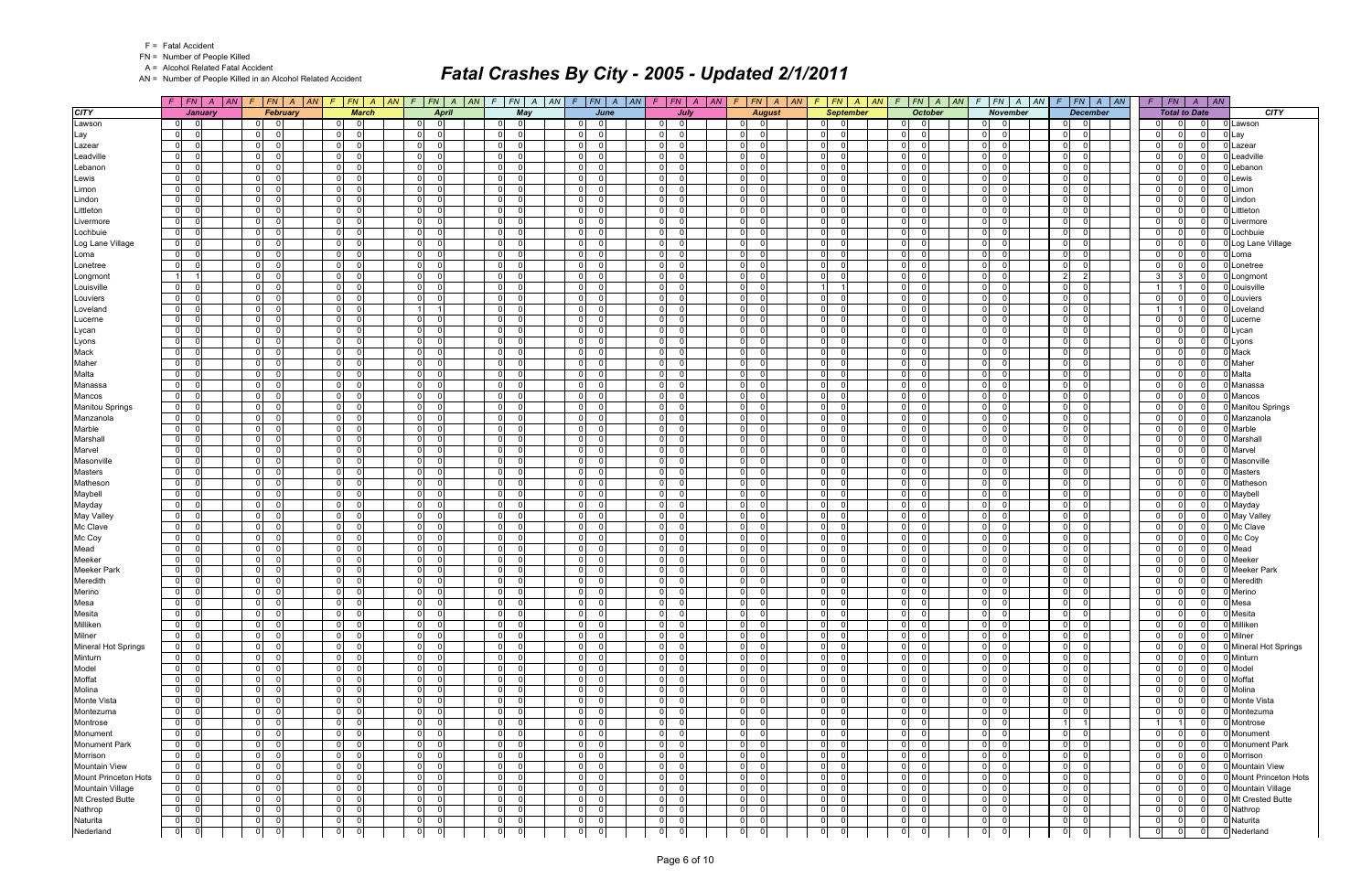|  | <b>Fatal Accident</b> |
|--|-----------------------|
|--|-----------------------|

A = Alcohol Related Fatal Accident

AN = Number of People Killed in an Alcohol Related Accident

|                                        | $F$ $ FN $ $A$ $ AN $                                    | $F$ $ FN $ $A$ $ AN $                        | FN A AN<br>F                                                 | $F$ $ FN $ $A$ $ AN $                                    | $\mathcal{F}$                             | $FN$ $A$ $AN$<br>$F$   $FN$   $A$   $AN$              | $F$ $ FN $ $A$ $ AN $                                    | FN A AN<br>F                                        | $F$ $ FN $ $A$ $ AN $                   | $F$ $ FN$ $ A$ $ AN$                                        |                                                                | $F$   FN   A   AN   F   FN   A   AN                | FN A <br>F                                                       |                              |
|----------------------------------------|----------------------------------------------------------|----------------------------------------------|--------------------------------------------------------------|----------------------------------------------------------|-------------------------------------------|-------------------------------------------------------|----------------------------------------------------------|-----------------------------------------------------|-----------------------------------------|-------------------------------------------------------------|----------------------------------------------------------------|----------------------------------------------------|------------------------------------------------------------------|------------------------------|
| <b>CITY</b>                            | January                                                  | February                                     | <b>March</b>                                                 | <b>April</b>                                             | May                                       | June                                                  | July                                                     | <b>August</b>                                       | <b>September</b>                        | <b>October</b>                                              | <b>November</b>                                                | <b>December</b>                                    | <b>Total to Date</b>                                             | <b>CITY</b>                  |
| <b>New Castle</b>                      | 0 <br>$\overline{0}$                                     | - 01<br>0                                    | $\overline{\phantom{0}}$<br> 0                               | - ol<br>- O I                                            | $\overline{0}$<br>$\overline{0}$          | $\Omega$<br>$\Omega$                                  | $\Omega$<br>$\overline{0}$                               | $\overline{0}$<br>$\Omega$                          | $\overline{0}$<br>- 0                   | 0 <br>$\overline{0}$                                        | $\overline{0}$<br>$\Omega$                                     | - 01<br>$\overline{0}$                             | $\overline{0}$<br>$\overline{0}$<br>$\Omega$                     | 0 New Castle                 |
| Ninaview                               | 0 <br>$\Omega$                                           | $\overline{0}$<br>- 0                        | $\overline{0}$<br>$\Omega$                                   | $\overline{0}$<br>$\Omega$                               | $\Omega$<br>$\Omega$                      | 0<br>$\Omega$                                         | $\Omega$                                                 | $\overline{0}$<br>$\Omega$                          | 0                                       | $\Omega$<br>$\Omega$                                        | $\overline{0}$<br>$\Omega$                                     | $\Omega$<br>- 0                                    | $\Omega$<br>0<br>$\Omega$                                        | Ninaview                     |
| Niwot                                  | $\overline{0}$<br>$\Omega$                               | 0 <br>- 0                                    | 0 <br>- 01                                                   | $\overline{0}$<br>- 0 l                                  | 0 <br>$\Omega$                            | $\mathbf 0$<br>$\Omega$                               | $\overline{0}$<br>$\Omega$                               | 0 <br>$\Omega$                                      | $\overline{0}$<br>- 0                   | $\Omega$<br>$\overline{0}$                                  | $\overline{0}$<br>$\Omega$                                     | 0 I<br>$\overline{0}$                              | $\overline{0}$<br>$\Omega$<br>- 0                                | Niwot                        |
| North Avondale                         | 0 <br>$\Omega$                                           | $\overline{0}$                               | $\overline{0}$<br>$\Omega$                                   | $\overline{0}$<br>$\Omega$                               | 0 <br>$\Omega$                            | $\Omega$<br>$\Omega$                                  | $\overline{0}$                                           | $\Omega$<br>$\Omega$                                | 0                                       | $\Omega$<br>$\Omega$                                        | $\overline{0}$<br>$\Omega$                                     | $\Omega$<br>$\Omega$                               | $\Omega$<br>$\Omega$                                             | North Avondale               |
| Northglenn                             | $\overline{0}$<br>$\Omega$                               | $\overline{0}$<br>$\Omega$                   | 0 I<br>$\overline{0}$                                        | $\overline{0}$<br>- 0                                    | 0 <br>$\Omega$                            | $\overline{1}$                                        | $\overline{0}$                                           | $\overline{0}$<br>$\Omega$                          | 0                                       | $\Omega$<br>$\Omega$                                        | $\overline{0}$<br>$\Omega$                                     |                                                    | $\overline{2}$<br>2 <sup>1</sup><br>- 0                          | Northglenn                   |
| North Pole                             | $\overline{0}$<br>$\Omega$                               | $\overline{0}$<br>$\Omega$                   | $\overline{0}$<br>$\Omega$                                   | $\overline{0}$<br>$\Omega$                               | 0 <br>$\Omega$                            | $\overline{0}$<br>$\Omega$                            | $\overline{0}$                                           | $\mathbf 0$<br>$\Omega$                             | 0                                       | $\overline{0}$<br>$\overline{0}$                            | $\overline{0}$<br>$\Omega$<br>$\Omega$                         | $\overline{0}$<br>$\Omega$                         | $\mathbf 0$<br>$\Omega$<br>$\Omega$                              | North Pole                   |
| Norwood                                | $\overline{0}$<br>$\Omega$<br>$\Omega$                   | $\overline{0}$<br>$\cap$                     | $\overline{0}$<br>$\overline{\mathbf{0}}$<br>$\Omega$        | $\overline{0}$<br>$\Omega$                               | $\Omega$<br>$\Omega$<br>$\Omega$          | $\mathbf 0$<br>$\Omega$<br>$\Omega$<br>$\Omega$       | $\overline{0}$                                           | $\mathbf 0$<br>$\Omega$<br>$\Omega$                 | $\overline{0}$<br>- 0                   | $\Omega$<br>$\Omega$                                        | $\overline{0}$<br>$\Omega$                                     | $\overline{0}$<br>$\Omega$                         | $\mathbf 0$<br>0<br>- 0<br>$\Omega$<br>$\Omega$                  | Norwood                      |
| Nucla                                  | $\overline{0}$<br>$\overline{0}$<br>$\Omega$             | $\overline{0}$<br>$\overline{0}$<br>$\Omega$ | $\overline{0}$<br>$\overline{0}$<br>$\overline{0}$           | $\overline{0}$<br>$\Omega$<br>$\overline{0}$<br>$\Omega$ | 0 <br>$\overline{0}$<br>$\Omega$          | $\Omega$<br>$\Omega$                                  | $\overline{0}$<br>$\overline{0}$                         | $\mathbf{0}$<br>$\mathbf 0$<br>$\Omega$             | 0 <br> 0                                | $\Omega$<br>$\Omega$<br>$\Omega$<br>$\Omega$                | $\overline{0}$<br>$\overline{0}$<br>$\Omega$                   | $\Omega$<br>$\Omega$<br>$\overline{0}$<br>$\Omega$ | $\Omega$<br>$\mathbf 0$<br>$\Omega$<br>$\Omega$                  | Nucla<br>Nunn                |
| Nunn<br>Oak Creek                      | 0 <br>$\Omega$                                           | $\overline{0}$<br>$\Omega$                   | $\overline{0}$<br>$\Omega$                                   | $\overline{0}$<br>$\Omega$                               | 0 <br>$\Omega$                            | $\overline{0}$<br>$\Omega$                            | $\overline{0}$                                           | $\mathbf 0$<br>$\Omega$                             | 0                                       | $\Omega$<br>$\mathbf 0$                                     | $\overline{0}$<br>$\Omega$                                     | $\Omega$<br>$\Omega$                               | $\Omega$<br>$\Omega$<br>$\Omega$                                 | Oak Creek                    |
| Ohio                                   | $\overline{0}$<br>$\Omega$                               | $\overline{0}$<br>$\Omega$                   | $\overline{0}$<br>- 01                                       | $\overline{0}$<br>$\Omega$                               | 0 <br>$\Omega$                            | $\mathbf 0$<br>$\Omega$                               | $\overline{0}$<br>$\Omega$                               | 0 <br>$\Omega$                                      | 0                                       | $\Omega$<br>$\mathbf 0$                                     | $\overline{0}$<br>$\Omega$                                     | 0 I<br>$\Omega$                                    | $\mathbf 0$<br>$\Omega$<br>- 0                                   | Ohio                         |
| Olathe                                 | 0 <br>$\Omega$                                           | $\overline{0}$                               | $\overline{0}$<br>$\overline{0}$                             | $\overline{0}$<br>$\Omega$                               | 0 <br>$\Omega$                            | $\mathbf 0$<br>$\Omega$                               | $\overline{0}$                                           | $\mathbf 0$<br>$\Omega$                             | 0                                       | $\Omega$<br>$\mathbf 0$                                     | $\overline{0}$<br>$\Omega$                                     | $\Omega$<br>$\Omega$                               | $\Omega$<br>$\Omega$<br>$\Omega$                                 | Olathe                       |
| <b>Olney Springs</b>                   | $\overline{0}$<br>$\Omega$                               | $\overline{0}$<br>റ                          | $\overline{0}$<br>-01                                        | $\overline{0}$<br>$\Omega$                               | 0 <br>$\Omega$                            | 0<br>$\Omega$                                         | $\overline{0}$                                           | $\mathbf 0$<br>$\Omega$                             | 0                                       | $\overline{0}$<br>$\mathbf 0$                               | $\overline{0}$<br>$\Omega$                                     | 01<br>$\Omega$                                     | $\Omega$<br>0<br>$\Omega$                                        | <b>Olney Springs</b>         |
| Ophir                                  | - Ol<br>$\Omega$                                         | $\overline{0}$<br>$\Omega$                   | $\overline{0}$<br> 0                                         | $\overline{0}$<br>$\Omega$                               | $\overline{0}$<br>$\Omega$                | $\overline{0}$<br>$\Omega$                            | $\overline{0}$                                           | $\mathbf 0$<br>$\Omega$                             | 0                                       | $\Omega$<br>$\Omega$                                        | $\overline{0}$<br>$\Omega$                                     | 0 I<br>$\Omega$                                    | $\mathbf 0$<br>$\Omega$<br>$\Omega$                              | Ophir                        |
| Orchard                                | $\overline{0}$<br>$\Omega$                               | $\overline{0}$<br>$\Omega$                   | $\overline{0}$<br>$\overline{\mathbf{0}}$                    | $\overline{0}$<br>$\Omega$                               | $\Omega$<br>$\Omega$                      | $\overline{0}$<br>$\Omega$                            | $\overline{0}$<br>$\Omega$                               | $\mathbf 0$<br>$\Omega$                             | 0 <br>- C                               | $\Omega$<br>$\Omega$                                        | $\overline{0}$<br>$\Omega$                                     | $\Omega$<br>$\Omega$                               | $\Omega$<br>0<br>$\Omega$                                        | Orchard                      |
| Orchard City                           | $\overline{0}$<br>$\Omega$                               | $\overline{0}$<br>$\cap$                     | 0 <br>$\Omega$                                               | $\overline{0}$<br>$\Omega$                               | 0 <br>$\Omega$                            | $\mathbf 0$<br>$\Omega$                               | $\overline{0}$<br>$\Omega$                               | 0 <br>$\Omega$                                      | $\overline{0}$                          | $\Omega$<br>$\Omega$                                        | $\overline{0}$<br>$\cap$                                       | 0 I<br>$\Omega$                                    | $\Omega$<br>$\Omega$<br>- 0                                      | Orchard City                 |
| Ordway                                 | 0 <br>$\Omega$                                           | $\overline{0}$                               | $\Omega$<br>$\overline{0}$                                   | $\overline{0}$<br>$\Omega$                               | $\overline{0}$<br>$\Omega$                | $\mathbf 0$<br>$\Omega$                               | $\overline{0}$                                           | $\mathbf 0$<br>$\Omega$                             | 0                                       | $\overline{0}$<br>$\Omega$                                  | $\overline{0}$<br>$\Omega$                                     | $\Omega$<br>$\Omega$                               | $\Omega$<br>$\Omega$<br>$\Omega$                                 | Ordway                       |
| Otis                                   | - Ol<br>$\Omega$                                         | $\overline{0}$<br>$\Omega$                   | 0 I<br>$\Omega$                                              | $\overline{0}$<br>$\Omega$                               | $\Omega$<br>$\Omega$                      | $\overline{0}$<br>$\Omega$                            | $\overline{0}$<br>$\Omega$                               | $\overline{0}$<br>$\Omega$                          | 0                                       | $\overline{0}$<br>$\Omega$                                  | $\overline{0}$<br>$\Omega$                                     | 0 I<br>$\Omega$                                    | $\Omega$<br>$\Omega$<br>$\Omega$                                 | Otis                         |
| Ouray                                  | $\overline{0}$<br>$\Omega$                               | $\overline{0}$<br>- 0                        | $\overline{0}$<br>$\Omega$                                   | $\overline{0}$<br>$\Omega$                               | 0 <br>$\Omega$                            | $\overline{0}$<br>$\Omega$                            | $\overline{0}$<br>$\Omega$                               | $\mathbf 0$<br>$\Omega$                             | 0                                       | $\Omega$<br>$\overline{0}$                                  | $\overline{0}$<br>$\Omega$                                     | $\overline{0}$<br>$\Omega$                         | $\mathbf 0$<br>$\Omega$<br>- 0                                   | Ouray                        |
| Ovid                                   | $\overline{0}$<br>$\Omega$                               | $\overline{0}$<br>$\Omega$                   | 0 <br>- 01                                                   | $\overline{0}$<br>$\Omega$                               | $\Omega$<br>$\Omega$                      | $\mathbf 0$<br>$\Omega$                               | $\overline{0}$<br>$\Omega$                               | $\mathbf 0$<br>$\Omega$                             | 0                                       | $\Omega$<br>$\Omega$                                        | $\overline{0}$<br>$\cap$                                       | - Ol<br>$\Omega$                                   | $\Omega$<br>$\Omega$<br>$\Omega$                                 | Ovid                         |
| Oxford                                 | $\overline{0}$<br>$\Omega$                               | $\overline{0}$<br>n                          | $\overline{0}$<br>$\Omega$                                   | $\overline{0}$<br>$\Omega$                               | 0 <br>$\Omega$                            | $\mathbf 0$<br>$\Omega$                               | $\overline{0}$                                           | $\overline{0}$<br>$\Omega$                          | 0                                       | $\Omega$<br>$\mathbf 0$                                     | $\overline{0}$<br>$\Omega$                                     | $\overline{0}$<br>$\Omega$                         | $\Omega$<br>$\Omega$<br>$\Omega$                                 | Oxford                       |
| Padroni                                | - Ol<br>$\Omega$                                         | $\overline{0}$<br>$\Omega$<br>$\Omega$       | $\Omega$<br> 0                                               | $\overline{0}$<br>$\Omega$                               | 0 <br>$\Omega$                            | $\overline{0}$<br>$\Omega$<br>$\Omega$                | $\overline{0}$                                           | $\mathbf 0$<br>$\Omega$                             | 0                                       | $\Omega$<br>$\Omega$                                        | $\overline{0}$<br>$\Omega$<br>$\overline{0}$<br>$\Omega$       | 0 I<br>$\Omega$                                    | $\mathbf 0$<br>$\Omega$<br>$\Omega$                              | Padroni                      |
| Pagoda                                 | $\overline{0}$<br>$\Omega$<br>$\overline{0}$<br>$\Omega$ | $\overline{0}$<br>$\overline{0}$<br>$\Omega$ | $\overline{0}$<br>$\overline{\mathbf{0}}$<br> 0 <br>$\Omega$ | $\overline{0}$<br>$\Omega$<br>$\overline{0}$<br>$\Omega$ | $\Omega$<br>$\Omega$<br> 0 <br>$\Omega$   | $\overline{0}$<br>$\overline{0}$<br>$\Omega$          | $\overline{0}$<br>$\Omega$<br>$\overline{0}$<br>$\Omega$ | $\mathbf 0$<br>$\Omega$<br> 0 <br>$\Omega$          | 0 <br>- 0<br>$\overline{0}$             | $\Omega$<br>$\Omega$<br>$\Omega$<br>$\Omega$                | $\overline{0}$<br>$\Omega$                                     | $\Omega$<br>$\Omega$<br>0 I<br>$\Omega$            | $\Omega$<br>0<br>$\Omega$<br>$\Omega$<br>$\Omega$<br>$\Omega$    | Pagoda                       |
| Pagosa Jct<br>Pagosa Springs           | 0 <br>$\Omega$                                           | $\overline{0}$<br>$\Omega$                   | $\overline{0}$<br>$\overline{0}$                             | $\overline{0}$<br>$\Omega$                               | $\overline{0}$<br>$\Omega$                | $\mathbf 0$<br>$\Omega$                               |                                                          | $\mathbf 0$<br>$\Omega$                             | 0                                       | $\overline{0}$<br>$\Omega$                                  | $\overline{0}$<br>$\Omega$                                     | $\Omega$<br>$\Omega$                               |                                                                  | Pagosa Jct<br>Pagosa Springs |
| Palisade                               | $\overline{0}$<br>$\Omega$                               | 0 <br>$\Omega$                               | 0 I<br>$\Omega$                                              | $\overline{0}$<br>- 0                                    | 0 <br>$\Omega$                            | $\Omega$<br>$\Omega$                                  | $\overline{0}$                                           | $\overline{0}$<br>$\Omega$                          | 0                                       | $\Omega$<br>$\Omega$                                        | $\overline{0}$<br>$\Omega$                                     | 0 I<br>$\Omega$                                    | $\mathbf 0$<br>$\Omega$<br>$\Omega$                              | Palisade                     |
| Palmer Lake                            | $\overline{0}$<br>$\Omega$                               | $\overline{0}$<br>- 0                        | $\overline{0}$<br>$\Omega$                                   | $\overline{0}$<br>$\Omega$                               | 0 <br>$\Omega$                            | $\overline{0}$<br>$\Omega$                            | $\overline{0}$                                           | $\mathbf 0$<br>$\Omega$                             | 0                                       | $\overline{0}$<br>$\mathbf 0$                               | $\overline{0}$<br>$\Omega$                                     | - O I<br>$\Omega$                                  | $\Omega$<br>$\Omega$<br>$\Omega$                                 | <b>Palmer Lake</b>           |
| Paoli                                  | $\overline{0}$<br>$\Omega$                               | $\overline{0}$<br>$\cap$                     | $\overline{0}$<br>- 01                                       | $\overline{0}$<br>$\Omega$                               | $\Omega$<br>$\Omega$                      | $\mathbf 0$<br>$\Omega$                               | $\overline{0}$<br>$\Omega$                               | $\mathbf 0$<br>$\Omega$                             | $\overline{0}$<br>- 0                   | $\Omega$<br>$\mathbf 0$                                     | $\circ$<br>$\Omega$                                            | $\overline{0}$<br>$\Omega$                         | $\mathbf 0$<br>0<br>$\Omega$                                     | Paoli                        |
| Paonia                                 | 0 <br>$\Omega$                                           | $\overline{0}$                               | $\overline{0}$<br>$\Omega$                                   | $\overline{0}$<br>$\Omega$                               | 0 <br>$\Omega$                            | $\mathbf 0$<br>$\Omega$                               | $\overline{0}$                                           | $\mathbf{O}$<br>$\Omega$                            | 0                                       | $\Omega$<br>$\Omega$                                        | $\overline{0}$<br>$\Omega$                                     | $\Omega$<br>$\Omega$                               | $\Omega$<br>$\Omega$<br>$\Omega$                                 | Paonia                       |
| Parachute                              | 0 <br>$\Omega$                                           | $\overline{0}$<br>$\Omega$                   | $\overline{0}$<br>$\overline{0}$                             | $\overline{0}$<br>$\Omega$                               | $\overline{0}$<br>$\Omega$                | $\Omega$<br>$\Omega$                                  | $\overline{0}$                                           | $\mathbf 0$<br>$\Omega$                             | $\overline{0}$                          | $\Omega$<br>$\mathbf 0$                                     | $\overline{0}$<br>$\Omega$                                     | 0 I<br>$\Omega$                                    | $\mathbf 0$<br>$\Omega$<br>$\Omega$                              | Parachute                    |
| Paradox                                | 0 <br>$\Omega$                                           | $\overline{0}$<br>$\Omega$                   | $\overline{0}$<br>$\Omega$                                   | $\overline{0}$<br>$\Omega$                               | $\Omega$<br>$\Omega$                      | $\overline{0}$<br>$\Omega$                            | $\overline{0}$                                           | $\mathbf 0$<br>$\Omega$                             | 0                                       | $\Omega$<br>$\Omega$                                        | $\overline{0}$<br>$\Omega$                                     | $\Omega$<br>$\Omega$                               | $\Omega$<br>$\Omega$<br>$\Omega$                                 | Paradox                      |
| Parkdale                               | $\overline{0}$<br>$\Omega$                               | 0 <br>$\cap$                                 | $\overline{0}$<br>$\Omega$                                   | $\overline{0}$<br>$\Omega$                               | 0 <br>$\Omega$                            | $\mathbf 0$<br>$\Omega$                               | $\overline{0}$<br>$\Omega$                               | $\mathbf 0$<br>$\Omega$                             | $\overline{0}$                          | $\Omega$<br>$\Omega$                                        | $\overline{0}$<br>$\Omega$                                     | 0 I<br>$\Omega$                                    | $\mathbf 0$<br>$\Omega$<br>- 0                                   | Parkdale                     |
| Parker                                 | 0 <br>$\Omega$                                           | $\overline{0}$                               | $\overline{0}$<br>$\Omega$                                   | $\overline{0}$<br>$\Omega$                               | 0 <br>$\Omega$                            | $\Omega$<br>$\Omega$                                  | $\overline{0}$                                           | $\mathbf 0$<br>$\Omega$                             | 0                                       | $\Omega$<br>$\Omega$                                        | $\overline{0}$<br>$\Omega$                                     | $\Omega$<br>$\Omega$                               | $\Omega$<br>$\Omega$<br>$\Omega$                                 | Parker                       |
| Parlin                                 | 0                                                        | $\overline{0}$<br>$\Omega$                   | 0 I<br>- 0                                                   | $\overline{0}$<br>- 0                                    | 0 <br>$\Omega$                            | $\Omega$<br><sup>0</sup>                              | $\overline{0}$                                           | $\mathbf 0$<br>$\Omega$                             | 0                                       | $\Omega$<br>$\Omega$                                        | $\overline{0}$<br>$\Omega$                                     | $\overline{0}$<br>$\Omega$                         | $\Omega$<br>0<br>$\Omega$                                        | Parlin                       |
| Parshall                               | $\overline{0}$<br>$\Omega$                               | $\overline{0}$<br>$\Omega$                   | $\overline{0}$<br>- Ol                                       | $\overline{0}$<br>$\Omega$                               | 0 <br>$\Omega$                            | $\overline{0}$<br>$\Omega$                            | $\overline{0}$                                           | $\mathbf 0$<br>$\Omega$                             | 0                                       | $\overline{0}$<br>$\mathbf 0$                               | $\overline{0}$<br>$\Omega$                                     | $\Omega$<br>$\Omega$                               | $\Omega$<br>$\Omega$<br>$\Omega$                                 | Parshall                     |
| Peckham                                | $\overline{0}$<br>$\Omega$                               | $\overline{0}$<br>$\cap$                     | $\overline{0}$<br>$\overline{\mathbf{0}}$                    | $\overline{0}$<br>$\Omega$                               | $\Omega$<br>$\Omega$                      | $\mathbf 0$<br>$\Omega$                               | $\overline{0}$<br>$\Omega$                               | $\mathbf 0$<br>$\Omega$                             | $\overline{0}$                          | $\Omega$<br>$\overline{0}$                                  | $\circ$<br>$\Omega$<br>$\Omega$                                | $\overline{0}$<br>$\Omega$                         | $\mathbf 0$<br>0<br>- 0                                          | Peckham                      |
| Peetz<br>Penrose                       | 0 <br>$\Omega$<br>$\overline{0}$<br>$\Omega$             | $\overline{0}$<br>$\overline{0}$<br>n        | $\overline{0}$<br>$\Omega$<br>$\Omega$<br>$\overline{0}$     | $\overline{0}$<br>$\Omega$<br>$\overline{0}$<br>$\Omega$ | 0 <br>$\Omega$<br> 0 <br>$\Omega$         | $\mathbf 0$<br>$\Omega$<br>0<br>$\Omega$              | $\overline{0}$<br>$\overline{0}$                         | $\mathbf{0}$<br>$\Omega$<br>$\mathbf 0$<br>$\Omega$ | 0 <br> 0                                | $\Omega$<br>$\overline{0}$<br>$\overline{0}$<br>$\mathbf 0$ | $\overline{0}$<br>$\overline{0}$<br>$\Omega$                   | $\Omega$<br>$\Omega$<br>$\overline{0}$<br>$\Omega$ | $\Omega$<br>$\Omega$<br>$\Omega$<br>$\mathbf 0$<br>0<br>$\Omega$ | Peetz<br>Penrose             |
| Peyton                                 | - Ol                                                     | $\overline{0}$                               | 0 I<br>$\Omega$                                              | $\overline{0}$<br>$\Omega$                               | 0 <br>$\Omega$                            | $\Omega$<br><sup>0</sup>                              | $\overline{0}$                                           | $\Omega$<br>$\Omega$                                | 0                                       | $\Omega$<br>$\Omega$                                        | $\overline{0}$<br>$\Omega$                                     | $\overline{0}$<br>$\Omega$                         | $\Omega$<br>0                                                    | Peyton                       |
| Phippsburg                             | $\overline{0}$<br>$\Omega$                               | $\overline{0}$<br>- 0                        | $\overline{0}$<br>$\overline{\mathbf{0}}$                    | $\overline{0}$<br>$\Omega$                               | 0 <br>$\Omega$                            | $\overline{0}$<br>$\Omega$                            | $\overline{0}$<br>$\Omega$                               | $\mathbf 0$<br>$\Omega$                             | 0 <br>- 0                               | $\overline{0}$<br>$\Omega$                                  | $\overline{0}$<br>$\Omega$                                     | - O I<br>$\Omega$                                  | $\Omega$<br>0<br>- 0                                             | Phippsburg                   |
| Pierce                                 | $\overline{0}$<br>$\Omega$                               | $\overline{0}$<br>$\Omega$                   | 0 <br>$\Omega$                                               | $\overline{0}$<br>$\Omega$                               | 0 <br>$\Omega$                            | $\mathbf 0$<br>$\Omega$                               | $\overline{0}$<br>$\Omega$                               | $\mathbf 0$<br>$\Omega$                             | 0                                       | $\overline{0}$<br>$\Omega$                                  | $\overline{0}$<br>$\Omega$                                     | $\Omega$<br>$\Omega$                               | $\Omega$<br>$\Omega$<br>$\Omega$                                 | Pierce                       |
| Pine                                   | 0 <br>$\Omega$                                           | $\overline{0}$<br>$\Omega$                   | $\Omega$<br>$\overline{0}$                                   | $\overline{0}$<br>$\Omega$                               | $\overline{0}$<br>$\Omega$                | $\Omega$<br><sup>0</sup>                              | $\overline{0}$                                           | $\Omega$<br>$\Omega$                                | 0 <br>$\sqrt{ }$                        | $\Omega$<br>$\Omega$                                        | $\overline{0}$<br>$\Omega$                                     | $\overline{0}$<br>$\Omega$                         | $\Omega$<br>$\Omega$<br>$\Omega$                                 | Pine                         |
| Pine Junction                          | 0 <br>$\Omega$                                           | 0 <br>$\Omega$                               | $\overline{0}$<br>$\overline{0}$                             | $\overline{0}$<br>$\Omega$                               | $\overline{0}$<br>$\Omega$                | 0<br>$\Omega$                                         | $\overline{0}$<br>$\Omega$                               | $\mathbf 0$<br>$\Omega$                             | 0 <br>- 0                               | $\Omega$<br>$\Omega$                                        | $\overline{0}$<br>$\Omega$                                     | 0 I<br>$\Omega$                                    | $\mathbf 0$<br>$\Omega$<br>$\Omega$                              | Pine Junction                |
| Pinecliffe                             | $\overline{0}$<br>$\Omega$                               | $\overline{0}$<br>$\Omega$                   | $\overline{0}$<br>- ol                                       | $\overline{0}$<br>$\Omega$                               | 0 <br>$\Omega$                            | $\overline{0}$<br>$\Omega$                            | $\overline{0}$<br>0                                      | $\mathbf 0$<br>$\Omega$                             | 0 <br>- 0                               | $\overline{0}$<br>$\Omega$                                  | $\overline{0}$<br>$\Omega$                                     | $\overline{0}$<br>- 01                             | $\mathbf 0$<br>$\Omega$<br>$\Omega$                              | Pinecliffe                   |
| Pinewood Springs                       | $\mathbf 0$<br>$\mathbf 0$                               | 0 <br>$\Omega$                               | 0 <br>$\Omega$                                               | $\overline{0}$<br>$\mathbf 0$                            | 0 <br>$\mathbf 0$                         | $\overline{0}$                                        | 0                                                        | $\Omega$<br>$\Omega$                                | 0 <br>$\Omega$                          | $\overline{0}$<br>$\overline{0}$                            | 0 <br>$\overline{0}$                                           | 0 <br>- 01                                         | $\Omega$<br>0                                                    | 0 Pinewood Springs           |
| Pitkin                                 | 0 <br>$\mathbf 0$                                        | $\overline{0}$<br>$\Omega$                   | $\overline{0}$<br>- ol                                       | $\overline{0}$<br> 0                                     | 0 <br> 0                                  | $\mathbf 0$<br>$\Omega$                               | $\overline{0}$<br>$\Omega$                               | $\mathbf 0$<br>$\Omega$                             | $\overline{0}$                          | $\overline{0}$<br>$\mathbf 0$                               | $\overline{0}$<br>$\Omega$                                     | 0 <br> 0                                           | $\mathbf 0$<br>$\overline{0}$<br>0                               | Pitkin                       |
| Placerville                            | $\overline{0}$<br>$\overline{0}$                         | $\overline{0}$<br>$\overline{0}$             | - ol<br> 0                                                   | $\overline{0}$<br>- 0 l                                  | 0 <br>ol                                  | $\mathbf 0$<br>$\Omega$                               | $\overline{0}$<br>$\Omega$                               | 0 <br>$\Omega$                                      | $\overline{0}$<br>$\Omega$              | $\overline{0}$<br>$\overline{0}$                            | $\overline{0}$<br>$\Omega$                                     | 0 I<br> 0                                          | $\mathbf 0$<br>$\Omega$<br>$\overline{0}$                        | Placerville                  |
| Platoro                                | $\overline{0}$<br>$\Omega$                               | 0 <br>$\Omega$                               | 0 <br>$\overline{\phantom{0}}$                               | $\overline{0}$<br> 0                                     | 0 <br> 0                                  | $\overline{0}$<br>$\Omega$                            | 0 <br>0                                                  | 0 <br>$\Omega$                                      | $\overline{0}$<br>- 0                   | $\overline{0}$<br>$\overline{0}$                            | $\overline{0}$<br>$\Omega$                                     | $\overline{0}$<br>$\overline{0}$                   | $\Omega$<br>0<br>$\Omega$                                        | Platoro                      |
| Platteville                            | $\overline{0}$<br>$\Omega$                               | $\overline{0}$<br>$\Omega$                   | 0 <br>$\overline{\mathbf{0}}$                                | $\overline{0}$<br>$\overline{0}$                         | 0 <br> 0                                  | $\overline{0}$<br>$\Omega$                            | $\overline{0}$<br>$\Omega$                               | 0 <br>$\Omega$                                      | $\overline{0}$<br>- 0                   | $\overline{0}$<br>$\overline{0}$                            | $\overline{0}$<br>$\Omega$                                     | 0 <br> 0                                           | $\mathbf 0$<br>$\Omega$<br>- 0                                   | Platteville                  |
| <b>Pleasant View</b><br>Poncha Springs | 0 <br>$\Omega$<br>$\overline{0}$<br>- O I                | $\overline{0}$<br>- 0<br> 0 <br>- 01         | $\overline{0}$<br> 0 <br> 0                                  | $\overline{0}$<br>0<br>$\overline{0}$                    | 0 <br> 0 <br> 0                           | $\mathbf 0$<br>$\Omega$<br>$\mathbf 0$<br>$\Omega$    | 0 <br>$\Omega$<br> 0 <br>$\Omega$                        | 0 <br>$\mathbf 0$<br> 0 <br>$\overline{0}$          | $\overline{0}$<br>$\overline{0}$<br>- 0 | 0 <br>$\mathbf 0$<br>$\overline{0}$<br>$\mathbf 0$          | 0 <br>$\Omega$<br> 0 <br>$\overline{0}$                        | $\overline{0}$<br> 0 <br>$\overline{0}$            | $\Omega$<br>$\Omega$<br>$\Omega$<br>$\mathbf 0$<br>- 0           | Pleasant View                |
| Portland                               | $\overline{0}$<br>$\Omega$                               | $\overline{0}$<br>$\overline{0}$             | 0 <br>$\overline{0}$<br> 0                                   | 0 <br>$\overline{0}$<br>$\Omega$                         | 0 <br> 0 <br>$\Omega$                     | $\overline{0}$<br>$\Omega$                            | $\overline{0}$                                           | $\mathbf 0$<br>$\Omega$                             | 0 <br>- 0                               | $\overline{0}$<br>$\mathbf 0$                               | $\overline{0}$<br>$\Omega$                                     | 0 <br>$\Omega$<br>$\mathbf 0$                      | 0 <br>$\Omega$<br>0                                              | Poncha Springs<br>Portland   |
| Poudre Park                            | $\overline{0}$<br>$\Omega$                               | $\overline{0}$<br>$\Omega$                   | $\overline{0}$<br>$\overline{\phantom{0}}$                   | $\overline{0}$<br>- 01                                   | 0 <br>- 01                                | $\overline{0}$<br>$\Omega$                            | $\overline{0}$<br>$\Omega$                               | 0 <br>$\Omega$                                      | $\overline{0}$<br>- 0                   | $\overline{0}$<br>$\overline{0}$                            | $\overline{0}$<br>$\Omega$                                     | $\overline{0}$<br> 0                               | $\mathbf 0$<br>$\Omega$<br>- 0                                   | Poudre Park                  |
| Powderhorn                             | 0 <br>$\Omega$                                           | $\overline{0}$<br>$\Omega$                   | $\overline{0}$<br> 0                                         | $\overline{0}$<br>$\mathbf 0$                            | 0 <br> 0                                  | $\mathbf 0$<br>$\Omega$                               | $\overline{0}$                                           | 0 <br>$\mathbf 0$                                   | $\overline{0}$                          | $\overline{0}$<br>$\mathbf 0$                               | $\overline{0}$<br>$\Omega$                                     | 0 <br> 0                                           | $\mathbf 0$<br>$\Omega$<br>$\Omega$                              | Powderhorn                   |
| Powder Wash                            | $\overline{0}$<br>$\Omega$                               | $\overline{0}$<br>$\Omega$                   | - ol<br> 0                                                   | $\overline{0}$<br>$\Omega$                               | 0 <br>ol                                  | $\mathbf 0$<br>$\Omega$                               | $\overline{0}$<br>$\Omega$                               | 0 <br>$\Omega$                                      | $\overline{0}$                          | $\overline{0}$<br>$\mathbf 0$                               | $\overline{0}$<br>$\Omega$                                     | $\overline{0}$<br>$\overline{\mathbf{0}}$          | $\mathbf 0$<br>$\Omega$<br>- 0                                   | Powder Wash                  |
| Pritchett                              | 0 <br>$\Omega$                                           | $\overline{0}$<br>$\Omega$                   | $\overline{0}$<br> 0                                         | $\overline{0}$<br>$\mathbf 0$                            | 0 <br> 0                                  | $\overline{0}$<br>$\Omega$                            | $\overline{0}$<br>$\Omega$                               | 0 <br>$\Omega$                                      | $\overline{0}$<br>- 0                   | $\overline{0}$<br>$\mathbf 0$                               | $\overline{0}$<br>$\Omega$                                     | 0 <br> 0                                           | $\Omega$<br>$\Omega$<br>$\Omega$                                 | Pritchett                    |
| Proctor                                | $\overline{0}$<br>- O I                                  | $\overline{0}$<br>$\Omega$                   | $\overline{0}$<br>$\overline{\phantom{0}}$                   | $\overline{0}$<br>$\overline{0}$                         | 0 <br> 0                                  | $\overline{0}$<br>$\Omega$                            | $\overline{0}$<br>$\Omega$                               | 0 <br>$\Omega$                                      | $\overline{0}$<br>- 0                   | $\overline{0}$<br>$\overline{0}$                            | $\overline{0}$<br>$\Omega$                                     | 0 <br> 0                                           | $\mathbf 0$<br>$\Omega$<br>- 0                                   | Proctor                      |
| <b>Prospect Heights</b>                | 0 <br>$\Omega$                                           | $\overline{0}$<br>$\Omega$                   | $\overline{0}$<br> 0                                         | $\overline{0}$<br>$\mathbf 0$                            | 0 <br> 0                                  | $\mathbf 0$<br>$\Omega$                               | $\overline{0}$<br>$\Omega$                               | 0 <br>$\Omega$                                      | $\overline{0}$<br>- 0                   | $\overline{0}$<br>$\mathbf 0$                               | $\overline{0}$<br>$\Omega$                                     | 0 <br> 0                                           | $\Omega$<br>$\Omega$<br>$\Omega$                                 | Prospect Heights             |
| <b>Prospect Valley</b>                 | $\overline{0}$<br>- O I                                  | 0 <br>$\Omega$                               | 0 <br>$\overline{\phantom{0}}$                               | $\overline{0}$<br> 0                                     | 0 <br> 0                                  | $\mathbf 0$<br>$\Omega$                               | 0 <br>$\Omega$                                           | 0 <br>$\Omega$                                      | $\overline{0}$                          | $\overline{0}$<br>$\mathbf 0$                               | $\overline{0}$<br>$\Omega$                                     | $\overline{0}$<br> 0                               | $\overline{0}$<br>$\Omega$<br>- O I                              | 0 Prospect Valley            |
| Pryor                                  | $\overline{0}$<br>$\Omega$                               | $\overline{0}$<br>$\overline{0}$             | $\overline{0}$<br> 0                                         | $\overline{0}$<br>$\Omega$                               | 0 <br>$\mathbf 0$                         | $\overline{0}$<br>$\Omega$                            | $\overline{0}$<br>$\Omega$                               | $\mathbf 0$<br>$\Omega$                             | 0 <br>- 0                               | $\overline{0}$<br>$\mathbf 0$                               | $\overline{0}$<br>$\Omega$                                     | 0 <br> 0                                           | $\Omega$<br>$\Omega$<br>$\Omega$                                 | Pryor                        |
| Pueblo                                 | $\overline{0}$<br>$\Omega$                               | $\overline{0}$<br>$\overline{0}$             | 0 <br>$\overline{\phantom{0}}$                               | $\overline{0}$<br>- 01                                   | 0 <br> 0                                  | $\mathbf 0$<br>$\Omega$                               | 11                                                       | 1                                                   | $\overline{0}$<br>- 0                   | $1 \vert$<br>$\overline{1}$                                 | 1                                                              | $\overline{0}$<br> 0                               | $\overline{a}$<br>$\overline{4}$<br>- 0                          | Pueblo                       |
| <b>Pueblo West</b>                     | 0 <br>$\Omega$                                           | $\overline{0}$<br>$\Omega$                   | $\overline{0}$<br> 0                                         | $\overline{0}$<br>$\mathbf 0$                            | 0 <br>$\mathbf 0$                         | $\mathbf 0$<br>$\Omega$                               | $\overline{0}$                                           | $\mathbf 0$<br>$\Omega$                             | $\overline{0}$                          | $\overline{0}$<br>$\mathbf 0$                               | $\overline{0}$<br>$\Omega$                                     | 0 <br> 0                                           | $\mathbf 0$<br>$\Omega$                                          | <b>Pueblo West</b>           |
| <b>Punkin Center</b>                   | $\overline{0}$<br>$\Omega$                               | $\overline{0}$<br>- 0                        | $\overline{0}$<br>$\overline{0}$                             | $\overline{0}$<br>0                                      | 0 <br>$\Omega$                            | $\mathbf 0$<br>$\Omega$                               | $\overline{0}$                                           | $\mathbf 0$<br>$\Omega$                             | $\overline{0}$                          | $\overline{0}$<br>$\mathbf 0$                               | $\overline{0}$<br>$\Omega$                                     | 0 <br>$\mathbf 0$                                  | $\Omega$<br>$\Omega$<br>$\Omega$                                 | Punkin Center                |
| Purcell<br>Radium                      | $\overline{0}$<br>$\Omega$<br> 0 <br>$\Omega$            | 0 <br>- 0<br>$\overline{0}$<br>$\mathbf 0$   | 0 <br>- 01<br>$\overline{0}$<br> 0                           | $\overline{0}$<br>$\Omega$<br>$\overline{0}$             | 0 <br>$\Omega$<br> 0                      | $\mathbf 0$<br>$\Omega$<br>$\overline{0}$<br>$\Omega$ | $\overline{0}$<br>$\overline{0}$<br>0                    | 0 <br>$\Omega$<br>$\mathbf 0$<br>$\mathbf 0$        | $\overline{0}$<br>- 0<br>$\overline{0}$ | $\overline{0}$<br>$\mathbf 0$<br>$\overline{0}$             | $\overline{0}$<br>$\overline{0}$<br>$\overline{0}$<br>$\Omega$ | $\overline{0}$<br>$\Omega$<br>$\overline{0}$       | $\mathbf 0$<br>$\Omega$<br>$\Omega$<br>$\mathbf 0$<br>0<br>0     | Purcell<br>Radium            |
| Ramah                                  | $\overline{0}$<br>$\mathbf 0$                            | $\mathbf 0$                                  |                                                              | 0                                                        | 0                                         | 0 <br>$\mathbf 0$                                     | $\mathbf 0$                                              | 0                                                   | C<br>$\mathbf 0$                        | $\overline{0}$<br>$\overline{0}$                            | 0                                                              | 0 <br> 0                                           | 0 <br>$\overline{0}$<br>$\mathbf 0$                              | 0 Ramah                      |
|                                        |                                                          | 0                                            | $\mathbf{0}$<br>$\overline{\mathbf{0}}$                      | $\mathbf{0}$<br>$\overline{0}$                           | $\overline{0}$<br>$\overline{\mathbf{0}}$ |                                                       | $\mathbf{0}$                                             | $\overline{0}$                                      | 0                                       | $\overline{0}$                                              | $\overline{0}$                                                 | 0                                                  |                                                                  |                              |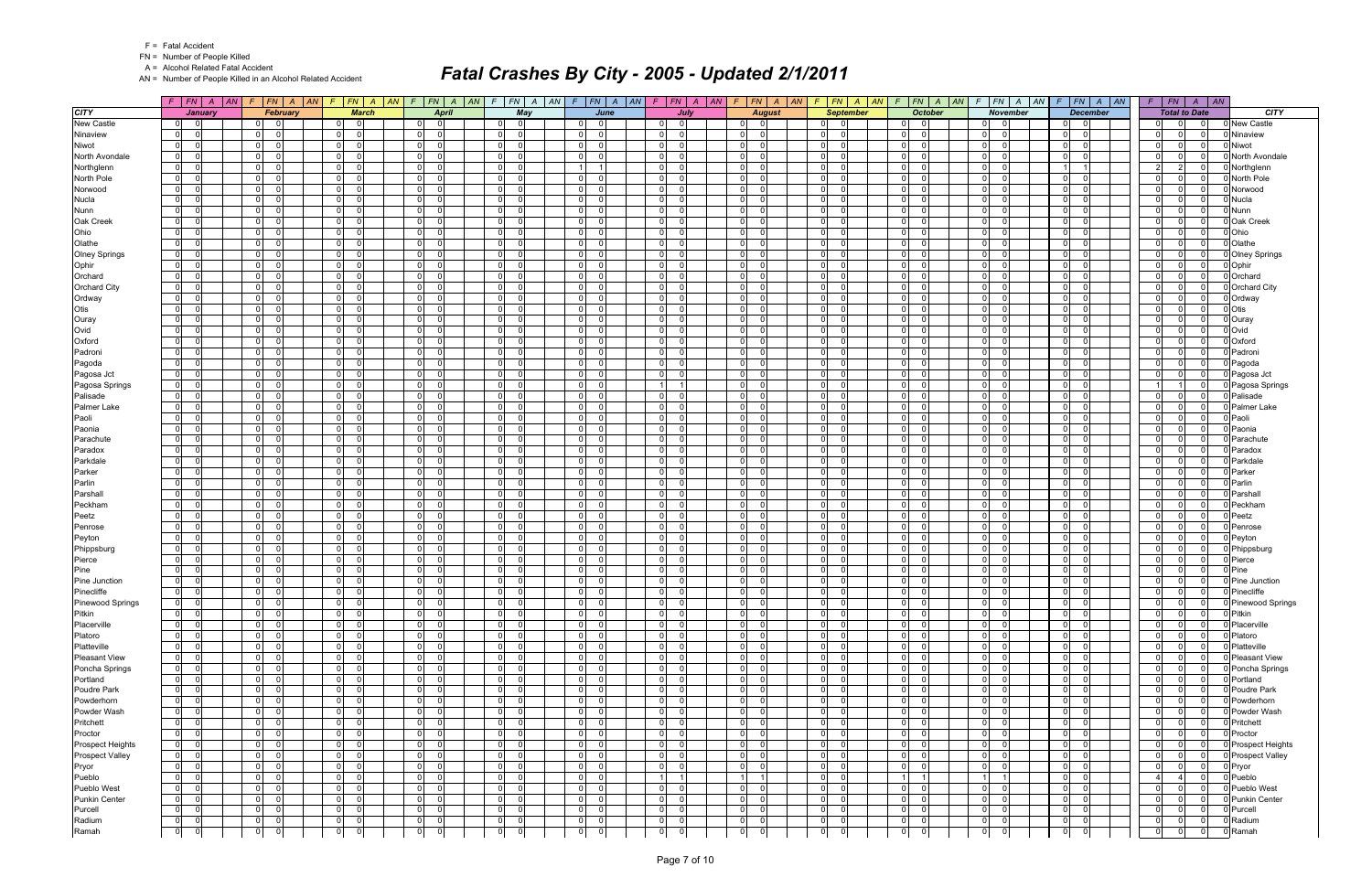FN = Number of People Killed

A = Alcohol Related Fatal Accident

AN = Number of People Killed in an Alcohol Related Accident

|                          | $F$   $FN$   $A$   $AN$          |                                  |                | $F$ $FN$ $A$ $AN$ $F$ $FN$ $A$ $AN$       | $F$ $FN$ $A$ $AN$           |                                            | $F$ $FN$ $A$ $AN$ $F$ $FN$ $A$ $AN$ $F$ $FN$ $A$ $AN$ $F$ $FN$ $A$ $AN$ |                                  |                                  | $F$   $FN$   $A$   $AN$                    | $F$ $ FN $ $A$ $ AN $            |                                           | $F$ $F$ $\vert$ $F$ $\vert$ $A$ $\vert$ $AN$ $\vert$ $F$ $\vert$ $F$ $\vert$ $F$ $\vert$ $A$ $\vert$ $AN$ |          | $F$   $FN$   $A$   $AN$                      |                          |
|--------------------------|----------------------------------|----------------------------------|----------------|-------------------------------------------|-----------------------------|--------------------------------------------|-------------------------------------------------------------------------|----------------------------------|----------------------------------|--------------------------------------------|----------------------------------|-------------------------------------------|-----------------------------------------------------------------------------------------------------------|----------|----------------------------------------------|--------------------------|
| <b>CITY</b>              | <b>January</b>                   |                                  | February       | <b>March</b>                              | <b>April</b>                | May                                        | June                                                                    | July                             | <b>August</b>                    | <b>September</b>                           | <b>October</b>                   | <b>November</b>                           | <b>December</b>                                                                                           |          | <b>Total to Date</b>                         | <b>CITY</b>              |
| Rand                     | -01<br>ി                         | 01<br>- 0                        |                | $\overline{0}$<br>- 0                     | $\mathbf 0$<br>$\Omega$     | $\Omega$<br>01                             | $\Omega$<br>$\overline{0}$                                              | $\Omega$<br>01                   | $\Omega$<br>$\overline{0}$       | 0 <br>- 0                                  | $\Omega$<br>-01                  | $0\qquad 0$                               | $\overline{\mathbf{0}}$<br>0                                                                              |          | $\Omega$<br>$\Omega$<br>$\Omega$             | 0 Rand                   |
| Rangely                  | $\mathbf 0$                      | $\overline{0}$<br>$\Omega$       |                | $\overline{0}$<br>$\Omega$                | $\overline{0}$<br>$\Omega$  | $\overline{0}$<br>- 0                      | -ol<br><sup>0</sup>                                                     | 0 <br>$\Omega$                   | -ol<br>$\Omega$                  | $\overline{0}$<br>- 0                      | $\Omega$<br>$\Omega$             | 0 <br>$\Omega$                            | 0 I<br>- 0                                                                                                |          | $\Omega$<br>$\Omega$<br>$\Omega$             | Rangely                  |
| Raymer                   | $\mathbf 0$                      | $\overline{0}$<br>$\Omega$       |                | $\overline{0}$<br>$\Omega$                | $\mathbf 0$<br>$\Omega$     | 0 <br>$\Omega$                             | 0 <br>$\Omega$                                                          | 0                                | -ol<br>$\Omega$                  | 0                                          | $\Omega$<br>$\Omega$             | $\overline{0}$<br>$\Omega$                | 0 <br>$\Omega$                                                                                            |          | $\Omega$<br>$\Omega$                         | Raymer                   |
| Raymond                  | $\mathbf 0$                      | $\overline{0}$                   |                | $\overline{0}$<br>$\Omega$                | $\mathbf 0$<br>$\Omega$     | $\overline{0}$                             | $\mathbf 0$<br><sup>0</sup>                                             | $\overline{0}$                   | 0 <br>$\Omega$                   | 0                                          | $\Omega$<br>$\Omega$             | $\overline{0}$<br>$\Omega$                | - 0 l<br>$\Omega$                                                                                         | $\Omega$ | $\Omega$<br>$\Omega$                         | Raymond                  |
| <b>Red Cliff</b>         | $\mathbf 0$                      | $\overline{0}$<br>$\Omega$       |                | $\overline{0}$<br>$\Omega$                | $\Omega$<br>$\Omega$        | $\overline{0}$<br>- C                      | $\mathbf{0}$<br>$\Omega$                                                | 0                                | -ol<br>$\Omega$                  | 0                                          | $\Omega$<br>$\Omega$             | $\overline{0}$                            | n l<br>$\Omega$                                                                                           | $\Omega$ | $\Omega$<br>$\Omega$                         | <b>Red Cliff</b>         |
| <b>Red Feather Lakes</b> | $\mathbf 0$                      | 0 <br>$\Omega$                   |                | $\overline{0}$<br>$\Omega$                | $\mathbf{0}$<br>$\Omega$    | $\mathbf{0}$<br>- 0                        | - ol<br><sup>n</sup>                                                    | 0 <br>$\Omega$                   | 0 <br>$\Omega$                   | $\overline{0}$                             | $\Omega$<br>$\Omega$             | $\overline{0}$<br>$\Omega$                | 0 I<br>- 0                                                                                                |          | $\Omega$<br>$\Omega$<br>$\Omega$             | <b>Red Feather Lakes</b> |
| Redmesa                  | $\mathbf 0$                      | $\overline{0}$                   | $\Omega$       | $\overline{0}$<br>$\Omega$                | $\mathbf 0$<br>$\Omega$     | $\overline{0}$<br>$\Omega$                 | $\mathbf 0$<br>$\Omega$                                                 | 0                                | 0 <br>$\Omega$                   | 0                                          | $\Omega$<br>$\Omega$             | $\overline{0}$<br>$\Omega$                | $\Omega$<br>$\Omega$                                                                                      |          | $\Omega$<br>$\Omega$                         | Redmesa                  |
| <b>Red Mountain</b>      | $\mathbf 0$                      | $\Omega$                         | $\Omega$       | $\overline{0}$<br>$\Omega$                | $\overline{0}$<br>$\Omega$  | $\overline{0}$                             | -ol<br><sup>n</sup>                                                     | $\overline{0}$                   | -01<br>- 0                       | 0                                          | $\Omega$<br>$\Omega$             | $\overline{0}$<br>$\Omega$                | 0 I<br>$\Omega$                                                                                           |          | $\Omega$<br>$\Omega$                         | <b>Red Mountain</b>      |
| Redstone                 | $\mathbf 0$                      | $\overline{0}$<br>$\Omega$       |                | $\overline{0}$<br>$\Omega$                | $\mathbf 0$<br>$\Omega$     | $\overline{0}$<br>$\Omega$                 | 0 <br>$\Omega$                                                          | 0                                | -ol<br>$\Omega$                  | 0                                          | $\Omega$<br>$\Omega$             | $\overline{0}$<br>$\Omega$                | $\Omega$<br>$\Omega$                                                                                      |          | $\Omega$<br>$\Omega$<br>$\Omega$             | Redstone                 |
| Redvale                  | $\mathbf 0$                      | $\overline{0}$                   | $\Omega$       | $\overline{0}$<br>$\Omega$                | $\overline{0}$<br>$\Omega$  | $\overline{0}$<br>$\Omega$                 | -ol                                                                     | 0 <br>$\Omega$                   | -01<br>$\Omega$                  | $\overline{0}$                             | $\Omega$<br>$\Omega$             | $\overline{0}$                            | 0 I<br>- 0                                                                                                | $\Omega$ | $\Omega$<br>$\Omega$                         | Redvale                  |
| <b>Red Wing</b>          | $\mathbf 0$                      | $\circ$                          |                | $\circ$<br>$\Omega$                       | $\Omega$<br>$\Omega$        | $\overline{0}$<br>$\Omega$                 | $\mathbf 0$<br>U                                                        | 0                                | -ol<br>$\Omega$                  | 0                                          | $\Omega$<br>$\Omega$             | $\overline{0}$<br>$\Omega$                | $\Omega$<br>$\Omega$                                                                                      | $\Omega$ | $\Omega$<br>$\Omega$                         | <b>Red Wing</b>          |
| Rico                     | $\mathbf 0$                      | $\overline{0}$                   |                | $\overline{0}$<br>$\Omega$                | $\mathbf 0$<br>$\Omega$     | $\overline{0}$                             | $\overline{0}$<br><sup>0</sup>                                          | $\overline{0}$                   | 0 <br>$\Omega$                   | $\overline{0}$                             | $\Omega$<br>$\Omega$             | $\overline{0}$<br>$\Omega$                | $\mathbf 0$<br>$\Omega$                                                                                   |          | $\Omega$<br>$\Omega$<br>$\Omega$             | Rico                     |
| Ridgway                  | $\mathbf 0$                      | $\overline{0}$<br>$\Omega$       |                | $\overline{0}$<br>$\Omega$                | $\overline{0}$<br>$\Omega$  | $\overline{0}$<br>$\Omega$                 | - ol<br><sup>0</sup>                                                    | $\overline{0}$                   | -01<br>$\Omega$                  | 0                                          | $\Omega$<br>$\Omega$             | $\overline{0}$<br>$\Omega$                | $\Omega$<br>$\Omega$                                                                                      |          | $\Omega$<br>$\Omega$<br>$\Omega$             | Ridgway                  |
| Rifle                    | $\mathbf 0$                      | $\overline{0}$<br>$\Omega$       |                | $\overline{0}$<br>$\Omega$                | $\overline{0}$<br>$\Omega$  | 0 <br>- C                                  | $\overline{0}$<br>$\Omega$                                              | 0 <br>∩                          | 0 <br>$\Omega$                   | 0                                          | $\Omega$<br>$\Omega$             | $\overline{0}$<br>$\Omega$                | $\mathbf 0$<br>$\Omega$                                                                                   |          | $\Omega$<br>$\Omega$<br>$\Omega$             | Rifle                    |
| Rio Blanco               | $\mathbf 0$                      | $\overline{0}$<br>$\cap$         |                | $\overline{0}$<br>$\Omega$                | $\overline{0}$<br>$\Omega$  | $\mathbf{0}$<br>$\Omega$                   | 0 <br>$\Omega$                                                          | 0 <br>$\Omega$                   | -ol<br>$\Omega$                  | 0                                          | $\Omega$<br>$\Omega$             | $\overline{0}$                            | n l<br>$\Omega$                                                                                           |          | $\Omega$<br>$\Omega$<br>$\Omega$             | Rio Blanco               |
| Rockport                 | $\mathbf 0$                      | $\overline{0}$                   | $\Omega$       | $\overline{0}$<br>$\Omega$                | $\mathbf 0$<br>$\Omega$     | $\overline{0}$                             | 0 <br><sup>n</sup>                                                      | $\overline{0}$                   | $\Omega$<br>$\Omega$             | 0                                          | $\Omega$<br>$\Omega$             | $\overline{0}$<br>$\Omega$                | 0 <br>$\Omega$                                                                                            |          | $\Omega$<br>$\Omega$                         | Rockport                 |
|                          | $\mathbf 0$                      | 0 <br>$\Omega$                   |                | $\overline{0}$<br>$\Omega$                | $\overline{0}$<br>$\Omega$  | 0 <br>$\Omega$                             | - ol<br>$\Omega$                                                        | 0                                | $\mathbf{0}$<br>$\Omega$         | 0                                          | $\Omega$<br>$\Omega$             | $\overline{0}$<br>$\Omega$                | - 0 l<br>$\Omega$                                                                                         |          | $\Omega$<br>$\Omega$<br>$\Omega$             |                          |
| Rockvale                 |                                  | $\Omega$                         |                |                                           |                             |                                            | $\mathbf{0}$<br>$\Omega$                                                |                                  |                                  |                                            | $\Omega$                         | $\overline{0}$<br>$\Omega$                |                                                                                                           | $\Omega$ | $\Omega$                                     | Rockvale                 |
| Rockwood                 | $\mathbf 0$                      | $\overline{0}$<br>$\cap$         |                | $\overline{0}$<br>$\Omega$<br>$\Omega$    | $\overline{0}$<br>$\Omega$  | 0 <br>- 0<br>$\Omega$                      | $\Omega$                                                                | $\overline{0}$<br>n<br>$\Omega$  | -ol<br>$\Omega$<br>$\Omega$      | 0                                          | $\Omega$                         | $\Omega$                                  | $\Omega$<br>- 0                                                                                           |          | - 0<br>$\Omega$<br>$\Omega$                  | Rockwood                 |
| Rocky Ford               | $\overline{0}$                   | $\overline{0}$                   |                | $\overline{0}$                            | 0 <br>$\Omega$              | 0                                          | -ol                                                                     | 0                                | 0                                | $\overline{0}$                             | $\Omega$<br>$\Omega$             | $\overline{0}$                            | 0 I<br>$\Omega$                                                                                           |          | $\Omega$                                     | Rocky Ford               |
| Rocky Mtn. Arsenal       | $\mathbf 0$                      | $\overline{0}$                   | $\Omega$       | $\overline{0}$<br>$\Omega$                | $\mathbf 0$<br>$\Omega$     | $\overline{0}$                             | $\mathbf 0$<br><sup>0</sup>                                             | $\overline{0}$                   | 0 <br>$\Omega$                   | 0                                          | $\Omega$<br>$\mathbf 0$          | $\overline{0}$<br>$\Omega$                | 0l<br>$\Omega$                                                                                            |          | $\Omega$<br>$\Omega$                         | Rocky Mtn. Arsenal       |
| Roggen                   | $\mathbf 0$                      | $\Omega$                         | $\Omega$       | $\overline{0}$<br>$\Omega$                | $\mathbf 0$<br>$\Omega$     | 0 <br>$\Omega$                             | -ol<br>U                                                                | $\overline{0}$                   | $\mathbf{0}$<br>$\Omega$         | 0                                          | $\Omega$<br>$\Omega$             | 0 <br>$\Omega$                            | 0 I<br>$\Omega$                                                                                           | $\Omega$ | $\Omega$<br>$\Omega$                         | Roggen                   |
| Rollinsville             | $\mathbf 0$                      | $\overline{0}$<br>$\Omega$       |                | $\overline{0}$<br>$\Omega$                | $\mathbf{0}$<br>$\Omega$    | $\overline{0}$<br>- റ                      | ol<br>$\Omega$                                                          | 0 <br>$\Omega$                   | 0 <br>$\Omega$                   | 0 <br>ſ                                    | $\overline{0}$<br>$\Omega$       | $\overline{0}$<br>$\Omega$                | $\mathbf 0$<br>$\Omega$                                                                                   |          | $\Omega$<br>$\Omega$<br>$\Omega$             | Rollinsville             |
| Romeo                    | $\mathbf 0$                      | $\overline{0}$                   | $\Omega$       | $\overline{0}$<br>$\Omega$                | 0 <br>$\Omega$              | $\overline{0}$<br>$\Omega$                 | -ol<br>U                                                                | 0 <br>$\Omega$                   | 0 <br>$\Omega$                   | 0                                          | $\Omega$<br>$\Omega$             | $\overline{0}$<br>$\Omega$                | $\Omega$<br>$\Omega$                                                                                      |          | $\Omega$<br>$\Omega$<br>$\Omega$             | Romeo                    |
| Rosedale                 | $\mathbf 0$                      | $\mathbf 0$<br>$\Omega$          |                | $\mathbf 0$<br>$\Omega$                   | $\Omega$<br>$\Omega$        | $\overline{0}$<br>$\sqrt{ }$               | $\mathbf 0$<br><sup>n</sup>                                             | $\mathbf{0}$                     | $\Omega$<br>$\Omega$             | 0                                          | $\Omega$<br>$\Omega$             | $\overline{0}$<br>$\Omega$                | $\Omega$<br>$\Omega$                                                                                      |          | $\Omega$<br>$\Omega$                         | Rosedale                 |
| Rosita                   | $\mathbf 0$                      | 0 <br>$\Omega$                   |                | $\overline{0}$<br>$\Omega$                | 0 <br>$\Omega$              | $\overline{0}$<br>- 0                      | - ol<br>$\Omega$                                                        | 0 <br>$\Omega$                   | $\mathbf{0}$<br>$\Omega$         | $\overline{0}$                             | $\Omega$<br>$\Omega$             | $\overline{0}$<br>$\Omega$                | 0 I<br>$\Omega$                                                                                           |          | $\Omega$<br>$\Omega$<br>$\Omega$             | Rosita                   |
| Roxborough Park          | $\mathbf 0$                      | $\Omega$<br>$\Omega$             |                | $\mathbf 0$                               | $\Omega$<br>$\Omega$        | $\overline{0}$<br>- 0                      | $\overline{0}$<br><sup>n</sup>                                          | 0                                | -ol<br>$\Omega$                  | 0                                          | $\Omega$<br>$\Omega$             | $\overline{0}$                            | - Ol<br>$\Omega$                                                                                          |          | $\Omega$<br>$\Omega$                         | Roxborough Park          |
| Royal Gorge              | $\mathbf 0$                      | 0                                | $\Omega$       | $\circ$<br>$\Omega$                       | $\mathbf{0}$<br>$\Omega$    | $\overline{0}$<br>- 0                      | -ol<br><sup>n</sup>                                                     | 0 <br>$\Omega$                   | 0 <br>$\Omega$                   | $\overline{0}$                             | $\Omega$<br>$\Omega$             | $\overline{0}$<br>$\Omega$                | 0 I<br>- 0                                                                                                |          | $\Omega$<br>$\Omega$<br>$\Omega$             | Royal Gorge              |
| Rush                     | $\mathbf 0$                      | $\overline{0}$                   |                | $\overline{0}$<br>$\Omega$                | $\mathbf 0$<br>$\Omega$     | $\overline{0}$                             | $\mathbf 0$<br>$\Omega$                                                 | 0                                | $\mathbf{0}$<br>$\Omega$         | 0                                          | $\Omega$<br>$\Omega$             | $\overline{0}$<br>$\Omega$                | $\Omega$<br>$\Omega$                                                                                      |          | $\Omega$<br>$\Omega$                         | Rush                     |
| Rustic                   | $\mathbf 0$                      | $\Omega$                         | $\Omega$       | $\overline{0}$<br>$\Omega$                | $\mathbf 0$<br>$\Omega$     | $\overline{0}$                             | $\Omega$<br><sup>n</sup>                                                | $\overline{0}$                   | -01<br>$\Omega$                  | 0                                          | $\Omega$<br>$\Omega$             | $\overline{0}$<br>$\Omega$                | - 0 l<br>$\Omega$                                                                                         |          | $\Omega$<br>$\Omega$                         | Rustic                   |
| Rye                      | $\mathbf 0$                      | 0 <br>$\cap$                     |                | $\overline{0}$<br>$\Omega$                | $\mathbf 0$<br>$\Omega$     | $\overline{0}$<br>$\Omega$                 | 0 <br>$\Omega$                                                          | 0 <br>$\Omega$                   | -ol<br>$\Omega$                  | 0                                          | $\Omega$<br>$\Omega$             | $\overline{0}$<br>$\Omega$                | - 0 l<br>$\Omega$                                                                                         |          | $\Omega$<br>$\Omega$<br>$\Omega$             | Rye                      |
| Saguache                 | $\mathbf 0$                      | $\overline{0}$                   | $\Omega$       | $\overline{0}$<br>$\Omega$                | $\mathbf 0$<br>$\Omega$     | $\overline{0}$<br>$\Omega$                 | -ol<br><sup>n</sup>                                                     | 0 <br>$\Omega$                   | -01<br>$\Omega$                  | $\overline{0}$                             | $\Omega$<br>$\Omega$             | $\overline{0}$<br>$\Omega$                | - 0 l<br>- 0                                                                                              | $\Omega$ | $\Omega$<br>$\Omega$                         | Saguache                 |
| Salida                   | 1                                | $\overline{0}$                   |                | $\overline{0}$<br>$\Omega$                | $\Omega$<br>$\Omega$        | $\overline{0}$<br>$\Omega$                 | $\mathbf 0$<br>U                                                        | 0                                | -ol<br>$\Omega$                  | 0                                          | $\Omega$<br>$\Omega$             | $\overline{0}$<br>$\Omega$                | $\Omega$<br>$\Omega$                                                                                      |          | $\Omega$                                     | Salida                   |
| San Acacio               | $\overline{0}$                   | $\overline{0}$                   | $\Omega$       | $\overline{0}$<br>$\Omega$                | $\mathbf 0$<br>$\Omega$     | $\overline{0}$                             | $\overline{0}$<br><sup>0</sup>                                          | $\overline{0}$                   | 0 <br>$\Omega$                   | $\overline{0}$                             | $\Omega$<br>$\Omega$             | $\overline{0}$<br>$\Omega$                | $\mathbf 0$<br>$\Omega$                                                                                   | $\Omega$ | $\Omega$<br>$\Omega$                         | San Acacio               |
| San Francisco            | $\mathbf 0$                      | $\Omega$<br>$\Omega$             |                | $\overline{0}$<br>$\Omega$                | $\Omega$<br>$\Omega$        | $\overline{0}$<br>$\Omega$                 | $\overline{0}$<br><sup>0</sup>                                          | $\overline{0}$                   | -ol<br>$\Omega$                  | 0                                          | $\Omega$<br>$\Omega$             | $\overline{0}$                            | n l<br>$\Omega$                                                                                           | $\Omega$ | $\Omega$<br>$\Omega$                         | San Francisco            |
| San Luis                 | $\mathbf 0$                      | $\overline{0}$<br>$\cap$         |                | $\overline{0}$<br>$\Omega$                | $\mathbf{0}$<br>$\Omega$    | $\mathbf{0}$<br>- 0                        | - ol<br><sup>n</sup>                                                    | 0 <br>$\Omega$                   | 0 <br>$\Omega$                   | $\overline{0}$                             | $\Omega$<br>$\Omega$             | $\overline{0}$<br>$\Omega$                | 0 I<br>- 0                                                                                                |          | $\Omega$<br>$\Omega$<br>$\Omega$             | San Luis                 |
| San Pablo                | $\mathbf 0$                      | $\overline{0}$                   |                | $\overline{0}$                            | $\mathbf 0$<br>$\Omega$     | $\overline{0}$                             | $\mathbf 0$<br>U                                                        | $\overline{0}$                   | $\Omega$<br>$\Omega$             | 0                                          | $\Omega$<br>$\Omega$             | $\overline{0}$<br>$\Omega$                | $\Omega$<br>$\Omega$                                                                                      |          | $\Omega$<br>$\Omega$                         | San Pablo                |
| Sanford                  | $\mathbf 0$                      | $\overline{0}$                   |                | $\overline{0}$<br>$\Omega$                | $\overline{0}$<br>$\Omega$  | $\overline{0}$                             | $\Omega$<br><sup>n</sup>                                                | $\overline{0}$                   | -01<br>$\Omega$                  | 0                                          | $\Omega$<br>$\Omega$             | $\overline{0}$<br>$\Omega$                | - 0 l<br>$\Omega$                                                                                         |          | $\Omega$<br>$\Omega$                         | Sanford                  |
| Sapinero                 | $\mathbf 0$                      | $\overline{0}$<br>$\Omega$       |                | $\overline{0}$<br>$\Omega$                | $\overline{0}$<br>$\Omega$  | $\overline{0}$                             | $\overline{0}$<br>$\Omega$                                              | 0                                | 0 <br>$\Omega$                   | 0                                          | $\Omega$<br>$\Omega$             | $\overline{0}$                            | - 0 l<br>$\Omega$                                                                                         |          | $\Omega$<br>$\Omega$<br>$\Omega$             | Sapinero                 |
| Sargents                 | $\mathbf 0$                      | $\Omega$<br>$\Omega$             |                | $\overline{0}$<br>$\Omega$                | $\Omega$<br>$\Omega$        | 0 <br>$\Omega$                             | $\overline{0}$<br>$\Omega$                                              | 0 <br>n                          | -ol<br>$\Omega$                  | 0                                          | $\Omega$<br>$\Omega$             | $\overline{0}$<br>$\Omega$                | $\Omega$<br>- 0                                                                                           | $\Omega$ | $\Omega$<br>$\Omega$                         | Sargents                 |
| Saw Pit                  | $\overline{0}$                   | $\overline{0}$<br>$\cap$         |                | $\overline{0}$<br>$\Omega$                | $\Omega$<br>$\Omega$        | 0 <br>$\Omega$                             | -ol<br>$\Omega$                                                         | 0                                | 0 <br>$\Omega$                   | $\overline{0}$                             | $\Omega$<br>$\Omega$             | $\overline{0}$<br>$\Omega$                | - 0 l<br>$\Omega$                                                                                         |          | $\Omega$<br>$\Omega$<br>$\Omega$             | 0 Saw Pit                |
| Security-Widefield       | $\mathbf 0$                      | $\overline{0}$                   |                | $\overline{0}$<br>$\Omega$                | $\mathbf 0$<br>$\Omega$     | $\overline{0}$                             | $\mathbf 0$<br><sup>0</sup>                                             | $\overline{0}$                   | 0 <br>$\Omega$                   | 0                                          | $\Omega$<br>$\mathbf 0$          | $\overline{0}$<br>$\Omega$                | 0 <br>$\Omega$                                                                                            |          | $\Omega$<br>$\Omega$                         | 0 Security-Widefield     |
| Sedalia                  | $\mathbf 0$                      | $\overline{0}$                   | $\Omega$       | $\overline{0}$<br>$\Omega$                | $\mathbf 0$<br>$\Omega$     | 0 <br>$\Omega$                             | -ol                                                                     | $\overline{0}$                   | -01<br>$\Omega$                  | $\overline{0}$                             | $\Omega$<br>$\Omega$             | 0 <br>$\Omega$                            | - 0 l<br>$\Omega$                                                                                         | $\Omega$ | $\Omega$<br>$\Omega$                         | Sedalia                  |
| Sedgwick                 | $\mathbf 0$                      | $\overline{0}$<br>$\Omega$       |                | $\overline{0}$<br>$\Omega$                | - O I<br>$\Omega$           | $\overline{0}$<br>- 0                      | 0 <br><sup>n</sup>                                                      | 0 <br>$\Omega$                   | 0 <br>$\Omega$                   | $\overline{0}$<br>- 0                      | $\Omega$<br>$\Omega$             | $\overline{0}$<br>∩                       | $\mathbf 0$<br>$\Omega$                                                                                   |          | $\Omega$<br>$\Omega$<br>$\Omega$             | Sedgwick                 |
| Segundo                  | $\mathbf 0$                      | 0 <br>$\Omega$                   |                | $\overline{0}$<br>$\Omega$                | 0 <br>$\Omega$              | 0 <br>$\mathbf 0$                          | 0 <br>$\Omega$                                                          | 0 <br>$\Omega$                   | 0 <br>$\Omega$                   | $\overline{0}$<br>$\Omega$                 | $\overline{0}$<br>$\Omega$       | $\overline{0}$<br>$\Omega$                | $\overline{0}$<br>-01                                                                                     |          | $\Omega$<br>$\Omega$<br>$\Omega$             | 0 Segundo                |
| Seibert                  | $\mathbf 0$                      | $\mathbf{0}$                     | 0              | 0 <br>$\mathbf 0$                         | 0 <br>$\mathbf 0$           | 0 <br>$\overline{0}$                       | $\overline{0}$<br>$\mathbf 0$                                           | $\overline{0}$<br>$\mathbf 0$    | $\mathbf{0}$<br>$\mathbf 0$      | $\overline{0}$<br>- 01                     | 0 <br>$\mathbf 0$                | 0 <br> 0                                  | 0 <br> 0                                                                                                  |          | $\overline{0}$<br>$\mathbf 0$<br>- O I       | 0 Seibert                |
| Severance                | 0 <br>$\overline{0}$             | $\overline{0}$                   | $\Omega$       | 0 <br>$\overline{0}$                      | 0 <br>$\overline{0}$        | 0 <br>$\Omega$                             | 0 <br>$\mathbf 0$                                                       | $\overline{0}$<br>$\overline{0}$ | $\overline{0}$<br>$\Omega$       | 0 <br>$\overline{\phantom{0}}$             | 0 <br>$\overline{0}$             | $ 0 $ 0                                   | 0 <br>$\overline{\mathbf{0}}$                                                                             |          | $\Omega$<br> 0 <br>0 l                       | 0 Severance              |
| Shawnee                  | 0                                | $\overline{0}$<br>- 0            |                | 0 <br>$\overline{\mathbf{0}}$             | 0 <br>$\Omega$              | $0$ 0                                      | $\overline{0}$<br>$\Omega$                                              | $\overline{0}$<br>$\Omega$       | 0 <br>$\overline{0}$             | 0 <br>$\overline{\phantom{0}}$             | 0 <br>$\overline{0}$             | $0$ 0                                     | $\overline{\mathbf{0}}$<br>01                                                                             |          | $\Omega$<br>$\Omega$<br>$\Omega$             | 0 Shawnee                |
| <b>Shaffers Crossing</b> | $\overline{0}$<br>$\overline{0}$ | $\overline{0}$                   | $\overline{0}$ | $\overline{0}$<br>$\overline{\mathbf{0}}$ | 0 <br>$\overline{0}$        | $0$ 0                                      | 0 <br>$\overline{0}$                                                    | $\overline{0}$<br>$\Omega$       | $\overline{0}$<br>$\overline{0}$ | $0$ 0                                      | 0 <br>$\overline{\phantom{0}}$   | $ 0 $ 0                                   | $\overline{0}$<br> 0                                                                                      |          | $\Omega$<br>$\Omega$<br>$\Omega$             | 0 Shaffers Crossing      |
| Sheridan                 | 0 <br>$\overline{0}$             | $\overline{0}$<br>$\Omega$       |                | 0 <br>$\overline{\mathbf{0}}$             | 0 <br>0                     | $0\qquad 0$                                | 0 <br>$\Omega$                                                          | $\overline{0}$<br>$\Omega$       | 0 <br>$\mathbf 0$                | $0 \vert 0$                                | 0 <br>$\overline{0}$             | $0\qquad 0$                               | 0 <br>$\overline{0}$                                                                                      |          | $\Omega$<br>0 I<br>$\Omega$                  | 0 Sheridan               |
| Sheridan Lake            | 0 <br>- 0                        | $\overline{0}$                   | - Ol           | 0 <br>$\overline{\mathbf{0}}$             | 0 <br>$\Omega$              | $0$ 0                                      | $\overline{0}$<br>$\mathbf 0$                                           | $\overline{0}$<br>$\overline{0}$ | $\mathbf{0}$<br>$\overline{0}$   | $\overline{0}$<br>$\Omega$                 | 0 <br>$\overline{0}$             | $\overline{0}$<br>$\overline{0}$          | 0 I<br> 0                                                                                                 |          | $\Omega$<br>$\Omega$<br>0 l                  | 0 Sheridan Lake          |
| Silt                     | $\overline{0}$                   | $\overline{0}$<br>- 0            |                | $\overline{0}$<br>$\overline{\mathbf{0}}$ | 0 <br>0                     | $0$ 0                                      | 0 <br>$\Omega$                                                          | $\overline{0}$<br>- 0            | 0 <br>- O I                      | $0 \vert 0$                                | 0 <br>$\overline{0}$             | $\overline{0}$<br>$\Omega$                | $\overline{0}$<br>$\overline{0}$                                                                          |          | $\overline{0}$<br>0 I<br>$\Omega$            | 0 Silt                   |
|                          | 0                                | $\overline{0}$<br>$\Omega$       |                | 0 <br>$\overline{0}$                      | 0 <br>$\mathbf 0$           | $\overline{0}$<br>$\overline{\phantom{0}}$ | $\overline{0}$<br>$\Omega$                                              | $\overline{0}$<br>$\Omega$       | 0 <br>$\overline{0}$             | $\overline{0}$<br>$\overline{\mathbf{0}}$  | $\overline{0}$<br>$\overline{0}$ | $\overline{0}$<br>- 0                     | $\overline{0}$<br> 0                                                                                      |          | $\Omega$<br>$\Omega$<br>$\Omega$             | 0 Silver Cliff           |
| <b>Silver Cliff</b>      |                                  | $\Omega$                         |                | $\overline{0}$                            | $\Omega$                    |                                            | $\Omega$                                                                | $\Omega$                         | 0 <br>$\Omega$                   |                                            |                                  | 0 <br>$\Omega$                            |                                                                                                           |          | $\Omega$<br>$\Omega$<br>$\Omega$             |                          |
| Silver Plume             | $\overline{0}$                   | $\overline{0}$                   |                | 0                                         | 0                           | 0 <br>$\overline{\mathbf{0}}$              | 0                                                                       | 0                                |                                  | $\overline{0}$<br>$\overline{0}$           | $\overline{0}$<br>$\mathbf 0$    |                                           | $\overline{0}$<br>$\overline{0}$                                                                          |          |                                              | 0 Silver Plume           |
| Silverthorne             | 0                                | $\overline{0}$                   | $\overline{0}$ | 0 <br>$\overline{\mathbf{0}}$             | 0 <br>$\mathbf 0$           | $0$ 0                                      | 0 <br>$\Omega$                                                          | $\overline{0}$<br>$\Omega$       | $\overline{0}$<br>$\overline{0}$ | $ 0 $ $ 0 $                                | 0 <br>$\overline{0}$             | $0$ 0                                     | 01<br> 0                                                                                                  |          | $\Omega$<br>0 I<br>$\Omega$                  | 0 Silverthorne           |
| Silverton                | $\overline{0}$                   | $\overline{0}$<br>$\Omega$       |                | 0 <br>$\overline{0}$                      | 0 <br>$\Omega$              | $0$ 0                                      | 0 <br>$\Omega$                                                          | $\overline{0}$<br>$\Omega$       | 0 <br>$\mathbf 0$                | $\overline{0}$<br>$\overline{\mathbf{0}}$  | $\overline{0}$<br>$\overline{0}$ | 0 <br>$\overline{0}$                      | $\overline{0}$<br> 0                                                                                      |          | $\Omega$<br>$\Omega$<br>$\Omega$             | 0 Silverton              |
| Simla                    | 0                                | $\overline{0}$<br>- 0            |                | $\overline{0}$<br>$\overline{\mathbf{0}}$ | 0 <br>0                     | $0$ 0                                      | 0 <br>$\Omega$                                                          | $\overline{0}$<br>$\Omega$       | $\overline{0}$<br>$\overline{0}$ | $0\qquad 0$                                | 0 <br>$\overline{0}$             | $ 0 $ 0                                   | 01<br> 0                                                                                                  |          | -01<br>$\Omega$<br>$\overline{0}$            | 0 Simla                  |
| Skyway                   | $\overline{0}$                   | $\overline{0}$<br>$\Omega$       |                | 0 <br>$\Omega$                            | 0 <br>$\Omega$              | $\overline{0}$<br>$\overline{\mathbf{0}}$  | 0 <br>$\Omega$                                                          | 0                                | 0 <br>$\Omega$                   | 0 <br>$\overline{0}$                       | $\overline{0}$<br>$\overline{0}$ | 0 <br>$\Omega$                            | $\overline{0}$<br>$\overline{0}$                                                                          |          | $\Omega$<br>$\Omega$                         | 0 Skyway                 |
| Slater                   | $\overline{0}$                   | 0 <br>- 0                        |                | 0 <br>$\overline{\mathbf{0}}$             | 0 <br>$\Omega$              | $0$ 0                                      | 0 <br>$\Omega$                                                          | $\overline{0}$<br>$\Omega$       | 0 <br>$\Omega$                   | $\overline{0}$<br>- 01                     | 0 <br>$\overline{0}$             | $0\qquad 0$                               | $\overline{0}$<br> 0                                                                                      |          | $\Omega$<br>$\Omega$<br>$\Omega$             | 0 Slater                 |
| <b>Slick Rock</b>        | $\overline{0}$                   | $\overline{0}$<br>$\overline{0}$ |                | 0 <br>$\overline{0}$                      | 0 <br>0                     | $0$ 0                                      | $\overline{0}$<br>$\Omega$                                              | $\overline{0}$<br>$\overline{0}$ | 0 <br>$\overline{0}$             | $\overline{0}$<br>$\overline{\phantom{0}}$ | $\overline{0}$<br>$\overline{0}$ | $ 0 $ 0                                   | $\overline{0}$<br> 0                                                                                      |          | $\Omega$<br>$\Omega$<br>$\Omega$             | 0 Slick Rock             |
| Snowmass                 | $\mathbf 0$<br>- 0               | $\overline{0}$<br>$\overline{0}$ |                | 0 <br>$\overline{\mathbf{0}}$             | 0 <br>$\Omega$              | $\overline{0}$<br>$\overline{0}$           | $\overline{0}$<br>$\Omega$                                              | $\overline{0}$<br>$\Omega$       | 0 <br>$\overline{0}$             | $\overline{0}$<br>$\overline{\mathbf{0}}$  | $\overline{0}$<br> 0             | $\overline{0}$<br>$\Omega$                | $\overline{0}$<br>- 01                                                                                    |          | $\Omega$<br>$\Omega$<br>$\overline{0}$       | 0 Snowmass               |
| Snowmass Village         | $\overline{0}$                   | $\overline{0}$                   | 0              | 0 <br>$\overline{\mathbf{0}}$             | 0 <br>$\mathbf 0$           | 0 <br>$\overline{\mathbf{0}}$              | 0 <br>$\Omega$                                                          | 0 <br>0                          | 0 <br>$\mathbf 0$                | $0 \vert 0$                                | $\overline{0}$<br>$\overline{0}$ | $0\qquad 0$                               | $\overline{0}$<br> 0                                                                                      |          | $\Omega$<br>$\Omega$                         | 0 Snowmass Village       |
| Snyder                   | $\mathbf 0$                      | 0                                | $\Omega$       | 0 <br>$\Omega$                            | 0 <br>0                     | $\overline{0}$<br>$\overline{0}$           | $\overline{0}$<br>$\Omega$                                              | $\overline{0}$<br>$\Omega$       | 0 <br>$\overline{0}$             | $\overline{0}$<br>$\overline{\mathbf{0}}$  | $\overline{0}$<br>$\overline{0}$ | $\overline{0}$<br>$\overline{\mathbf{0}}$ | $\overline{0}$<br>$\overline{0}$                                                                          |          | $\Omega$<br>$\overline{0}$<br>$\Omega$       | 0 Snyder                 |
| Somerset                 | $\mathbf 0$                      | $\overline{0}$<br>$\Omega$       |                | $\overline{0}$<br>$\Omega$                | $\mathbf{0}$<br>$\Omega$    | $\overline{0}$<br>$\overline{0}$           | 0 <br>$\Omega$                                                          | $\mathbf{0}$<br>$\Omega$         | $\mathbf{0}$<br>$\overline{0}$   | $\overline{0}$<br>- 0                      | 0 <br>$\overline{0}$             | $\overline{0}$<br>$\overline{0}$          | 0 <br>$\overline{0}$                                                                                      |          | $\Omega$<br>$\Omega$<br>$\Omega$             | <b>Somerset</b>          |
| South Fork               | 0                                | $\overline{0}$<br>- 0            |                | $\overline{0}$<br>$\overline{\mathbf{0}}$ | 0 <br>0                     | $0$ 0                                      | 0 <br>$\Omega$                                                          | $\overline{0}$<br>0              | $\overline{0}$<br>$\overline{0}$ | 0 <br>$\overline{\phantom{0}}$             | 0 <br>$\overline{0}$             | $\overline{0}$<br>- 01                    | 01<br> 0                                                                                                  |          | $\Omega$<br>$\Omega$<br>$\Omega$             | South Fork               |
| Spar City                | $\overline{0}$                   | 0 <br>$\Omega$                   |                | 0 <br>$\Omega$                            | 0 <br>$\mathbf 0$           | $\overline{0}$<br>$\overline{\phantom{0}}$ | 0 <br>$\Omega$                                                          | 0 <br>$\Omega$                   | 0 <br>$\overline{0}$             | $\overline{0}$<br>$\overline{\mathbf{0}}$  | $\overline{0}$<br>$\overline{0}$ | 0 <br>$\overline{0}$                      | $\overline{0}$<br>$\Omega$                                                                                |          | $\Omega$<br>$\overline{0}$<br>$\overline{0}$ | 0 Spar City              |
| Springfield              | $\mathbf{0}$<br>$\overline{0}$   | $\overline{0}$                   | 0              | $\overline{0}$<br>$\mathbf{0}$            | $\mathbf{0}$<br>$\mathbf 0$ | $\overline{0}$<br>$\overline{0}$           | $\overline{0}$<br>$\mathbf 0$                                           | $\mathbf{0}$<br>$\mathbf 0$      | $\overline{0}$<br>$\mathbf 0$    | 0 <br>$\mathbf 0$                          | $\overline{0}$<br>$\overline{0}$ | 0 <br>$\mathbf 0$                         | 0 <br> 0                                                                                                  |          | 0 <br>$\overline{0}$<br>$\mathbf 0$          | 0 Springfield            |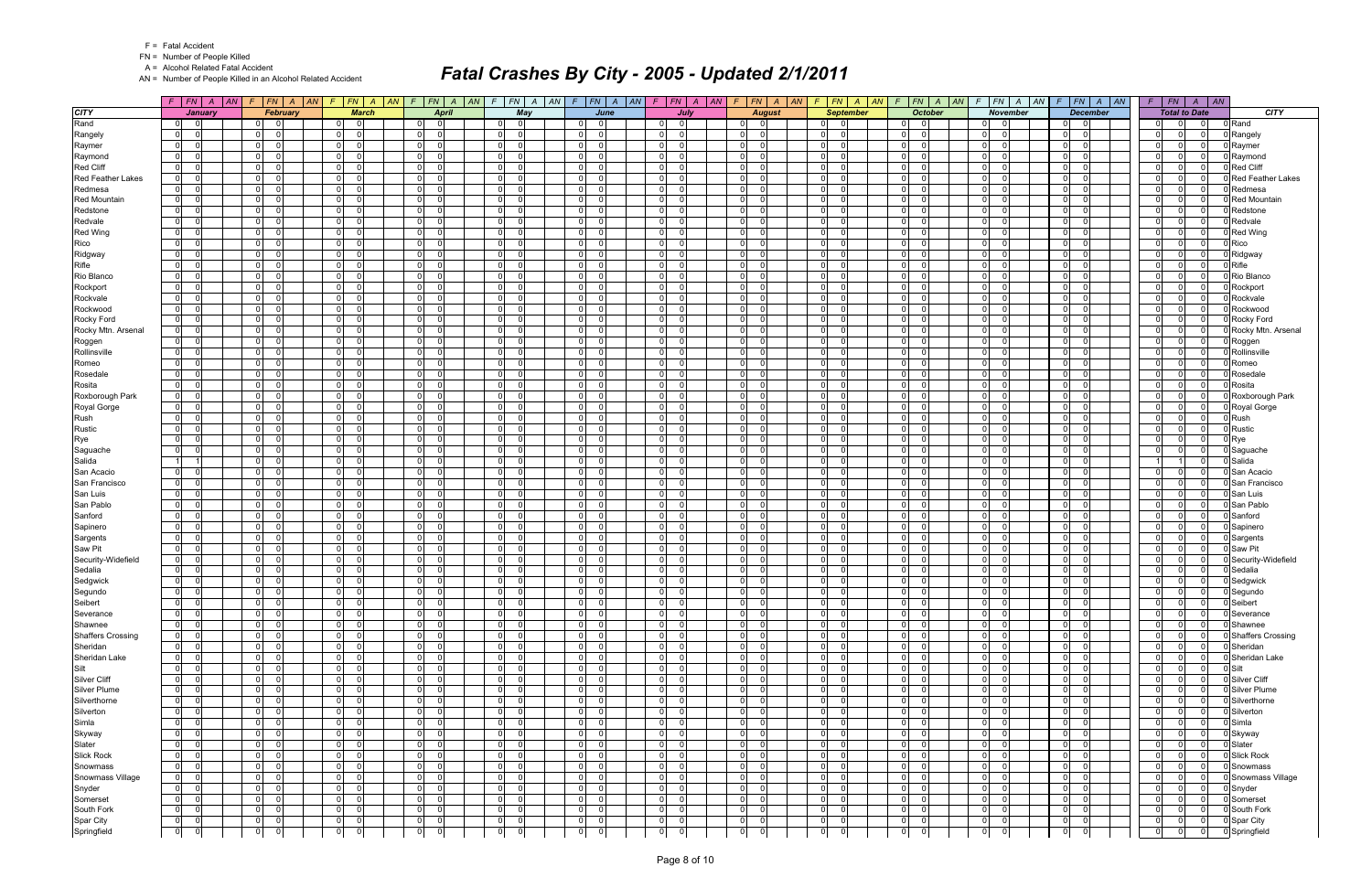|  | <b>Fatal Accident</b> |
|--|-----------------------|
|--|-----------------------|

A = Alcohol Related Fatal Accident

AN = Number of People Killed in an Alcohol Related Accident

|                                | $F$   $FN$   $A$   $AN$                            | F.                                           | FN A AN F FN A AN                                      | $F$ $FN$ $A$<br> AN                             | FN A AN<br>$\mathcal{F}$                                 |                                                             | $F$ $ FN $ $A$ $ AN $ $F$ $ FN $ $A$ $ AN $  | $F$   $FN$   $A$   $AN$                           | $F$   $FN$   $A$   $AN$                            |                                                    | $F$ $FN$ $A$ $AN$ $F$ $FN$ $A$ $AN$          | $F$ $ FN $ $A$ $ AN$                          |                         | $A \parallel AN$<br>$F$   $FN$         |                                 |
|--------------------------------|----------------------------------------------------|----------------------------------------------|--------------------------------------------------------|-------------------------------------------------|----------------------------------------------------------|-------------------------------------------------------------|----------------------------------------------|---------------------------------------------------|----------------------------------------------------|----------------------------------------------------|----------------------------------------------|-----------------------------------------------|-------------------------|----------------------------------------|---------------------------------|
| <b>CITY</b>                    | January                                            | February                                     | <b>March</b>                                           | <b>April</b>                                    | May                                                      | June                                                        | July                                         | <b>August</b>                                     | <b>September</b>                                   | <b>October</b>                                     | <b>November</b>                              | <b>December</b>                               |                         | <b>Total to Date</b>                   | <b>CITY</b>                     |
| Sprucewood                     | $\overline{0}$<br>ി                                | 01<br>$\Omega$                               | $\overline{0}$                                         | $\mathbf 0$<br>$\Omega$                         | $\Omega$<br>$\Omega$                                     | $\overline{0}$<br>$\Omega$                                  | $\Omega$<br>01                               | $\overline{0}$<br>- 0                             | $\overline{0}$                                     | $\Omega$<br>- 0                                    | 0                                            | 0<br>$\overline{\mathbf{0}}$                  | $\Omega$                | $\Omega$<br>$\Omega$                   | Sprucewood                      |
| Starkville                     | $\overline{0}$                                     | $\overline{0}$<br>$\Omega$                   | $\overline{0}$<br>$\Omega$                             | $\Omega$<br>$\Omega$                            | $\overline{0}$<br>$\Omega$                               | $\Omega$<br>U                                               | $\overline{0}$<br>$\Omega$                   | -ol<br>$\Omega$                                   | $\overline{0}$                                     | $\Omega$<br>$\Omega$                               | 0 <br>$\Omega$                               | $\Omega$<br>$\Omega$                          | $\Omega$                | $\Omega$<br>$\Omega$                   | Starkville                      |
| <b>State Bridge</b>            | $\mathbf 0$                                        | $\overline{0}$<br>$\Omega$                   | $\mathbf 0$<br>$\Omega$                                | $\Omega$<br>$\Omega$                            | $\overline{0}$<br>- 0                                    | $\mathbf 0$<br><sup>0</sup>                                 | $\overline{0}$                               | $\Omega$<br>$\Omega$                              | 0                                                  | $\Omega$<br>$\Omega$                               | $\overline{0}$<br>$\Omega$                   | 0 <br>$\Omega$                                |                         | $\Omega$<br>$\Omega$                   | State Bridge                    |
| <b>Steamboat Springs</b>       | $\overline{0}$                                     | $\overline{0}$<br>$\cap$                     | $\overline{0}$<br>$\Omega$                             | $\mathbf{0}$<br>$\Omega$                        | $\overline{0}$<br>- 0                                    | - ol<br>$\Omega$                                            | $\mathbf{0}$<br>$\Omega$                     | $\mathbf{0}$<br>$\Omega$                          | $\overline{0}$<br>- C                              | $\overline{0}$<br>$\Omega$                         | $\overline{0}$<br>$\Omega$                   | 0 I<br>- 0                                    | $\Omega$                | $\Omega$<br>$\Omega$                   | <b>Steamboat Springs</b>        |
| St Elmo                        | $\mathbf 0$                                        | $\overline{0}$<br>$\Omega$                   | $\overline{0}$<br>$\Omega$                             | $\overline{0}$<br>$\Omega$                      | 0 <br>- റ                                                | $\overline{0}$<br>$\Omega$                                  | 0 <br>$\Omega$                               | -ol<br>$\Omega$                                   | 0                                                  | $\Omega$<br>$\Omega$                               | $\overline{0}$<br>$\Omega$                   | $\mathbf 0$<br>- 0                            | $\Omega$                | $\Omega$<br>$\Omega$                   | St Elmo                         |
| Sterling                       | $\mathbf 0$                                        | $\overline{0}$<br>$\cap$                     | $\overline{0}$<br>$\Omega$                             | $\mathbf{0}$<br>$\Omega$                        | $\overline{0}$<br><u>ິດ</u>                              | 0 <br>$\Omega$                                              | 0 <br>$\Omega$                               | $1 \vert$                                         | $\overline{0}$<br>- C                              | $\Omega$<br>$\Omega$                               | 0 <br>$\cap$                                 | 0 I<br>- 0                                    |                         | $\Omega$                               | Sterling                        |
| Stoneham                       | $\overline{0}$                                     | $\overline{0}$<br>$\Omega$                   | $\overline{0}$<br>$\Omega$                             | $\mathbf 0$<br>$\Omega$                         | $\overline{0}$                                           | $\mathbf 0$<br><sup>0</sup>                                 | $\overline{0}$                               | 0 <br>$\Omega$                                    | 0                                                  | $\Omega$<br>$\Omega$                               | $\overline{0}$<br>$\Omega$                   | 0 <br>$\Omega$                                |                         | $\Omega$<br>$\Omega$                   | Stoneham                        |
| Stoner                         | $\mathbf 0$                                        | $\overline{0}$<br>$\cap$                     | $\overline{0}$<br>$\Omega$                             | $\overline{0}$<br>$\Omega$                      | 0 <br>- 0                                                | - ol<br>$\Omega$                                            | $\overline{0}$                               | -01<br>$\Omega$                                   | 0                                                  | $\Omega$<br>$\Omega$                               | 0 <br>$\Omega$                               | - 0 l<br>- 0                                  | $\Omega$                | $\Omega$<br>$\Omega$                   | Stoner                          |
| Stonewall                      | $\mathbf 0$                                        | $\overline{0}$<br>$\Omega$                   | $\overline{0}$<br>$\Omega$                             | $\mathbf{0}$<br>$\Omega$                        | $\overline{0}$<br>- റ                                    | ol<br>$\Omega$                                              | 0 <br>$\Omega$                               | 0 <br>$\Omega$                                    | $\overline{0}$                                     | $\Omega$<br>$\Omega$                               | $\overline{0}$<br>$\Omega$                   | 0 I<br>- 0                                    | $\Omega$                | $\Omega$<br>$\Omega$                   | Stonewall                       |
| Stonington                     | $\mathbf 0$                                        | $\overline{0}$<br>$\Omega$                   | $\overline{0}$<br>$\Omega$                             | $\mathbf 0$<br>$\Omega$                         | $\overline{0}$<br>$\Omega$                               | -ol<br>U                                                    | 0 <br>$\Omega$                               | 0 <br>$\Omega$                                    | $\overline{0}$                                     | $\Omega$<br>$\Omega$                               | 0 <br>$\Omega$                               | $\Omega$<br>$\Omega$                          | $\Omega$                | $\Omega$<br>$\Omega$                   | Stoningtor                      |
| Strasburg                      | $\mathbf 0$                                        | $\overline{0}$<br>$\Omega$                   | $\overline{0}$<br>$\Omega$                             | $\mathbf 0$<br>$\Omega$                         | $\overline{0}$<br>- റ                                    | $\mathbf 0$<br>$\Omega$                                     | $\overline{0}$                               | $\overline{0}$<br>$\Omega$                        | $\overline{0}$                                     | $\Omega$<br>$\Omega$                               | $\overline{0}$<br>$\Omega$                   | 0 <br>$\Omega$                                | $\Omega$                | $\Omega$<br>$\Omega$                   | Strasburg                       |
| Stratton                       | $\mathbf 0$                                        | $\overline{0}$<br>$\Omega$                   | $\overline{0}$<br>$\Omega$                             | 0 <br>$\Omega$                                  | $\overline{0}$<br>$\Omega$                               | - ol<br><sup>0</sup>                                        | $\overline{0}$                               | $\mathbf{0}$<br>$\Omega$                          | $\overline{0}$                                     | $\Omega$<br>$\Omega$                               | $\overline{0}$<br>$\Omega$                   | 0 I<br>$\Omega$                               | $\Omega$                | $\Omega$<br>$\Omega$                   | Stratton                        |
| Sugar City                     | $\mathbf 0$                                        | $\Omega$                                     | $\mathbf 0$                                            | $\Omega$<br>$\Omega$                            | $\Omega$<br>- 0                                          | $\Omega$<br><sup>n</sup>                                    | $\Omega$                                     | $\Omega$<br>$\Omega$                              | 0                                                  | $\Omega$<br>$\Omega$                               | $\overline{0}$                               | - Ol<br>$\Omega$                              | $\Omega$                | $\Omega$                               | Sugar City                      |
| Summitville                    | $\mathbf 0$                                        | $\overline{0}$<br>$\cap$                     | 0 <br>$\Omega$                                         | $\mathbf{0}$<br>$\Omega$                        | $\mathbf{0}$<br><u>ິດ</u>                                | 0 <br>$\Omega$                                              | 0 <br>$\Omega$                               | $\mathbf{0}$<br>$\Omega$                          | $\overline{0}$                                     | $\overline{0}$<br>$\Omega$                         | 0 <br>$\Omega$                               | 0 I<br>- 0                                    | $\Omega$                | $\Omega$<br>$\Omega$                   | Summitville                     |
| Sunbeam                        | $\mathbf 0$                                        | $\overline{0}$                               | $\overline{0}$                                         | $\mathbf 0$<br>$\Omega$                         | $\overline{0}$                                           | $\mathbf 0$<br><sup>0</sup>                                 | $\overline{0}$                               | $\Omega$<br>$\Omega$                              | 0                                                  | $\Omega$<br>$\Omega$                               | $\overline{0}$<br>$\Omega$                   | $\Omega$<br>$\Omega$                          |                         | $\Omega$<br>$\Omega$                   | Sunbeam                         |
| Superior                       | $\mathbf 0$                                        | $\overline{0}$                               | $\overline{0}$<br>$\Omega$                             | $\overline{0}$<br>$\Omega$                      | $\overline{0}$                                           | $\Omega$<br><sup>n</sup>                                    | $\overline{0}$                               | -01<br>$\Omega$                                   | 0                                                  | $\Omega$<br>$\Omega$                               | $\overline{0}$<br>$\Omega$<br>$\Omega$       | $\mathbf 0$<br>$\Omega$                       | $\Omega$                | $\Omega$<br>$\Omega$                   | Superior                        |
| Swink                          | $\mathbf 0$                                        | $\overline{0}$<br>$\Omega$<br>$\Omega$       | $\overline{0}$<br>$\Omega$<br>$\Omega$                 | $\overline{0}$<br>$\Omega$                      | $\overline{0}$<br>- C                                    | - ol<br>$\Omega$                                            | 0                                            | -ol<br>$\Omega$                                   | 0                                                  | $\Omega$<br>$\Omega$                               | $\overline{0}$<br>$\Omega$                   | - 0 l<br>$\Omega$                             | $\Omega$<br>$\Omega$    | $\Omega$<br>$\Omega$<br>$\Omega$       | Swink                           |
| Tabernash                      | $\mathbf 0$                                        | $\overline{0}$                               | $\overline{0}$<br>$\Omega$                             | $\overline{0}$<br>$\Omega$                      | $\overline{0}$<br><u>ິດ</u><br>$\Omega$                  | -ol<br><sup>0</sup><br>$\Omega$                             | $\mathbf{0}$<br>$\Omega$                     | -ol<br>$\Omega$<br>$\Omega$                       | $\overline{0}$<br>- 0                              | $\Omega$<br>$\Omega$<br>$\Omega$                   | $\overline{0}$<br>$\Omega$                   | - 0 l<br>- 0                                  |                         | $\Omega$<br>$\Omega$                   | Tabernash                       |
| <b>Teds Place</b>              | $\mathbf 0$                                        | $\overline{0}$<br>$\Omega$<br>$\Omega$       | $\overline{0}$<br>$\Omega$                             | $\mathbf 0$<br>$\Omega$                         | 0                                                        | 0 <br><sup>0</sup>                                          | 0                                            | -ol<br>$\Omega$                                   | 0                                                  | $\Omega$<br>$\Omega$                               | $\overline{0}$<br>$\Omega$                   | $\Omega$<br>$\Omega$                          |                         | $\Omega$<br>$\Omega$                   | <b>Teds Place</b>               |
| Telluride                      | $\mathbf 0$<br>$\mathbf 0$                         | $\overline{0}$<br>$\overline{0}$<br>$\Omega$ | $\overline{0}$<br>$\overline{0}$<br>$\Omega$           | $\mathbf 0$<br>$\Omega$<br>$\Omega$<br>$\Omega$ | 0 <br>$\overline{0}$<br>- 0                              | $\overline{0}$<br>$\overline{0}$<br>$\Omega$                | $\overline{0}$<br> 0                         | $\mathbf{0}$<br>-01<br>$\Omega$                   | $\overline{0}$<br> 0                               | $\Omega$<br>$\Omega$<br>$\Omega$                   | $\overline{0}$<br>$\overline{0}$<br>$\Omega$ | $\mathbf 0$<br>$\Omega$<br>n l<br>$\Omega$    | $\Omega$<br>$\Omega$    | $\Omega$<br>$\Omega$<br>$\Omega$       | Telluride                       |
| <b>Texas Creek</b><br>Thatcher | $\overline{0}$                                     | $\overline{0}$<br>$\Omega$                   | $\overline{0}$<br>$\Omega$                             | $\mathbf{0}$<br>$\Omega$                        | $\mathbf{0}$<br>- 0                                      | -ol<br><sup>n</sup>                                         | 0 <br>$\Omega$                               | $\mathbf{0}$<br>$\Omega$                          | $\overline{0}$                                     | $\Omega$<br>$\Omega$                               | $\overline{0}$<br>$\Omega$                   | 0 I<br>- 0                                    | $\Omega$                | $\Omega$<br>$\Omega$                   | <b>Texas Creek</b><br>Thatcher  |
|                                | $\mathbf 0$                                        | $\mathbf 0$                                  | $\overline{0}$                                         | $\mathbf 0$<br>$\Omega$                         | $\overline{0}$<br>$\Omega$                               | $\mathbf 0$<br><sup>0</sup>                                 | 0                                            | $\Omega$<br>$\Omega$                              | 0                                                  | $\Omega$<br>$\Omega$                               | $\overline{0}$<br>$\Omega$                   | $\Omega$<br>$\Omega$                          | $\Omega$                | $\Omega$<br>$\Omega$                   |                                 |
| The Forks                      | $\overline{1}$                                     | $\Omega$<br>$\Omega$                         | $\overline{0}$<br>$\Omega$                             | $\overline{0}$<br>$\Omega$                      | $\overline{0}$<br>- 0                                    | $\Omega$<br><sup>0</sup>                                    | $2 \mid$<br>$\overline{2}$                   | $\overline{0}$<br>$\Omega$                        | 11                                                 | $\Omega$<br>$\Omega$                               | 0 <br>$\Omega$                               | -11                                           | $5 \frac{1}{2}$         | 5<br>$\Omega$                          | The Forks<br>Thornton           |
| Thornton<br>Timnath            | $\mathbf 0$                                        | $\overline{0}$<br>$\Omega$                   | $\overline{0}$<br>$\Omega$                             | $\mathbf 0$<br>$\Omega$                         | $\overline{0}$<br>- 0                                    | 0 <br>$\Omega$                                              | 0                                            | 0 <br>$\Omega$                                    | 0                                                  | $\Omega$<br>$\Omega$                               | $\overline{0}$<br>$\Omega$                   | - 0 l<br>$\Omega$                             | $\Omega$                | $\Omega$<br>$\Omega$                   | Timnath                         |
| Timpas                         | $\mathbf 0$                                        | $\Omega$                                     | $\mathbf 0$                                            | $\Omega$<br>- 0                                 | $\Omega$                                                 | $\Omega$<br><sup>n</sup>                                    | $\overline{0}$                               | -ol<br>$\Omega$                                   | 0                                                  | 0<br>$\Omega$                                      | $\overline{0}$<br>∩                          | $\mathbf 0$<br>$\Omega$                       | $\Omega$                | $\Omega$<br>$\Omega$                   | Timpas                          |
| Tincup                         | $\overline{0}$                                     | $\overline{0}$                               | $\overline{0}$<br>$\Omega$                             | $\mathbf{0}$<br>$\Omega$                        | $\overline{0}$<br>$\Omega$                               | 0 <br>$\Omega$                                              | 0                                            | 0 <br>$\Omega$                                    | $\overline{0}$                                     | $\Omega$<br>$\Omega$                               | $\overline{0}$<br>$\Omega$                   | - 0 l<br>$\Omega$                             | $\Omega$                | $\Omega$<br>$\Omega$                   | Tincup                          |
| <b>Tiny Town</b>               | $\mathbf 0$                                        | $\overline{0}$<br>$\Omega$                   | $\overline{0}$<br>$\Omega$                             | $\mathbf 0$<br>$\Omega$                         | $\overline{0}$                                           | $\mathbf 0$<br><sup>0</sup>                                 | $\overline{0}$                               | 0 <br>$\Omega$                                    | $\overline{0}$                                     | $\Omega$<br>$\Omega$                               | $\overline{0}$<br>$\Omega$                   | 0 <br>$\Omega$                                |                         | $\Omega$<br>$\Omega$                   | <b>Tiny Town</b>                |
| Tobe                           | $\mathbf 0$                                        | $\overline{0}$<br>$\cap$                     | $\overline{0}$<br>$\Omega$                             | $\overline{0}$<br>$\Omega$                      | 0 <br>- 0                                                | - ol<br>$\Omega$                                            | $\overline{0}$<br>$\Omega$                   | -01<br>$\Omega$                                   | 0                                                  | $\Omega$<br>$\Omega$                               | 0 <br>$\Omega$                               | - 0 l<br>- 0                                  | $\Omega$                | $\Omega$<br>$\Omega$                   | Tobe                            |
| Toonerville                    | $\mathbf 0$                                        | $\overline{0}$<br>$\Omega$                   | $\overline{0}$<br>$\Omega$                             | $\overline{0}$<br>$\Omega$                      | $\overline{0}$<br>- 0                                    | ol<br>$\Omega$                                              | 0 <br>$\Omega$                               | 0 <br>$\Omega$                                    | $\overline{0}$                                     | $\Omega$<br>$\Omega$                               | $\overline{0}$<br>$\Omega$                   | 0 I<br>$\Omega$                               | $\Omega$                | $\Omega$<br>$\Omega$                   | Toonerville                     |
| Toponas                        | $\overline{0}$                                     | $\overline{0}$<br>$\cap$                     | $\overline{0}$<br>$\Omega$                             | $\mathbf 0$<br>$\Omega$                         | $\overline{0}$<br>$\Omega$                               | -ol<br>$\Omega$                                             | 0                                            | -ol<br>$\Omega$                                   | $\overline{0}$                                     | $\Omega$<br>$\Omega$                               | 0 <br>$\Omega$                               | $\Omega$<br>$\Omega$                          | $\Omega$                | $\Omega$<br>$\Omega$                   | Toponas                         |
| Towner                         | $\mathbf 0$                                        | $\overline{0}$<br>$\Omega$                   | $\overline{0}$<br>$\Omega$                             | $\mathbf 0$<br>$\Omega$                         | $\overline{0}$<br>- 0                                    | 0 <br>$\Omega$                                              | $\overline{0}$                               | -01<br>$\Omega$                                   | $\overline{0}$                                     | $\Omega$<br>$\Omega$                               | $\overline{0}$<br>$\Omega$                   | 0 <br>$\Omega$                                |                         | $\Omega$<br>$\Omega$                   | Towner                          |
| Trinchera                      | $\mathbf 0$                                        | $\overline{0}$<br>$\Omega$                   | $\overline{0}$<br>$\Omega$                             | 0 <br>$\Omega$                                  | $\overline{0}$<br>$\Omega$                               | - ol<br><sup>0</sup>                                        | $\overline{0}$<br>$\Omega$                   | $\mathbf{0}$<br>$\Omega$                          | $\overline{0}$                                     | $\Omega$<br>$\Omega$                               | 0 <br>$\Omega$                               | 0 I<br>$\Omega$                               | $\Omega$                | $\Omega$<br>$\Omega$                   | Trinchera                       |
| Trinidad                       | $\mathbf 0$                                        | $\overline{0}$<br>$\Omega$                   | $\mathbf 0$<br>$\Omega$                                | - O I<br>$\Omega$                               | 0 <br>- റ                                                | $\Omega$<br>$\Omega$                                        | 0 <br>n                                      | -01<br>$\Omega$                                   | $\overline{0}$<br>- 0                              | $\Omega$<br>$\Omega$                               | $\overline{0}$<br>$\Omega$                   | $\mathbf 0$<br>- 0                            | $\Omega$                | $\Omega$<br>$\Omega$                   | Trinidad                        |
| <b>Twin Lakes</b>              | $\mathbf 0$                                        | 0 <br>$\Omega$                               | $\overline{0}$<br>$\Omega$                             | 0 <br>$\Omega$                                  | $\overline{0}$<br>$\Omega$                               | 0 <br>$\Omega$                                              | 0 <br>$\Omega$                               | 0 <br>$\Omega$                                    | $\overline{0}$                                     | $\Omega$<br>$\Omega$                               | 0 <br>$\Omega$                               | 0 I<br>$\Omega$                               | $\Omega$                | $\Omega$<br>$\Omega$                   | <b>Twin Lakes</b>               |
| <b>Two Buttes</b>              | $\mathbf 0$                                        | $\overline{0}$                               | $\mathbf 0$<br>$\Omega$                                | $\mathbf 0$<br>$\Omega$                         | $\overline{0}$                                           | $\mathbf 0$<br>$\Omega$                                     | $\overline{0}$                               | 0 <br>$\Omega$                                    | 0                                                  | $\Omega$<br>$\Omega$                               | $\overline{0}$<br>$\Omega$                   | $\Omega$<br>$\Omega$                          |                         | $\Omega$<br>$\Omega$                   | <b>Two Buttes</b>               |
| Tyrone                         | $\mathbf 0$                                        | $\overline{0}$<br>$\Omega$                   | $\overline{0}$<br>$\Omega$                             | $\mathbf 0$<br>$\Omega$                         | $\overline{0}$<br>- 0                                    | -ol<br>$\Omega$                                             | $\overline{0}$                               | -01<br>$\Omega$                                   | $\overline{0}$                                     | $\Omega$<br>$\Omega$                               | 0 <br>$\Omega$                               | 0 I<br>- 0                                    | $\Omega$                | $\Omega$<br>$\Omega$                   | Tyrone                          |
| Uravan                         | $\mathbf 0$                                        | $\overline{0}$<br>$\Omega$                   | $\overline{0}$<br>$\Omega$                             | $\mathbf 0$<br>$\Omega$                         | 0 <br>- 0                                                | $\overline{0}$<br>$\Omega$                                  | 0                                            | -ol<br>$\Omega$                                   | $\overline{0}$                                     | $\Omega$<br>$\Omega$                               | $\overline{0}$                               | $\mathbf 0$<br>$\Omega$                       | $\Omega$                | $\Omega$<br>$\Omega$                   | Uravan                          |
| <b>Usaf Academy</b>            | $\mathbf 0$                                        | $\overline{0}$                               | $\overline{0}$<br>$\Omega$                             | $\mathbf 0$<br>$\Omega$                         | $\overline{0}$<br>- 0                                    | -ol<br><sup>n</sup>                                         | $\mathbf{0}$<br>$\Omega$                     | -01<br>$\Omega$                                   | $\overline{0}$<br>- 0                              | $\Omega$<br>$\Omega$                               | $\overline{0}$<br>$\Omega$                   | $\mathbf 0$<br>- 0                            | $\Omega$                | $\Omega$<br>$\Omega$                   | <b>Usaf Academy</b>             |
| Utleyville                     | $\mathbf 0$                                        | $\overline{0}$<br>$\Omega$                   | $\overline{0}$<br>$\Omega$                             | $\mathbf 0$<br>$\Omega$                         | 0 <br>- C                                                | 0 <br>$\Omega$                                              | 0                                            | -ol<br>$\Omega$                                   | 0                                                  | $\Omega$<br>$\Omega$                               | $\overline{0}$<br>$\Omega$                   | $\Omega$<br>$\Omega$                          |                         | $\Omega$<br>$\Omega$                   | 0 Utleyville                    |
| Vail                           | $\mathbf 0$                                        | $\overline{0}$<br>$\Omega$                   | $\overline{0}$<br>$\Omega$                             | $\mathbf 0$<br>$\Omega$                         | 0                                                        | $\overline{0}$<br><sup>n</sup>                              | $\overline{0}$                               | -01<br>$\Omega$                                   | $\overline{0}$                                     | $\Omega$<br>$\Omega$                               | $\overline{0}$<br>$\Omega$                   | $\mathbf 0$<br>$\Omega$                       | $\Omega$                | $\Omega$<br>$\Omega$                   | Vail                            |
| Valdez                         | $\mathbf 0$                                        | $\overline{0}$<br>$\Omega$                   | $\overline{0}$<br>$\Omega$                             | $\Omega$<br>$\Omega$                            | $\overline{0}$<br>- റ                                    | $\overline{0}$<br><sup>0</sup>                              | 0 <br>$\Omega$                               | -01<br>$\Omega$                                   | 0 <br>- C                                          | $\Omega$<br>$\Omega$                               | $\overline{0}$<br>$\Omega$                   | n l<br>$\Omega$                               | $\Omega$                | $\Omega$<br>$\Omega$                   | Valdez                          |
| Vancorum                       | $\mathbf 0$                                        | $\overline{0}$<br>$\Omega$                   | $\overline{0}$<br>$\Omega$                             | - O I<br>$\Omega$                               | 0 <br>- 0                                                | 0 <br><sup>n</sup>                                          | 0 <br>$\Omega$                               | 0 <br>$\Omega$                                    | $\overline{0}$<br>- 0                              | $\Omega$<br>$\Omega$                               | 0 <br>$\Omega$                               | 0 I<br>- 0                                    | $\Omega$                | $\Omega$<br>$\Omega$                   | Vancorum                        |
| Vernon                         | $\mathbf 0$                                        | 0 <br>$\Omega$                               | $\overline{0}$<br>$\Omega$                             | 0 <br>$\Omega$                                  | 0 <br>$\Omega$                                           | 0 <br>$\Omega$                                              | 0 <br>$\Omega$                               | 0 <br>$\Omega$                                    | 0 <br>$\Omega$                                     | 0 <br>$\Omega$                                     | $\overline{0}$<br>$\Omega$                   | $\overline{0}$<br>$\Omega$                    | $\mathbf 0$             | $\Omega$<br>$\Omega$                   | 0 Vernon                        |
| Victor                         | 0 <br>$\Omega$                                     | $\overline{0}$<br> 0                         | $\overline{0}$<br>$\overline{0}$                       | 0 <br>$\mathbf 0$                               | 0 <br>$\overline{0}$                                     | $\overline{0}$<br>$\mathbf 0$                               | $\mathbf 0$<br> 0                            | $\mathbf 0$<br>$\mathbf 0$                        | $\overline{0}$<br>$\Omega$                         | 0 <br>$\mathbf 0$                                  | $\overline{0}$<br>$\overline{0}$             | $\overline{0}$<br>$\overline{0}$              | $\mathbf 0$             | $\overline{0}$<br>$\overline{0}$       | 0 Victor                        |
| Vilas                          | $\overline{0}$<br>- 0                              | $\overline{0}$<br>$\overline{0}$             | 0 <br>$\overline{0}$                                   | 0 <br>$\mathbf 0$                               | 0 <br>$\Omega$                                           | 0 <br>$\overline{0}$                                        | 0 <br>$\Omega$                               | 0 <br>$\Omega$                                    | $\overline{0}$<br>$\overline{\mathbf{0}}$          | $\overline{0}$<br>$\mathbf 0$                      | 0 <br>$\Omega$                               | $\overline{0}$<br> 0                          | $\Omega$                | $\overline{0}$<br>$\overline{0}$       | 0 Vilas                         |
| Villa Grove                    | 0                                                  | $\overline{0}$<br>$\overline{0}$             | 0 <br>$\overline{\mathbf{0}}$                          | 0 <br>$\Omega$                                  | $\overline{0}$<br>$\overline{0}$                         | 0 <br>$\Omega$                                              | $\overline{0}$<br>$\Omega$                   | 0 <br>$\overline{0}$                              | $\overline{0}$<br>$\overline{\mathbf{0}}$          | $\overline{0}$<br>$\overline{0}$                   | $\overline{0}$<br>$\overline{0}$             | $\overline{0}$<br> 0                          | $\Omega$                | $\Omega$<br>$\Omega$                   | 0 Villa Grove                   |
| Villegreen                     | $\overline{0}$                                     | $\overline{0}$<br>$\overline{0}$             | 0 <br>$\overline{0}$                                   | 0 <br>$\mathbf 0$                               | $\overline{0}$<br>$\overline{\mathbf{0}}$                | 0 <br>$\Omega$                                              | 0 <br>$\Omega$                               | 0 <br>$\Omega$                                    | $\overline{0}$<br>- 0                              | $\overline{0}$<br>$\mathbf 0$                      | $\overline{0}$<br>$\Omega$                   | $\overline{0}$<br> 0                          |                         | $\Omega$<br>$\Omega$                   | 0 Villegreen                    |
| Vineland                       | $\mathbf 0$                                        | $\overline{0}$<br>$\Omega$                   | 0 <br>$\overline{\mathbf{0}}$                          | 0 <br>0                                         | $\overline{0}$<br>$\overline{\phantom{0}}$               | 0 <br>$\Omega$                                              | $\overline{0}$<br>$\Omega$                   | 0 <br>$\Omega$                                    | $\overline{0}$<br>$\overline{\mathbf{0}}$          | $\overline{0}$<br>$\overline{0}$                   | $0\qquad 0$                                  | $\overline{0}$<br> 0                          | $\Omega$                | $\Omega$<br>0 I                        | 0 Vineland                      |
| Virginia Dale                  | $\overline{0}$                                     | 0 <br>$\overline{0}$                         | 0 <br>$\overline{0}$                                   | 0 <br>$\Omega$                                  | 0 <br>$\overline{0}$                                     | $\overline{0}$<br>$\Omega$                                  | $\overline{0}$<br>$\overline{0}$             | 0 <br>$\Omega$                                    | $\overline{0}$<br>- 0                              | $\overline{0}$<br>$\mathbf 0$                      | 0 <br>$\Omega$                               | $\overline{0}$<br> 0                          | $\Omega$                | $\Omega$<br>$\Omega$                   | 0 Virginia Dale                 |
| Vona                           | $\overline{0}$                                     | $\overline{0}$<br>$\Omega$                   | $\overline{0}$<br>$\overline{0}$                       | 0 <br>$\mathbf 0$                               | 0 <br>$\overline{\mathbf{0}}$                            | 0 <br>$\Omega$                                              | $\overline{0}$<br>$\Omega$                   | 0 <br>$\overline{0}$                              | $\overline{0}$<br>$\overline{\mathbf{0}}$          | $\overline{0}$<br>$\overline{0}$                   | 0 <br>- 01                                   | $\overline{0}$<br>$\overline{0}$              | $\Omega$                | $\Omega$<br>0 I                        | 0 Vona                          |
| Wagon Wheel Gap                | $\overline{0}$                                     | 0 <br>$\Omega$                               | $\overline{0}$<br>$\Omega$                             | 0 <br>$\Omega$                                  | $\overline{0}$<br>$\overline{0}$                         | 0 <br>$\Omega$                                              | 0 <br>$\Omega$                               | 0 <br>$\overline{0}$                              | $\overline{0}$<br>- 0                              | $\overline{0}$<br>$\overline{0}$                   | $\overline{0}$<br>$\Omega$                   | 0 <br>$\Omega$                                |                         | $\Omega$<br>$\Omega$                   | 0 Wagon Wheel Gap               |
| Walden                         | $\overline{0}$                                     | 0 <br> 0                                     | 0 <br>$\mathbf 0$                                      | 0 <br>0                                         | $\overline{0}$<br>$\overline{\mathbf{0}}$                | 0 <br>$\Omega$                                              | 0 <br>0                                      | 0 <br>$\mathbf 0$                                 | $\overline{0}$<br>- 0                              | 0 <br>$\mathbf 0$                                  | $\overline{0}$<br>- 0                        | $\overline{0}$<br> 0                          | $\Omega$                | $\Omega$<br>$\Omega$                   | 0 Walden                        |
| Walsenburg                     | 0                                                  | $\overline{0}$<br>$\Omega$                   | 0 <br>$\overline{0}$                                   | 0 <br>$\mathbf 0$                               | $\overline{0}$<br>$\Omega$                               | 0 <br>$\Omega$                                              | $\overline{0}$<br>$\Omega$                   | 0 <br>$\mathbf 0$                                 | $\overline{0}$<br>- 01                             | $\overline{0}$<br>$\mathbf 0$                      | $0\qquad 0$                                  | $\overline{0}$<br> 0                          | $\Omega$                | $\overline{0}$<br>0 l                  | Walsenburg                      |
| Walsh                          | $\overline{0}$                                     | $\overline{0}$<br>$\Omega$                   | $\overline{0}$<br>$\overline{\mathbf{0}}$              | 0 <br>0                                         | 0 <br>$\overline{\mathbf{0}}$                            | $\overline{0}$<br>$\Omega$                                  | $\overline{0}$<br>$\Omega$                   | 0 <br>$\mathbf 0$                                 | $\overline{0}$<br>$\overline{\mathbf{0}}$          | $\overline{0}$<br>$\overline{0}$                   | $\overline{0}$<br>$\Omega$                   | $\overline{0}$<br>$\overline{\mathbf{0}}$     | $\Omega$                | $\Omega$<br>$\Omega$                   | 0 Walsh                         |
| Ward                           | $\overline{0}$                                     | $\overline{0}$<br>$\Omega$                   | 0 <br>$\overline{0}$                                   | 0 <br>$\mathbf 0$                               | 0 <br>$\overline{\phantom{0}}$                           | 0 <br>$\Omega$                                              | 0 <br>$\Omega$                               | $\overline{0}$<br>$\mathbf 0$                     | $\overline{0}$<br>$\overline{\mathbf{0}}$          | $\overline{0}$<br>$\overline{0}$                   | $ 0 $ 0                                      | $\overline{0}$<br> 0                          | $\Omega$                | 0 <br>$\Omega$                         | Ward                            |
| Watkins                        | $\overline{0}$                                     | $\overline{0}$<br>$\Omega$                   | 0 <br>0                                                | 0 <br>0                                         | 0 <br>$\overline{\mathbf{0}}$                            | 0 <br>$\Omega$                                              | 0 <br>$\Omega$<br>$\Omega$                   | 0 <br>$\overline{0}$                              | $\overline{0}$<br>$\overline{\mathbf{0}}$          | $\overline{0}$<br>$\overline{0}$                   | $0$ 0                                        | $\overline{0}$<br>$\overline{0}$              | $\mathbf 0$<br>$\Omega$ | $\Omega$<br>$\Omega$<br>$\Omega$       | Watkins                         |
| Waunita Hot Spgs<br>Weldona    | 0                                                  | 0 <br>- Ol<br>$\overline{0}$<br>- 0          | 0 <br>$\overline{0}$<br> 0 <br>$\overline{\mathbf{0}}$ | 0 <br>$\mathbf 0$<br> 0                         | $\overline{0}$<br>$\overline{\mathbf{0}}$<br>$0\qquad 0$ | $\overline{0}$<br>$\mathbf 0$<br>$\overline{0}$<br>$\Omega$ | $\overline{0}$<br>$\overline{0}$<br>$\Omega$ | $\mathbf{0}$<br>$\mathbf 0$<br> 0 <br>$\mathbf 0$ | $\overline{0}$<br>- 01<br>$\overline{0}$           | $\overline{0}$<br> 0 <br>$\overline{0}$            | $0\qquad 0$<br>$ 0 $ 0                       | $\overline{0}$<br>$\overline{0}$              | $\Omega$                | $\overline{0}$<br>$\Omega$<br>$\Omega$ | 0 Waunita Hot Spgs<br>0 Weldona |
|                                | $\overline{0}$<br>$\overline{0}$<br>$\overline{0}$ | $\overline{0}$<br>$\Omega$                   | 0 <br>$\Omega$                                         | 0<br> 0 <br>$\Omega$                            | $\overline{0}$<br>$\overline{\mathbf{0}}$                | 0 <br>$\Omega$                                              | 0 <br>$\Omega$                               | 0 <br>$\mathbf 0$                                 | $\overline{\mathbf{0}}$<br>$\overline{\mathbf{0}}$ | $\overline{0}$<br>$\overline{0}$<br>$\overline{0}$ | $\overline{0}$<br>$\Omega$                   | $\overline{0}$<br>$\overline{0}$<br> 0 <br> 0 | $\Omega$                | $\Omega$<br>$\Omega$                   | 0 Wellington                    |
| Wellington<br>Westcliffe       | $\overline{0}$                                     | 0 <br>$\Omega$                               | 0 <br>$\Omega$                                         | 0 <br>$\Omega$                                  | $\overline{0}$<br>$\overline{\mathbf{0}}$                | 0 <br>$\Omega$                                              | $\overline{0}$<br>$\Omega$                   | 0 <br>$\Omega$                                    | $\overline{0}$<br>$\overline{0}$<br>- 0            | 0 <br>$\mathbf 0$                                  | $\overline{0}$<br>$\Omega$                   | $\overline{0}$<br>$\overline{0}$              |                         | $\Omega$<br>$\Omega$                   | Westcliffe                      |
| Westcreek                      | 0                                                  | $\overline{0}$<br>$\Omega$                   | 0 <br>$\overline{0}$                                   | 0 <br>$\Omega$                                  | 0 <br>$\overline{\mathbf{0}}$                            | $\overline{0}$<br>$\Omega$                                  | $\overline{0}$<br>$\Omega$                   | $\overline{0}$<br>$\overline{0}$                  | $\overline{0}$<br>- 0                              | $\overline{0}$<br>$\overline{0}$                   | $\overline{0}$<br>$\overline{\mathbf{0}}$    | $\overline{0}$<br> 0                          | $\Omega$                | $\overline{0}$<br>$\overline{0}$       | Westcreek                       |
| Westminster                    | $\vert$ 2                                          | 0 <br>$\Omega$                               | 2 <br>$\overline{2}$                                   | $\overline{1}$<br>- 1                           | $\vert$ 2<br>$\overline{2}$                              | 0 <br>$\Omega$                                              | $\overline{0}$<br>0                          | 0 <br>$\mathbf 0$                                 | 1<br>- 1                                           | 11<br>$\overline{1}$                               | 0 <br>- 01                                   | 2 <br>$\vert$ 2                               | 11                      | 12<br>$\Omega$                         | Westminster                     |
| Weston                         | $\overline{0}$                                     | 0 <br>$\Omega$                               | 0 <br>$\overline{0}$                                   | 0 <br>$\mathbf 0$                               | $\overline{0}$<br>$\overline{0}$                         | $\overline{0}$<br>$\Omega$                                  | $\overline{0}$<br>$\Omega$                   | 0 <br>$\mathbf 0$                                 | $\overline{0}$<br>- 0                              | $\overline{0}$<br>$\overline{0}$                   | $\overline{0}$<br>$\overline{\mathbf{0}}$    | $\overline{0}$<br>$\overline{0}$              | $\Omega$                | $\Omega$<br>0 I                        | Weston                          |
| Wetmore                        | $\mathbf 0$                                        | $\overline{0}$<br>$\Omega$                   | $\overline{0}$<br>$\Omega$                             | $\mathbf 0$<br>$\mathbf 0$                      | $\overline{0}$<br>$\overline{\mathbf{0}}$                | 0 <br>$\Omega$                                              | 0 <br>$\mathbf 0$                            | 0 <br>$\mathbf 0$                                 | $\overline{0}$<br>- 0                              | $\overline{0}$<br>$\mathbf 0$                      | $\overline{0}$<br>$\Omega$                   | $\overline{0}$<br>$\overline{0}$              | $\mathbf 0$             | $\Omega$<br>$\Omega$                   | 0 Wetmore                       |
| <b>Wheat Ridge</b>             | $\overline{0}$                                     | 0 <br> 0                                     | $\mathbf{0}$<br>$\mathbf 0$                            | $\overline{0}$<br>$\mathbf 0$                   | $\overline{0}$<br>$\mathbf{0}$                           | $\mathbf 0$<br>$\mathbf 0$                                  | $\overline{0}$<br>$\overline{0}$             | $\mathbf{0}$<br>$\mathbf 0$                       | $\overline{\mathbf{0}}$<br>0                       | $\mathbf{0}$<br>$\mathbf 0$                        | $\overline{2}$<br>$\vert$ 2                  | 0 <br> 0                                      | $\mathbf{2}$            | $\vert$ 2<br>$\overline{0}$            | 0 Wheat Ridge                   |
|                                |                                                    |                                              |                                                        |                                                 |                                                          |                                                             |                                              |                                                   |                                                    |                                                    |                                              |                                               |                         |                                        |                                 |